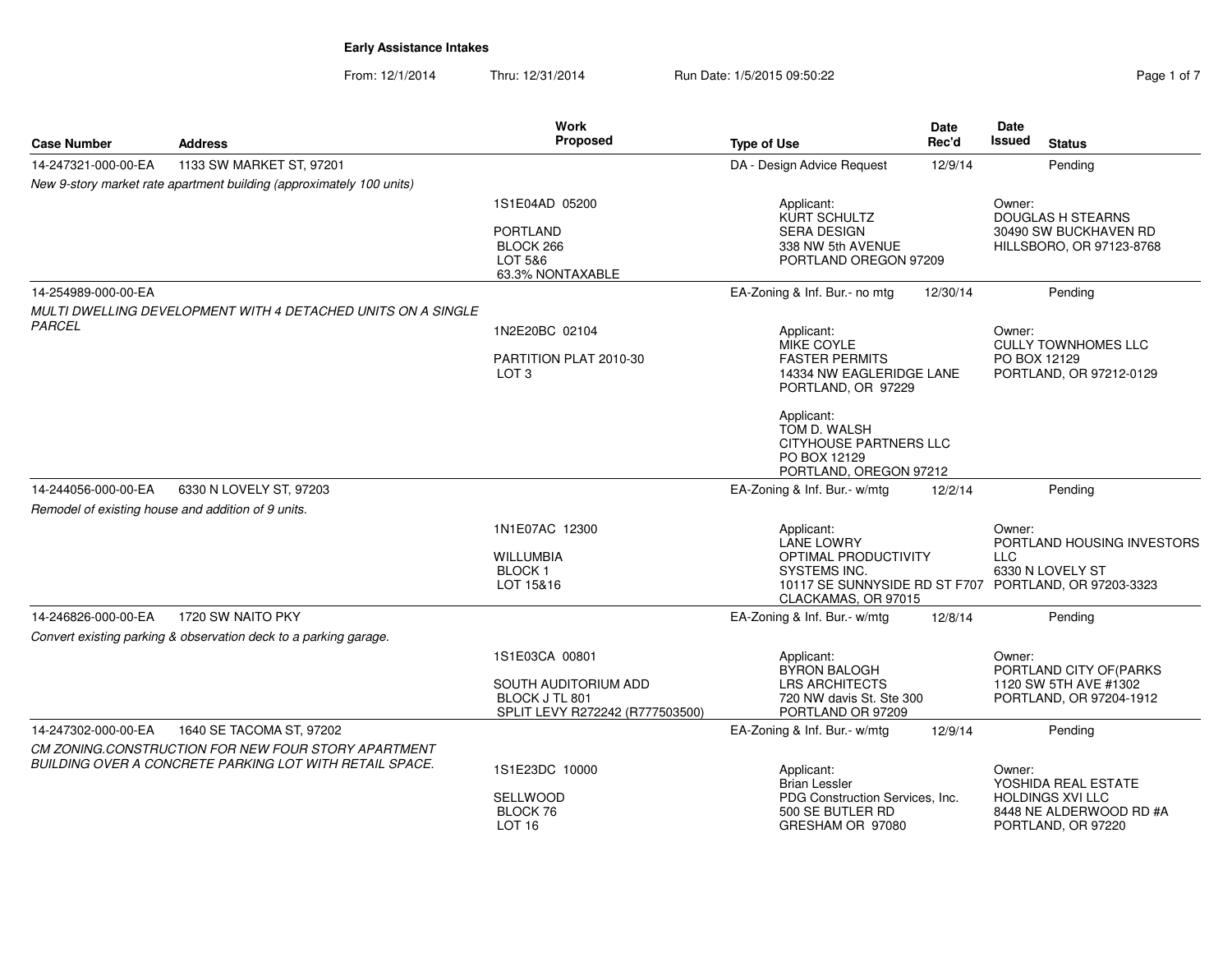From: 12/1/2014Thru: 12/31/2014 Run Date: 1/5/2015 09:50:22 Rege 2 of 7

| <b>Case Number</b>                               | <b>Address</b>                                                                     | Work<br>Proposed                                                                                              | <b>Date</b><br>Rec'd<br><b>Type of Use</b>                             |          | Date<br>Issued<br><b>Status</b>               |
|--------------------------------------------------|------------------------------------------------------------------------------------|---------------------------------------------------------------------------------------------------------------|------------------------------------------------------------------------|----------|-----------------------------------------------|
| 14-247396-000-00-EA                              | 440 NE 28TH AVE, 97232                                                             |                                                                                                               | EA-Zoning & Inf. Bur.- w/mtg                                           | 12/9/14  | Pending                                       |
|                                                  | New 4 story mixed use building. Ground floor retail with 3 floors of rental units. |                                                                                                               |                                                                        |          |                                               |
|                                                  |                                                                                    | 1N1E36CB 00400                                                                                                | Applicant:<br><b>JIM MACCALLUM</b>                                     |          | Owner:<br><b>G28 INVESTMENTS LLC</b>          |
|                                                  |                                                                                    | <b>HAWTHORNES 1ST ADD</b><br>BLOCK <sub>8</sub><br>N 1/2 OF LOT 1&2 EXC PT IN ST<br>N 25' OF S 50' OF LOT 1&2 | <b>G28 INVESTMENTS LLC</b><br>3228 NE THOMPSON ST<br>PORTLAND OR 97212 |          | 3228 NE THOMPSON ST<br>PORTLAND, OR 97212     |
| 14-247812-000-00-EA                              | 4434 SW CULLEN BLVD, 97221                                                         |                                                                                                               | EA-Zoning & Inf. Bur.- w/mtg                                           | 12/10/14 | Pending                                       |
| Early assistance meeting for 2-lot land division |                                                                                    |                                                                                                               |                                                                        |          |                                               |
|                                                  |                                                                                    | 1S1E17BC 09400                                                                                                | Applicant:<br>Mike Coyle                                               |          | Owner:<br><b>DAVID R CASLICK</b>              |
|                                                  |                                                                                    | <b>GLEN CULLEN</b>                                                                                            | <b>Faster Permits</b>                                                  |          | 4434 SW CULLEN BLVD                           |
|                                                  |                                                                                    | <b>BLOCK 7</b><br>LOT 1&2 TL 9400                                                                             | 14334 NW Eagleridge<br>Portland, OR 97229                              |          | PORTLAND, OR 97221                            |
|                                                  |                                                                                    |                                                                                                               |                                                                        |          | Owner:                                        |
|                                                  |                                                                                    |                                                                                                               |                                                                        |          | <b>NANCY K CASLICK</b><br>4434 SW CULLEN BLVD |
| 14-248389-000-00-EA                              | 2121 W BURNSIDE ST, 97210                                                          |                                                                                                               | EA-Zoning & Inf. Bur.- w/mtg                                           | 12/11/14 | PORTLAND, OR 97221<br>Pending                 |
|                                                  | Early assistance for drive-through prescription window for use by an existing      |                                                                                                               |                                                                        |          |                                               |
| tenant.                                          |                                                                                    | 1N1E33CA 06300                                                                                                | Applicant:                                                             |          | Owner:                                        |
|                                                  |                                                                                    |                                                                                                               | JENNIFER RINKUS                                                        |          | <b>STADIUM SC LLC</b>                         |
|                                                  |                                                                                    | KINGS 2ND ADD                                                                                                 | <b>BAYSINGER PARTNERS</b><br><b>ARCHITECTURE</b>                       |          | 1121 SW SALMON ST #500                        |
|                                                  |                                                                                    | <b>BLOCK 31 TL 6300</b>                                                                                       | 1006 SE Grand Ave #300<br>Portland OR 97214                            |          | PORTLAND, OR 97205                            |
| 14-249019-000-00-EA                              |                                                                                    |                                                                                                               | EA-Zoning & Inf. Bur.- w/mtg                                           | 12/12/14 | Pending                                       |
| EA with infrastructure in Design Overlay Zone    |                                                                                    |                                                                                                               |                                                                        |          |                                               |
|                                                  |                                                                                    | 1N1E22BD 11701                                                                                                | Applicant:<br><b>JASON STAMP</b>                                       |          | Owner:<br>ALBINA YARD LLC                     |
|                                                  |                                                                                    | <b>CLIFFORD ADD</b>                                                                                           | <b>LEVER ARCHITECTURE</b>                                              |          | <b>PO BOX 454</b>                             |
|                                                  |                                                                                    | BLOCK 6<br>LOT 7&8 TL 11701                                                                                   | 239 NW 13TH AVENUE, STE 303<br>PORTLAND, OR 97209                      |          | CORBETT, OR 97019-0454                        |
| 14-250157-000-00-EA                              | 4330 SW MACADAM AVE, 97201                                                         |                                                                                                               | EA-Zoning & Inf. Bur.- w/mtg                                           | 12/16/14 | Pending                                       |
|                                                  | Early Assistance meeting to meet with design review planner & Service Bureaus      |                                                                                                               |                                                                        |          |                                               |
| use (change occupancy)                           | regarding requirements for converting an existing warehouse building to a new      | 1S1E10DC 00700                                                                                                | Applicant:<br><b>LAURIE SIMPSON</b>                                    |          | Owner:<br>4330 BUILDING LLC                   |
|                                                  |                                                                                    | SECTION 10 1S 1E                                                                                              | <b>LAURIE SIMPSON ARCHITECT</b>                                        |          | PO BOX 42135                                  |
|                                                  |                                                                                    | TL 700 2.75 ACRES                                                                                             | 4072 N WILLIAMS ST #A<br>PORTLAND OR 97227                             |          | PORTLAND, OR 97242-0135                       |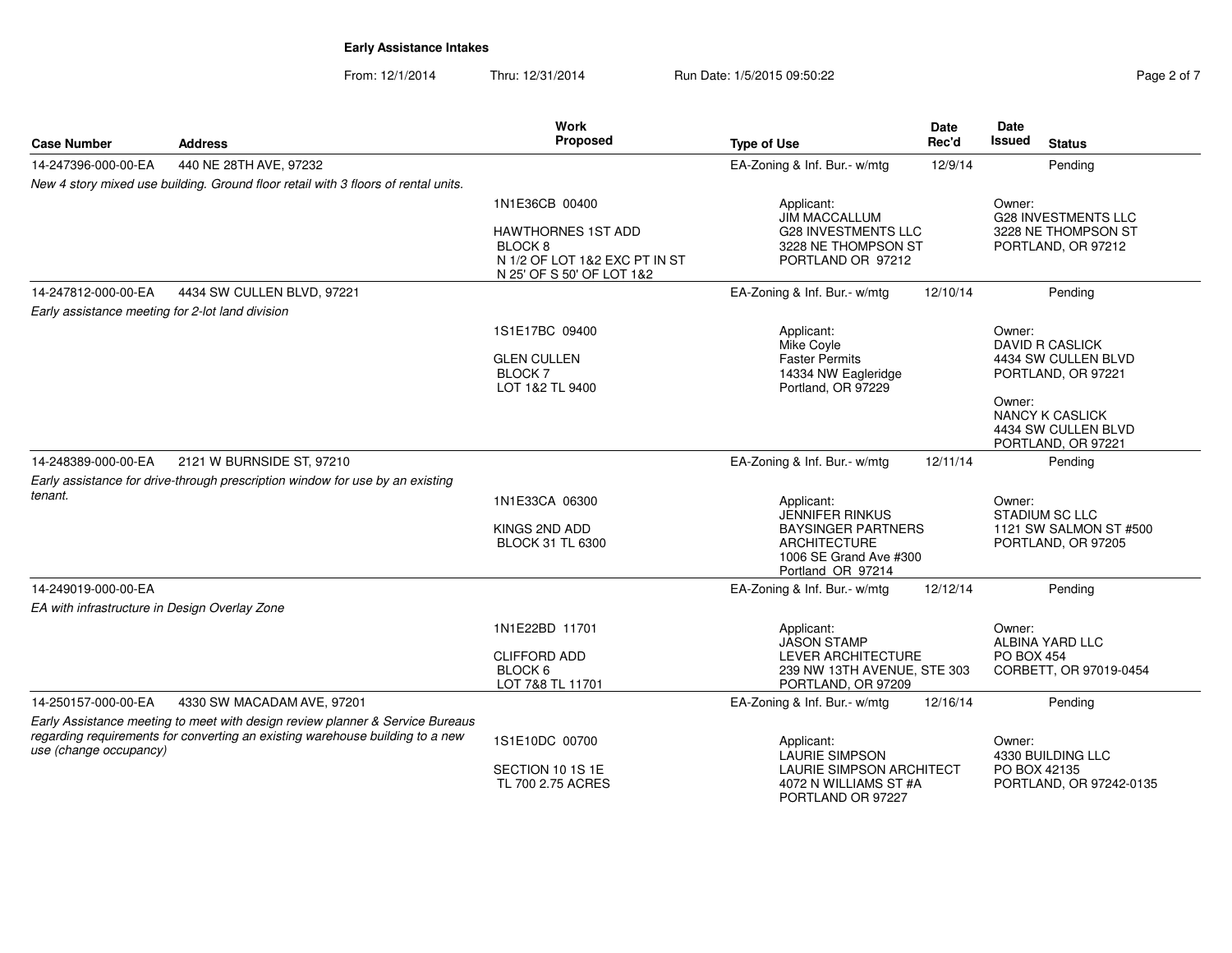From: 12/1/2014Thru: 12/31/2014 Run Date: 1/5/2015 09:50:22 Rege 3 of 7

|                                               |                                                                                                                 | Work                                                                      |                                                                                              | Date     | Date                                                                                                             |
|-----------------------------------------------|-----------------------------------------------------------------------------------------------------------------|---------------------------------------------------------------------------|----------------------------------------------------------------------------------------------|----------|------------------------------------------------------------------------------------------------------------------|
| <b>Case Number</b>                            | <b>Address</b>                                                                                                  | Proposed                                                                  | <b>Type of Use</b>                                                                           | Rec'd    | <b>Issued</b><br><b>Status</b>                                                                                   |
| 14-255451-000-00-EA                           | 3423 SE HAWTHORNE BLVD, 97214                                                                                   |                                                                           | EA-Zoning & Inf. Bur.- w/mtg                                                                 | 12/31/14 | Pending                                                                                                          |
| NEW FOUR STORY, 24 UNIT APARTMENT.            |                                                                                                                 |                                                                           |                                                                                              |          |                                                                                                                  |
|                                               |                                                                                                                 | 1S1E01AC 12700                                                            | Applicant:<br>Mike Coyle                                                                     |          | Owner:<br><b>VICTOR SUC TAKLA</b>                                                                                |
|                                               |                                                                                                                 | SUNNYSIDE & PLAT 2 & 3<br>BLOCK 54<br>LOT <sub>9</sub><br>W 1/2 OF LOT 10 | <b>Faster Permits</b><br>14334 NW Eagleridge<br>Portland, OR 97229                           |          | PO BOX 2846<br>PORTLAND, OR 97208-2846                                                                           |
| 14-243953-000-00-EA                           | 110 SW ARTHUR ST, 97201                                                                                         |                                                                           | EA-Zoning & Inf. Bur.- w/mtg                                                                 | 12/2/14  | Pending                                                                                                          |
|                                               | EA to discuss proposed 39-unit multi-dwelling project with potential height                                     |                                                                           |                                                                                              |          |                                                                                                                  |
| Adjustment                                    |                                                                                                                 | 1S1E10BB 03000                                                            | Applicant:<br><b>BEN WHITE</b>                                                               |          | Owner:<br><b>WENDY KLEIN</b>                                                                                     |
|                                               |                                                                                                                 | <b>CARUTHERS ADD</b><br>BLOCK 59<br>LOT 1&2<br>E 1/2 OF LOT 7&8           | 322 NW 8TH AVE<br>PORTLAND OR 97209                                                          |          | CARLETON HART ARCHITECTURE CENTRAL CITY CONCERN<br>232 NW 6TH AVE<br>PORTLAND OR 97209                           |
| 14-244051-000-00-EA<br>Multi-family building. | 2601 SW WATER AVE, 97201                                                                                        |                                                                           | EA-Zoning & Inf. Bur.- w/mtg                                                                 | 12/2/14  | Pending                                                                                                          |
|                                               |                                                                                                                 | 1S1E10BA 03700                                                            | Applicant:<br>LANE LOWRY                                                                     |          | Owner:<br><b>KEVIN CAVENAUGH</b>                                                                                 |
|                                               |                                                                                                                 | <b>CARUTHERS ADD</b><br><b>BLOCK 49 TL 3700</b>                           | OPTIMAL PRODUCTIVITY<br>SYSTEMS INC.<br>10117 SE SUNNYSIDE RD ST F707<br>CLACKAMAS, OR 97015 |          | 511 NE 24TH AVE<br>PORTLAND, OR 97232-2698                                                                       |
| 14-250567-000-00-EA                           | 16625 SE POWELL BLVD, 97236                                                                                     |                                                                           | EA-Zoning & Inf. Bur.- w/mtg                                                                 | 12/17/14 | Pending                                                                                                          |
|                                               | 6 apartments with a 7-space parking lot. Apartment units may have garages as                                    |                                                                           |                                                                                              |          |                                                                                                                  |
| well.                                         |                                                                                                                 | 1S3E07CB 06000                                                            | Applicant:<br><b>MIKE COYLE</b>                                                              |          | Owner:<br><b>BENJAMIN CLAPA</b>                                                                                  |
|                                               |                                                                                                                 | SECTION 07 1S 3E                                                          | <b>FASTER PERMITS</b>                                                                        |          | <b>PO BOX 460</b>                                                                                                |
|                                               |                                                                                                                 | TL 6000 0.36 ACRES                                                        | 14334 NW EAGLERIDGE LANE<br>PORTLAND, OR 97229                                               |          | ESTACADA, OR 97023-0460                                                                                          |
| 14-250177-000-00-EA                           |                                                                                                                 |                                                                           | EA-Zoning Only - no mtg                                                                      | 12/16/14 | Pending                                                                                                          |
|                                               | WRITTEN NOTES ONLY. HE REALLY NEEDS THEM BY 1/16/15 AS HE HAS<br>TO MAKE A DECISION ABOUT THE PROPERTY BY THEN. | 1N1E15CC 10501                                                            | Applicant:                                                                                   |          | Owner:                                                                                                           |
|                                               |                                                                                                                 | PARTITION PLAT 2014-75<br>LOT <sub>1</sub>                                | ROB MATTHEWS<br>333 S STATE ST #V452<br>LAKE OSWEGO, OR 97034                                |          | Garner Moody<br>BLUE PALOUSE PROPERTIES LLC Jarrett Street Properties, LLC<br>PO Box 11560<br>Portland, OR 97211 |
| 14-253637-000-00-EA                           | 418 SW WASHINGTON ST, 97204                                                                                     |                                                                           | EA-Zoning Only - w/mtg                                                                       | 12/24/14 | Pending                                                                                                          |
| Green roof, and exterior storefront remodel   |                                                                                                                 |                                                                           |                                                                                              |          |                                                                                                                  |
|                                               |                                                                                                                 | 1N1E34CD 09300                                                            | Applicant:<br>BRETT SCHULTZ                                                                  |          | Owner:<br>RON BUR OPB LLC                                                                                        |
|                                               |                                                                                                                 | <b>PORTLAND</b><br>BLOCK 63<br>LOT <sub>1</sub>                           | 1111 E. BURNSIDE ST., SUITE 303<br>PORTLAND OR 97214                                         |          | 1300 SW PARK AVE #408<br>PORTLAND, OR 97201                                                                      |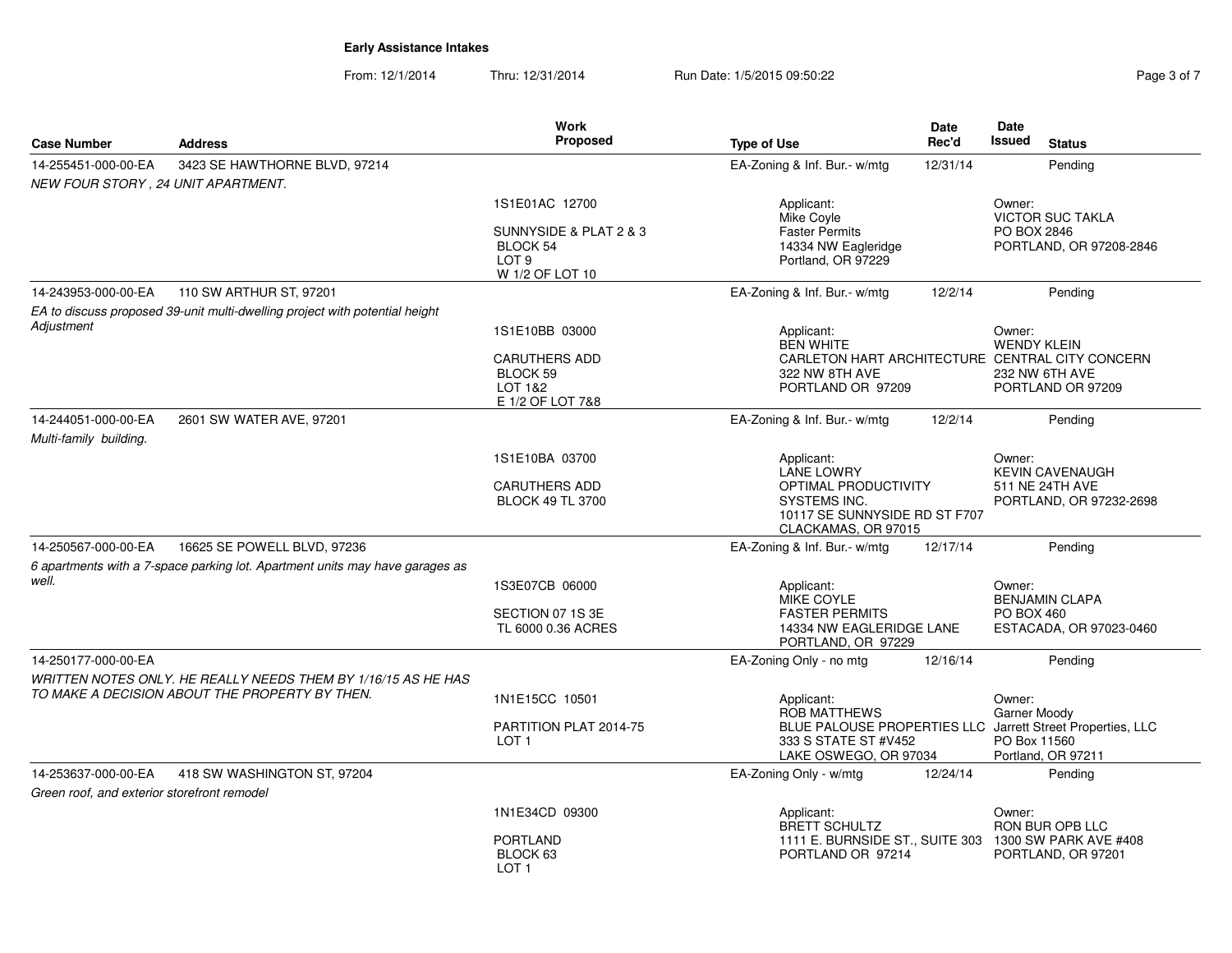From: 12/1/2014Thru: 12/31/2014 Run Date: 1/5/2015 09:50:22 Rege 4 of 7

| <b>Case Number</b>                                                                                                                                                                                                                                                                                                                                                                                      | <b>Address</b>                                                                                                                                                                                                                                                                                                                   | <b>Work</b><br><b>Proposed</b>                            | <b>Type of Use</b>                                                                                                    | <b>Date</b><br>Rec'd                             | Date<br>Issued<br><b>Status</b>                                                                                  |
|---------------------------------------------------------------------------------------------------------------------------------------------------------------------------------------------------------------------------------------------------------------------------------------------------------------------------------------------------------------------------------------------------------|----------------------------------------------------------------------------------------------------------------------------------------------------------------------------------------------------------------------------------------------------------------------------------------------------------------------------------|-----------------------------------------------------------|-----------------------------------------------------------------------------------------------------------------------|--------------------------------------------------|------------------------------------------------------------------------------------------------------------------|
| 14-254258-000-00-EA                                                                                                                                                                                                                                                                                                                                                                                     | 811 NW 20TH AVE, 97209                                                                                                                                                                                                                                                                                                           |                                                           | EA-Zoning Only - w/mtg                                                                                                | 12/29/14                                         | Pending                                                                                                          |
| EA Planner Only with Meeting for DZ Team                                                                                                                                                                                                                                                                                                                                                                |                                                                                                                                                                                                                                                                                                                                  |                                                           |                                                                                                                       |                                                  |                                                                                                                  |
|                                                                                                                                                                                                                                                                                                                                                                                                         |                                                                                                                                                                                                                                                                                                                                  | 1N1E33BD 03500                                            | Applicant:<br>PRESTIGE DESIGN & GENERAL                                                                               |                                                  | Owner:<br><b>JACQUES D TOURNIER</b>                                                                              |
|                                                                                                                                                                                                                                                                                                                                                                                                         |                                                                                                                                                                                                                                                                                                                                  | <b>COUCHS ADD</b>                                         | CONTRACTING INC                                                                                                       |                                                  | 5193 NELCO CIR                                                                                                   |
|                                                                                                                                                                                                                                                                                                                                                                                                         |                                                                                                                                                                                                                                                                                                                                  | LOT 3&4 BLOCK 284<br>E 25' OF LOT 5 BLOCK 284             | <b>12302 NE MARX ST</b><br>PORTLAND, OR 97230                                                                         |                                                  | WEST LINN, OR 97068-2914                                                                                         |
| 14-249612-000-00-EA                                                                                                                                                                                                                                                                                                                                                                                     | , 97219                                                                                                                                                                                                                                                                                                                          |                                                           | EA-Zoning Only - w/mtg                                                                                                | 12/15/14                                         | Pending                                                                                                          |
|                                                                                                                                                                                                                                                                                                                                                                                                         | Early Assistance meeting for relocation of trail with Tyron State Park up to                                                                                                                                                                                                                                                     |                                                           |                                                                                                                       |                                                  |                                                                                                                  |
| <b>Marshall Park</b>                                                                                                                                                                                                                                                                                                                                                                                    |                                                                                                                                                                                                                                                                                                                                  | 1S1E28D 00100                                             | Applicant:<br>Rocky Houston                                                                                           |                                                  | Owner:<br>OREGON STATE OF                                                                                        |
|                                                                                                                                                                                                                                                                                                                                                                                                         |                                                                                                                                                                                                                                                                                                                                  | SECTION 28 1S 1E                                          | Oregon State Park                                                                                                     |                                                  | 525 TRADE ST SE                                                                                                  |
|                                                                                                                                                                                                                                                                                                                                                                                                         |                                                                                                                                                                                                                                                                                                                                  | TL 100 14.70 ACRES                                        | 725 SUMMER ST NE, SUITE C<br>SALEM, OR. 97301                                                                         |                                                  | <b>SALEM, OR 97310</b>                                                                                           |
| 14-244278-000-00-EA                                                                                                                                                                                                                                                                                                                                                                                     | 1201 SW 12TH AVE, 97205                                                                                                                                                                                                                                                                                                          |                                                           | PC - PreApplication Conference                                                                                        | 12/2/14                                          | Pending                                                                                                          |
|                                                                                                                                                                                                                                                                                                                                                                                                         | Pre-Application Conference for a Conditional Use Review for NW Academy, a<br>non-profit school for grades 6-12, with 180 students. Currently the school<br>programs are located in a number of downtown buildings. The NWA intends to                                                                                            | 1S1E04AA 04400                                            | Applicant:<br><b>FRANCESCA GAMBETTI</b>                                                                               |                                                  | Owner:<br><b>JOHN NIEMEYER</b>                                                                                   |
| Building.                                                                                                                                                                                                                                                                                                                                                                                               | consolidate the school into two existing buildings--Century Plaza (1221 SW 12th)<br>and Centrury Tower (1201 SW 12th). Because the site is residentially-zoned, the<br>school requires a Conditonal Use Review. The applicant anticipates a Type II<br>Design Review will be required for a new stair tower on the Century Tower | PORTLAND<br>BLOCK E & N1/2D TL 4400                       | 1140 SW 11TH AVE                                                                                                      | SHIELS OBLETZ JOHNSON, INC<br>PORTLAND, OR 97205 |                                                                                                                  |
| 14-246287-000-00-EA                                                                                                                                                                                                                                                                                                                                                                                     | 1930 SE 104TH AVE, 97216                                                                                                                                                                                                                                                                                                         |                                                           | PC - PreApplication Conference                                                                                        | 12/5/14                                          | Pending                                                                                                          |
| Pre-Application Conference to discuss a Type III Conditional Use Review for a<br>proposed 8,700 square foot addition to the Cherry Park School, a David Douglas<br>elementary school. The addition will provide 5 new classrooms. The project also<br>includes a new covered play area, east of the main building. Note: The Land<br>Use Review application has been submitted for completeness review. |                                                                                                                                                                                                                                                                                                                                  | 1S2E03CB 01100<br>SECTION 03 1S 2E<br>TL 1100 11.73 ACRES | Applicant:<br><b>BEN SCHONBERGER</b><br>WINTERBROOK PLANNING<br>310 SW 4TH AVE, STE 1100<br>PORTLAND OR 97204         |                                                  | Owner:<br><b>SCHOOL DISTRICT #40</b><br>1500 SE 130TH AVE<br>PORTLAND, OR 97233-1719                             |
|                                                                                                                                                                                                                                                                                                                                                                                                         |                                                                                                                                                                                                                                                                                                                                  |                                                           |                                                                                                                       |                                                  | Owner:<br><b>PATT KOMAR</b><br>DAVID DOUGLAS SCHOOL<br><b>DISTRICT</b><br>1500 SE 130TH AVE<br>PORTLAND OR 97204 |
| 14-246311-000-00-EA                                                                                                                                                                                                                                                                                                                                                                                     | 327 NW 10TH AVE, 97209                                                                                                                                                                                                                                                                                                           |                                                           | PC - PreApplication Conference                                                                                        | 12/5/14                                          | Pending                                                                                                          |
|                                                                                                                                                                                                                                                                                                                                                                                                         | PC for exterior alterations to existing historic building                                                                                                                                                                                                                                                                        |                                                           |                                                                                                                       |                                                  |                                                                                                                  |
|                                                                                                                                                                                                                                                                                                                                                                                                         |                                                                                                                                                                                                                                                                                                                                  | 1N1E34CB 03100                                            | Applicant:<br><b>JONATHAN HEPPNER</b><br><b>LEVER ARCHITECTURE</b><br>239 NW 13TH AVENUE STE 303<br>PORTLAND OR 97209 |                                                  | Owner:<br><b>TORPET SUBSIDIARY LLC</b><br>1010 NW FLANDERS ST<br>PORTLAND, OR 97209-3199                         |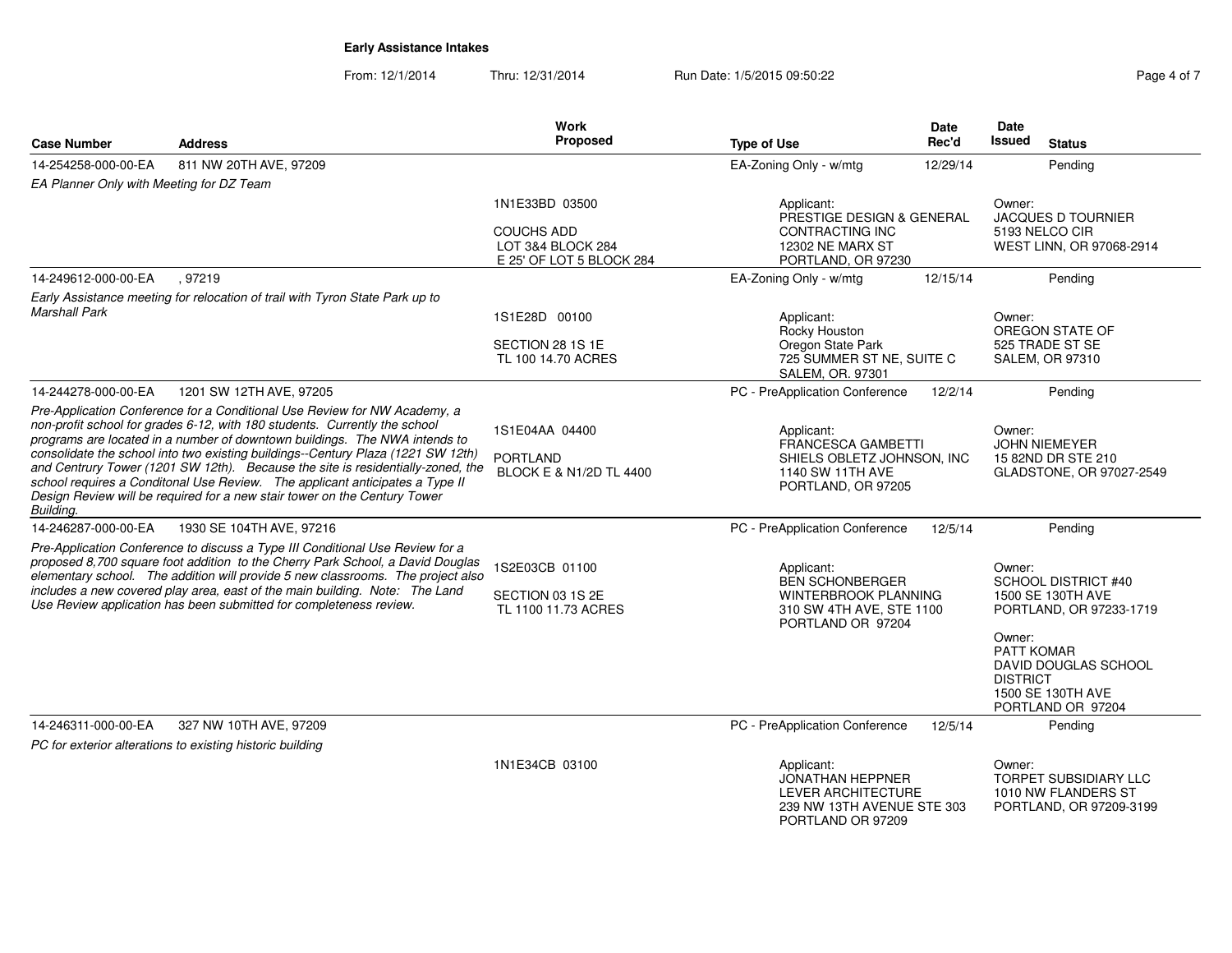From: 12/1/2014

Thru: 12/31/2014 Run Date: 1/5/2015 09:50:22 Rege 5 of 7

|                     |                                                                                                                                                                                                                                                                                                                                                                                                                                                                                                                                                                                                                                                  | <b>Work</b>                                                                                                                                  |                                                                                                                                                                         | <b>Date</b>                        | Date                                                                                               |                                                                                                                                                                                           |
|---------------------|--------------------------------------------------------------------------------------------------------------------------------------------------------------------------------------------------------------------------------------------------------------------------------------------------------------------------------------------------------------------------------------------------------------------------------------------------------------------------------------------------------------------------------------------------------------------------------------------------------------------------------------------------|----------------------------------------------------------------------------------------------------------------------------------------------|-------------------------------------------------------------------------------------------------------------------------------------------------------------------------|------------------------------------|----------------------------------------------------------------------------------------------------|-------------------------------------------------------------------------------------------------------------------------------------------------------------------------------------------|
| <b>Case Number</b>  | <b>Address</b>                                                                                                                                                                                                                                                                                                                                                                                                                                                                                                                                                                                                                                   | Proposed                                                                                                                                     | <b>Type of Use</b>                                                                                                                                                      | Rec'd                              | <b>Issued</b>                                                                                      | <b>Status</b>                                                                                                                                                                             |
| 14-247316-000-00-EA | 1133 SW MARKET ST, 97201                                                                                                                                                                                                                                                                                                                                                                                                                                                                                                                                                                                                                         |                                                                                                                                              | PC - PreApplication Conference                                                                                                                                          | 12/9/14                            |                                                                                                    | Pending                                                                                                                                                                                   |
|                     | New 9-story market rate apartment building (approximately 100 units)                                                                                                                                                                                                                                                                                                                                                                                                                                                                                                                                                                             |                                                                                                                                              |                                                                                                                                                                         |                                    |                                                                                                    |                                                                                                                                                                                           |
|                     |                                                                                                                                                                                                                                                                                                                                                                                                                                                                                                                                                                                                                                                  | 1S1E04AD 05200<br><b>PORTLAND</b><br>BLOCK 266<br>LOT 5&6<br>63.3% NONTAXABLE                                                                | Applicant:<br>KURT SCHULTZ<br><b>SERA DESIGN</b><br>338 NW 5th AVENUE<br>PORTLAND OREGON 97209                                                                          | Owner:<br><b>DOUGLAS H STEARNS</b> |                                                                                                    | 30490 SW BUCKHAVEN RD<br>HILLSBORO, OR 97123-8768                                                                                                                                         |
| 14-247472-000-00-EA | 1717 NW 21ST AVE, 97210                                                                                                                                                                                                                                                                                                                                                                                                                                                                                                                                                                                                                          |                                                                                                                                              | PC - PreApplication Conference                                                                                                                                          | 12/9/14                            |                                                                                                    | Pending                                                                                                                                                                                   |
|                     | Pre-Application Conference to discuss a Type III Design Review for two new<br>mixed-use buildings with approximately 370 new units including 600 underground<br>vehicle parking spaces and 500 bike parking spaces on the Conway Master Plan<br>site. See site plans, utility plans and building massing drawings.                                                                                                                                                                                                                                                                                                                               | 1N1E28CD 02800<br><b>COUCHS ADD</b><br>LOT 1-3 BLOCK 294<br>INC PT VAC ST LOT 4&5&8 BLOCK 294<br>LOT 6&7&10 BLOCK 294<br>LOT 11&14 BLOCK 294 | Applicant:<br><b>BRUCE BROWN</b><br><b>GBD ARCHITECTS, INC</b><br>1120 NW COUCH, STE 300<br>PORTLAND OR 97209<br>Applicant:<br>TOM DICHIARA<br><b>CAIRN PACIFIC LLC</b> |                                    | Owner:<br>PO BOX 4138                                                                              | CON-WAY PROPERTIES INC<br>PORTLAND, OR 97208-4138                                                                                                                                         |
| 14-246556-000-00-EA | 8911 N LEONARD ST, 97203                                                                                                                                                                                                                                                                                                                                                                                                                                                                                                                                                                                                                         |                                                                                                                                              | PC - PreApplication Conference                                                                                                                                          | 12/10/14                           |                                                                                                    | Pending                                                                                                                                                                                   |
|                     | Pre-Application Conference to discuss Type III Conditional Use Review to<br>establish a Group Living Use, a temporary shelter for women and children. The<br>applicant intends to make interior improvements to the existing building such as<br>adding showers, sinks, toilets and laundry facilities. The residents, usually 14 to<br>21, stay at the shelter 4-6 months. Staff also resides at the facility.                                                                                                                                                                                                                                  | 1N1W01CD 17000<br><b>COURT PL</b><br><b>BLOCK1</b><br>LOT 1&2<br>LOT 3 EXC SWLY 81.14'                                                       | Applicant:<br>LINDA JO DEVLAEMINCK<br>P.O. BOX 83165<br>PORTLAND OR 97283                                                                                               |                                    | Owner:                                                                                             | RED SEA COMMUNITY CHURCH<br>7535 N CHICAGO AVE<br>PORTLAND, OR 97203-3714                                                                                                                 |
| 14-248825-000-00-EA | 12425 NE SAN RAFAEL ST, 97230                                                                                                                                                                                                                                                                                                                                                                                                                                                                                                                                                                                                                    |                                                                                                                                              | PC - PreApplication Conference                                                                                                                                          | 12/12/14                           |                                                                                                    | Pending                                                                                                                                                                                   |
|                     | Pre-Application Conference to discuss Type III Conditional Use Review for new<br>18,700 square foot gymnasium and covered walkway. A new fire lane is<br>1N2E26CB 00100<br>Applicant:<br>proposed to connect the main entrance to the gym. Also proposed is the<br><b>JENNIFER BEATTIE</b><br>replacement and enlargement of the sports field bleachers, from approx. 560 to<br><b>HAZELWOOD</b><br>CIDA INC. ARCHITECTS &<br>860 seats and a new press box. The applicant intends to construct additional<br>LOT 31 EXC PT IN ST<br><b>ENGINEERS</b><br>parking per the CU requirements.<br>15895 SW 72ND AVE #200<br>PORTLAND OR 97224         |                                                                                                                                              |                                                                                                                                                                         | Owner:                             | THE CHRISTIAN SCHOOL<br>SOCIETY OF PORTLAND OREGON<br>12425 NE SAN RAFAEL ST<br>PORTLAND, OR 97230 |                                                                                                                                                                                           |
| 14-253125-000-00-EA |                                                                                                                                                                                                                                                                                                                                                                                                                                                                                                                                                                                                                                                  |                                                                                                                                              | PC - PreApplication Conference                                                                                                                                          | 12/23/14                           |                                                                                                    | Pendina                                                                                                                                                                                   |
|                     | Pre-Application Conference to discuss a Type III Land Division Review for a<br>15-lot subdivision with proposed shared courts (for vehicle access) and a<br>common green. The total 1.56 acre site is split-zoned within R2 and R5 zoning.<br>The applicant is seeking guidance on two possible lot configurations and a<br>response to numerous questions that were submitted with the application for the<br>conference. As an option for the applicant, staff should come prepared to discuss<br>possible Type III Zoning Map Amendment to change portion of the R5-zoned site<br>that is within the (R2) Comprehensive Plan Map designation. | 1S2E06AA 01401<br><b>BELMONT VILLA</b><br>LOT D&E&K TL 1401                                                                                  | Applicant:<br><b>MIKE COYLE</b><br><b>FASTER PERMITS</b><br>14334 NW EAGLERIDGE LANE<br>PORTLAND, OR 97229                                                              |                                    | Owner:<br>Owner:                                                                                   | PORTLAND ADVENTIST HOSPITAL<br>10123 SE MARKET ST<br>PORTLAND, OR 97216-2532<br><b>MARK DESBROW</b><br><b>GREEN LIGHT DEVELOPMENT</b><br>1015 NW 11TH AVE, SUITE 243<br>PORTLAND OR 97209 |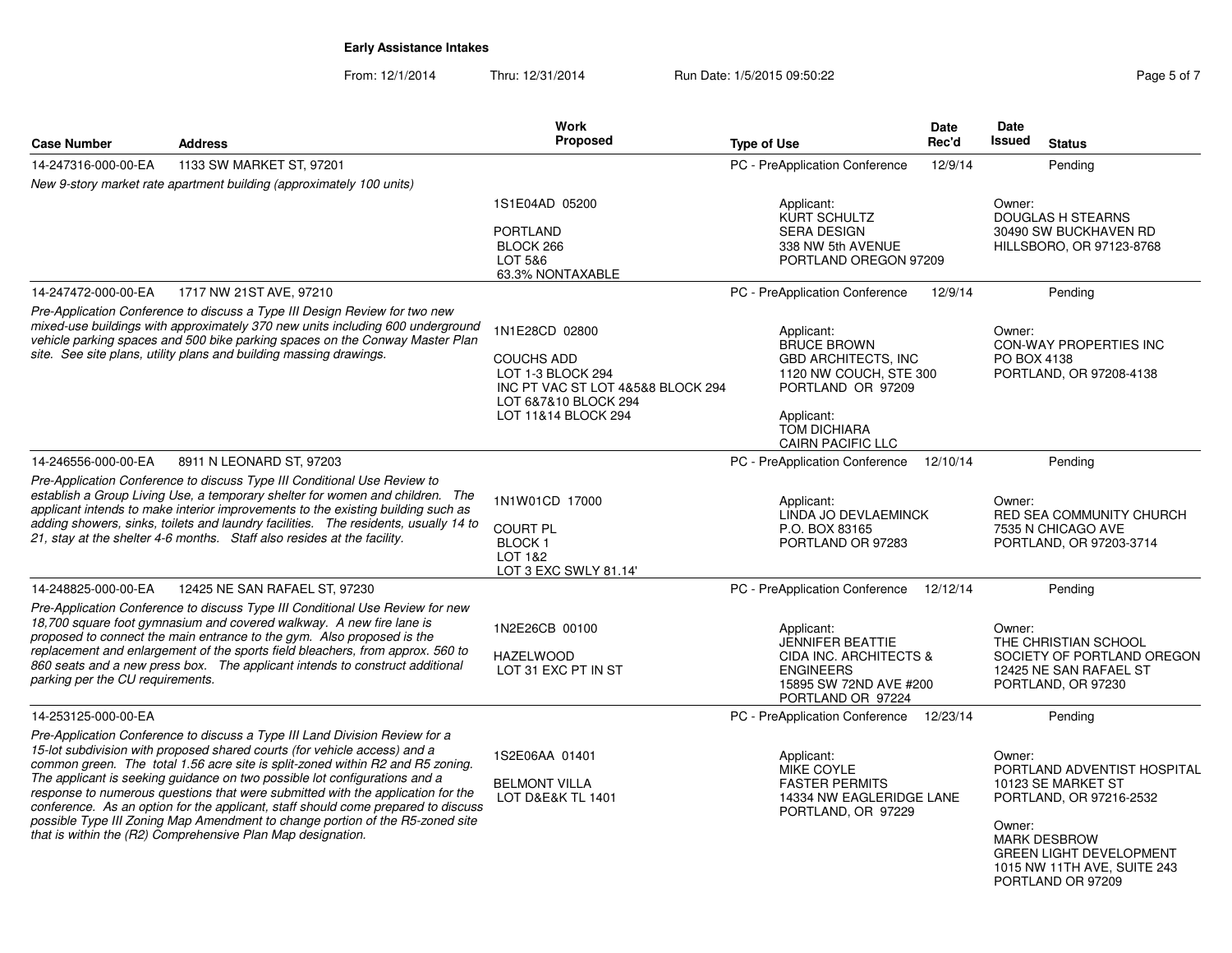From: 12/1/2014Thru: 12/31/2014 Run Date: 1/5/2015 09:50:22 Rege 6 of 7

| <b>Case Number</b>                                                                                                                                                                                                                                                                                                                                                                                                 | <b>Address</b>                                                                | Work<br><b>Proposed</b>                                                                           |                                                                                                      | <b>Date</b><br>Rec'd | Date<br>Issued                                                                                                                                             |  |
|--------------------------------------------------------------------------------------------------------------------------------------------------------------------------------------------------------------------------------------------------------------------------------------------------------------------------------------------------------------------------------------------------------------------|-------------------------------------------------------------------------------|---------------------------------------------------------------------------------------------------|------------------------------------------------------------------------------------------------------|----------------------|------------------------------------------------------------------------------------------------------------------------------------------------------------|--|
|                                                                                                                                                                                                                                                                                                                                                                                                                    |                                                                               |                                                                                                   | <b>Type of Use</b>                                                                                   |                      | <b>Status</b>                                                                                                                                              |  |
| 14-255311-000-00-EA                                                                                                                                                                                                                                                                                                                                                                                                | 3859 NW THURMAN ST, 97210                                                     |                                                                                                   | PC - PreApplication Conference                                                                       | 12/31/14             | Pending                                                                                                                                                    |  |
| Pre-Application Conference to discuss a Type III Zoning Map Amendment to<br>change the zoning, consistent with the Comprehensive Plan Map designation,<br>from the R10 to R5 zone. Also, the applicant intends to divide the site into two<br>lots. A Type IIx Land Division Review will be required as the site is within a<br>designated landslide hazard area. The home at 3859 NW Thurman will be<br>retained. |                                                                               | 1N1E29CB 03400<br><b>BLYTHSWOOD</b><br>LOT 35 TL 3400                                             | Applicant:<br>DANIEL J HEFFERNAN<br>DANIEL HEFFERNAN COMPANY<br>2525 NE HALSEY<br>PORTLAND, OR 97232 |                      | Owner:<br>BLYTHSWOOD PROPERTIES LLC<br>3911 NW GORDON ST<br>PORTLAND, OR 97210                                                                             |  |
| 14-243978-000-00-EA                                                                                                                                                                                                                                                                                                                                                                                                | 1031 NE 76TH AVE, 97213                                                       |                                                                                                   | Public Works Inquiry                                                                                 | 12/2/14              | Application                                                                                                                                                |  |
| PW IQ for construction of 2 new SFRs associated with 2 PLAs at 1031 NE 76th<br>and 1024 NE 76th                                                                                                                                                                                                                                                                                                                    |                                                                               | 1N2E32AB 21900<br><b>KENSINGTON</b><br>BLOCK <sub>2</sub><br>LOT 3&4                              | Applicant:<br>RYAN K KLOBAS<br>1031 NE 76TH AVE<br>PORTLAND, OR 97213-6260                           |                      | Owner:<br><b>SARA D KLOBAS</b><br>1031 NE 76TH AVE<br>PORTLAND, OR 97213-6260                                                                              |  |
|                                                                                                                                                                                                                                                                                                                                                                                                                    |                                                                               |                                                                                                   |                                                                                                      |                      | Owner:<br>RYAN K KLOBAS<br>1031 NE 76TH AVE<br>PORTLAND, OR 97213-6260                                                                                     |  |
| 14-249128-000-00-EA                                                                                                                                                                                                                                                                                                                                                                                                | 9410 NE SCHUYLER ST                                                           |                                                                                                   | Public Works Inquiry                                                                                 | 12/12/14             | Completed                                                                                                                                                  |  |
|                                                                                                                                                                                                                                                                                                                                                                                                                    |                                                                               | 1N2E28DC 04702<br>PARTITION PLAT 2004-109                                                         | Applicant:<br>SCOTT CLAYTON<br>DA GREY LIMITED                                                       |                      | Owner:<br><b>D A GREY LIMITED</b><br>1905 SW 257TH AVE                                                                                                     |  |
|                                                                                                                                                                                                                                                                                                                                                                                                                    |                                                                               | LOT <sub>2</sub>                                                                                  | 1905 SW 257TH AVE<br>TROUTDALE, OR 97060                                                             |                      | TROUTDALE, OR 97060-1964                                                                                                                                   |  |
| 14-252583-000-00-EA<br>EA for PWI see PBOT comments in 14-252050.                                                                                                                                                                                                                                                                                                                                                  | 4800 NE SIMPSON ST, 97218                                                     |                                                                                                   | Public Works Inquiry                                                                                 | 12/22/14             | Pending                                                                                                                                                    |  |
|                                                                                                                                                                                                                                                                                                                                                                                                                    |                                                                               | 1N2E18CD 08400<br><b>ENGLEWOOD PK</b><br>BLOCK 4<br>LOT <sub>5</sub>                              | Applicant:<br><b>STACIE GIVENS</b><br>6704 NE WYGANT ST<br>Portland OR 97218                         |                      | Owner:<br><b>KENNETH G WILLETT</b><br>5720 NE 48TH AVE<br>PORTLAND, OR 97218-1872                                                                          |  |
| 14-250035-000-00-EA                                                                                                                                                                                                                                                                                                                                                                                                | 6435 SE STARK ST, 97215                                                       |                                                                                                   | Public Works Inquiry                                                                                 | 12/16/14             | Application                                                                                                                                                |  |
|                                                                                                                                                                                                                                                                                                                                                                                                                    | EA public works, future lot confirmation and property line adjustment request |                                                                                                   |                                                                                                      |                      |                                                                                                                                                            |  |
|                                                                                                                                                                                                                                                                                                                                                                                                                    |                                                                               | 1N2E32CC 04400<br><b>ASBAHR HTS</b><br>BLOCK <sub>2</sub><br>LOT <sub>6</sub><br>LOT <sub>7</sub> | Applicant:<br>JEREMY OSTERCRAFT<br>PO BOX 66259<br>PORTLAND, OR 97290                                |                      | Owner:<br><b>DENIS R HEPBURN</b><br>6435 SE STARK ST<br>PORTLAND, OR 97215<br>Owner:<br><b>BARBARA J HEPBURN</b><br>6435 SE STARK ST<br>PORTLAND, OR 97215 |  |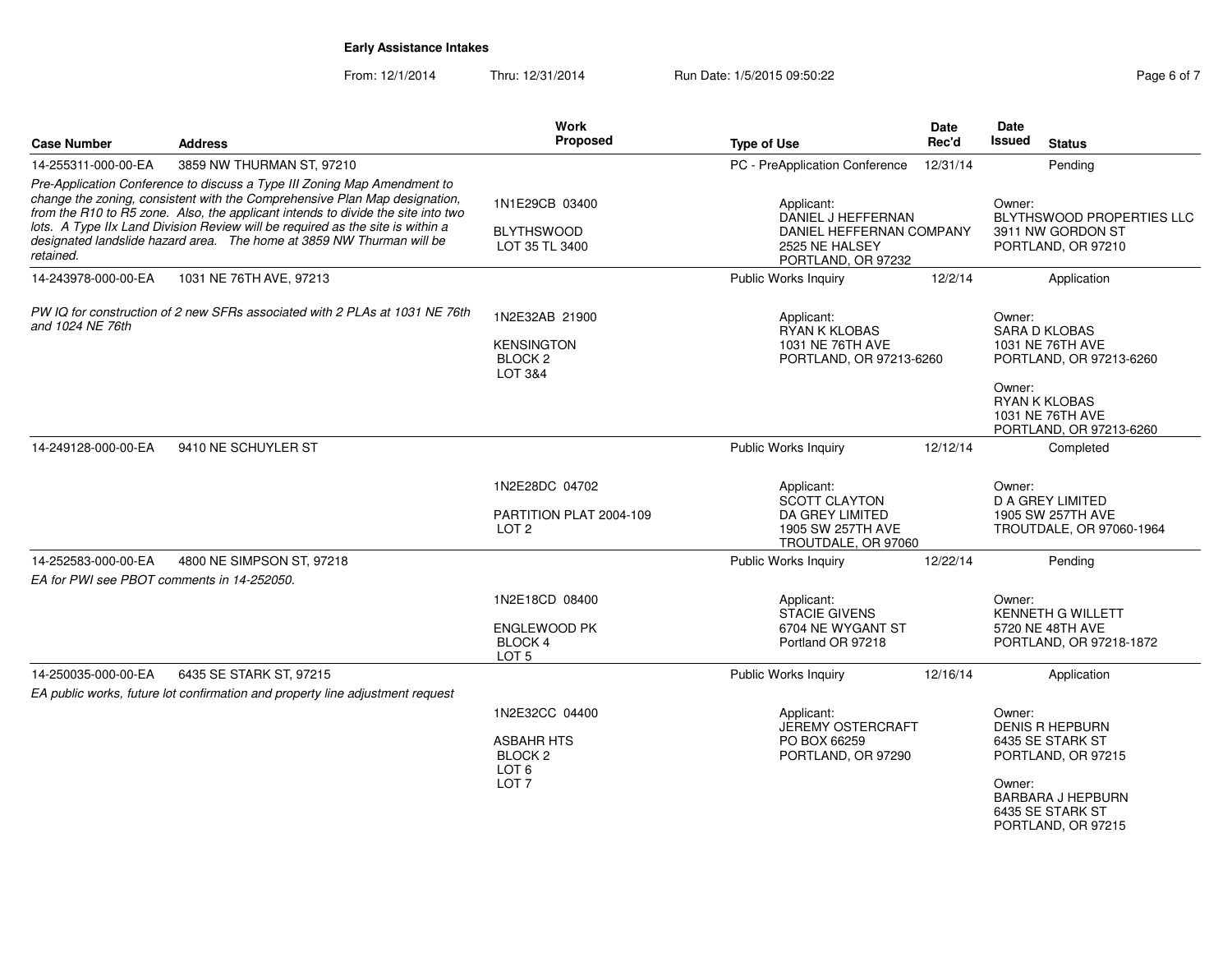From: 12/1/2014Thru: 12/31/2014 Run Date: 1/5/2015 09:50:22 Rege 7 of 7

| <b>Case Number</b>  | <b>Address</b>                                   | Work<br>Proposed                                   | <b>Type of Use</b>                                                       | Date<br>Rec'd                                                                       | Date<br>Issued | <b>Status</b>                                                         |
|---------------------|--------------------------------------------------|----------------------------------------------------|--------------------------------------------------------------------------|-------------------------------------------------------------------------------------|----------------|-----------------------------------------------------------------------|
| 14-250033-000-00-EA | 10239 SE LIEBE ST, 97266                         |                                                    | <b>Public Works Inquiry</b>                                              | 12/16/14                                                                            |                | Completed                                                             |
|                     | NEW CONSTRUCTION - SINGLE FAMILY AFFORDABLE HOME |                                                    |                                                                          |                                                                                     |                |                                                                       |
|                     |                                                  | 1S2E15BB 08900                                     | Applicant:<br><b>TERRI CARTER</b>                                        |                                                                                     | Owner:         | <b>COMMUNITY VISION INC</b>                                           |
|                     |                                                  | D & O LITTLE HMS SUB 4<br>LOT 23 TL 8900           | <b>COMMUNITY VISION</b><br>PORTLAND, OR 97221                            | 1750 SW SKYLINE BLVD #102<br>1750 SW SKYLINE BLVD SUITE 102 PORTLAND, OR 97221-2544 |                |                                                                       |
| 14-249654-000-00-EA |                                                  |                                                    | <b>Public Works Inquiry</b>                                              | 12/15/14                                                                            |                | Completed                                                             |
|                     |                                                  | 1S1E20AB 10801<br>LAUDENKREST<br>LOT <sub>11</sub> | Applicant:<br><b>JOHN MASTERS</b><br>ABBEY ROAD COMPANY<br>PO BOX 230699 |                                                                                     | Owner:         | <b>MARGRIT BOYD</b><br>6510 SW CAPITOL HWY<br>PORTLAND, OR 97239-1942 |
|                     |                                                  |                                                    | PORTLAND, OR 97281                                                       |                                                                                     |                |                                                                       |

**Total # of Early Assistance intakes: 33**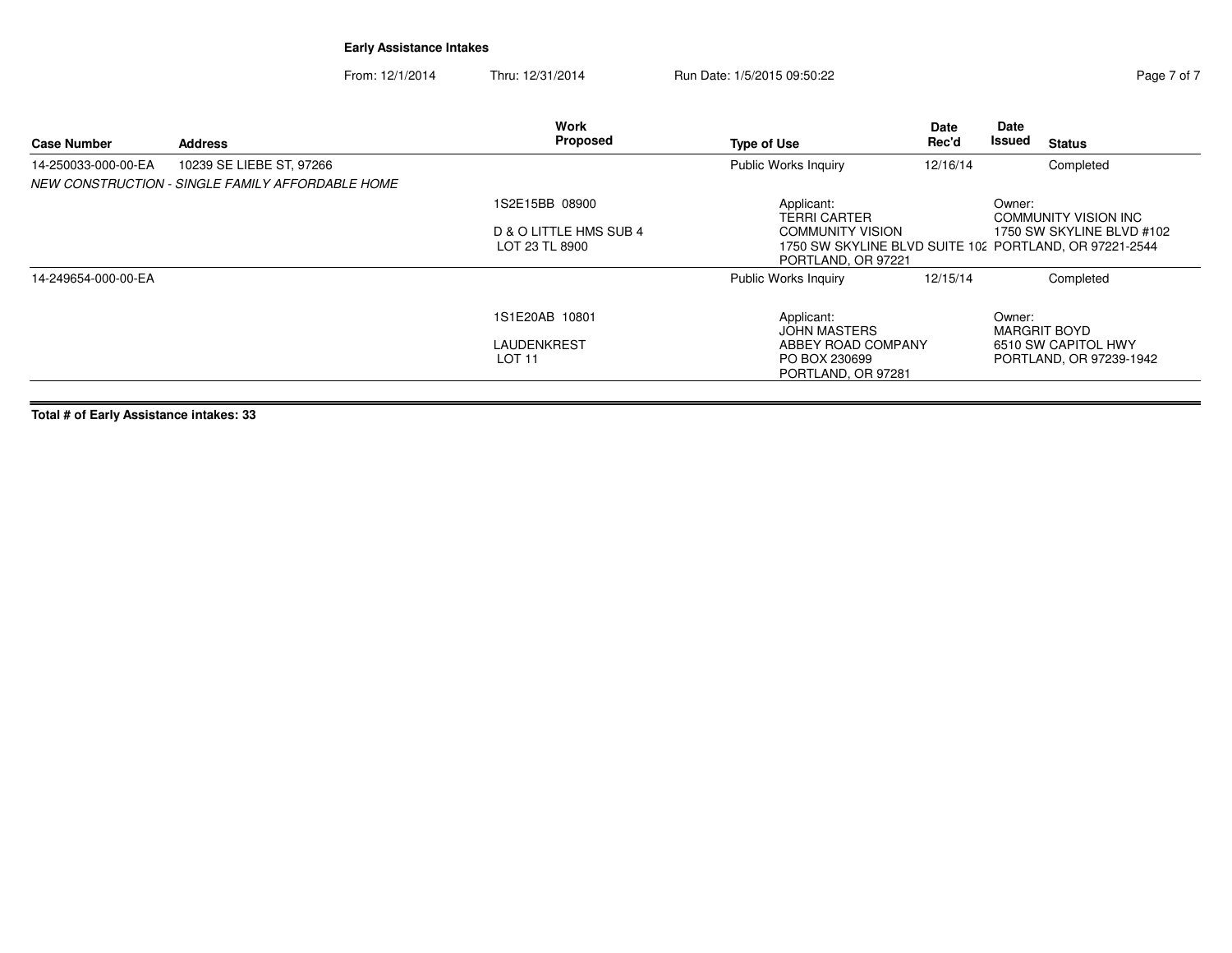From: 12/1/2014Thru: 12/31/2014 Run Date: 1/5/2015 09:50:22 Rege 1 of 7

| <b>Case Number</b>             | <b>Address</b>                | <b>Work</b><br>Proposed                              | <b>Date</b><br>Rec'd<br><b>Type of Use</b>                                                                         | Date<br>Issued<br><b>Status</b>                                                          |
|--------------------------------|-------------------------------|------------------------------------------------------|--------------------------------------------------------------------------------------------------------------------|------------------------------------------------------------------------------------------|
| 14-167113-000-00-FP            | 3832 SE WOODSTOCK BLVD, 97202 | FP - Final Plat Review                               | 12/2/14                                                                                                            | <b>Under Review</b>                                                                      |
| Final Plat to create two lots. |                               |                                                      |                                                                                                                    |                                                                                          |
|                                |                               | 1S1E13DD 01200                                       | Applicant:<br><b>STEVE BUCKLES</b>                                                                                 | Owner:<br>CRESCENT CUSTOM HOMES LLC                                                      |
|                                |                               | <b>WOODSTOCK</b><br>BLOCK 63<br>LOT 1 EXC PT IN ST   | REPPETO & ASSOCIATES, INC<br><b>LAND SURVEYORS</b><br>12730 SE STARK STREET<br>PORTLAND, OR 97233                  | 8575 SE NORTHERN HEIGHTS CT<br>HAPPY VALLEY, OR 97086-5743                               |
|                                |                               |                                                      | Applicant:<br><b>CALVIN BATY JR</b><br>CRESCENT CUSTOM HOMES<br>15743 SE PALERMO AVE<br>HAPPY VALLEY OR 97086-4248 |                                                                                          |
| 14-146754-000-00-FP            | 6531 SE 21ST AVE, 97202       | FP - Final Plat Review                               | 12/4/14                                                                                                            | <b>Under Review</b>                                                                      |
| Final Plat to create 2 lots.   |                               |                                                      |                                                                                                                    |                                                                                          |
|                                |                               | 1S1E14DD 08500                                       | Applicant:<br>ROBERT HAWTHORNE                                                                                     | Owner:<br>N JAMES HAWTHORNE                                                              |
|                                |                               | <b>WESTMORELAND</b><br>BLOCK 26<br>LOT <sub>13</sub> | PDX LIVING LLC<br>616 NE 61ST PL<br>PORTLAND OR 97213                                                              | 6450 SOUIRE OAKS LN<br>SAN LUIS OBISPO, CA 93401                                         |
|                                |                               |                                                      |                                                                                                                    | Owner:<br><b>DOROTHY F HAWTHORNE</b><br>6450 SQUIRE OAKS LN<br>SAN LUIS OBISPO, CA 93401 |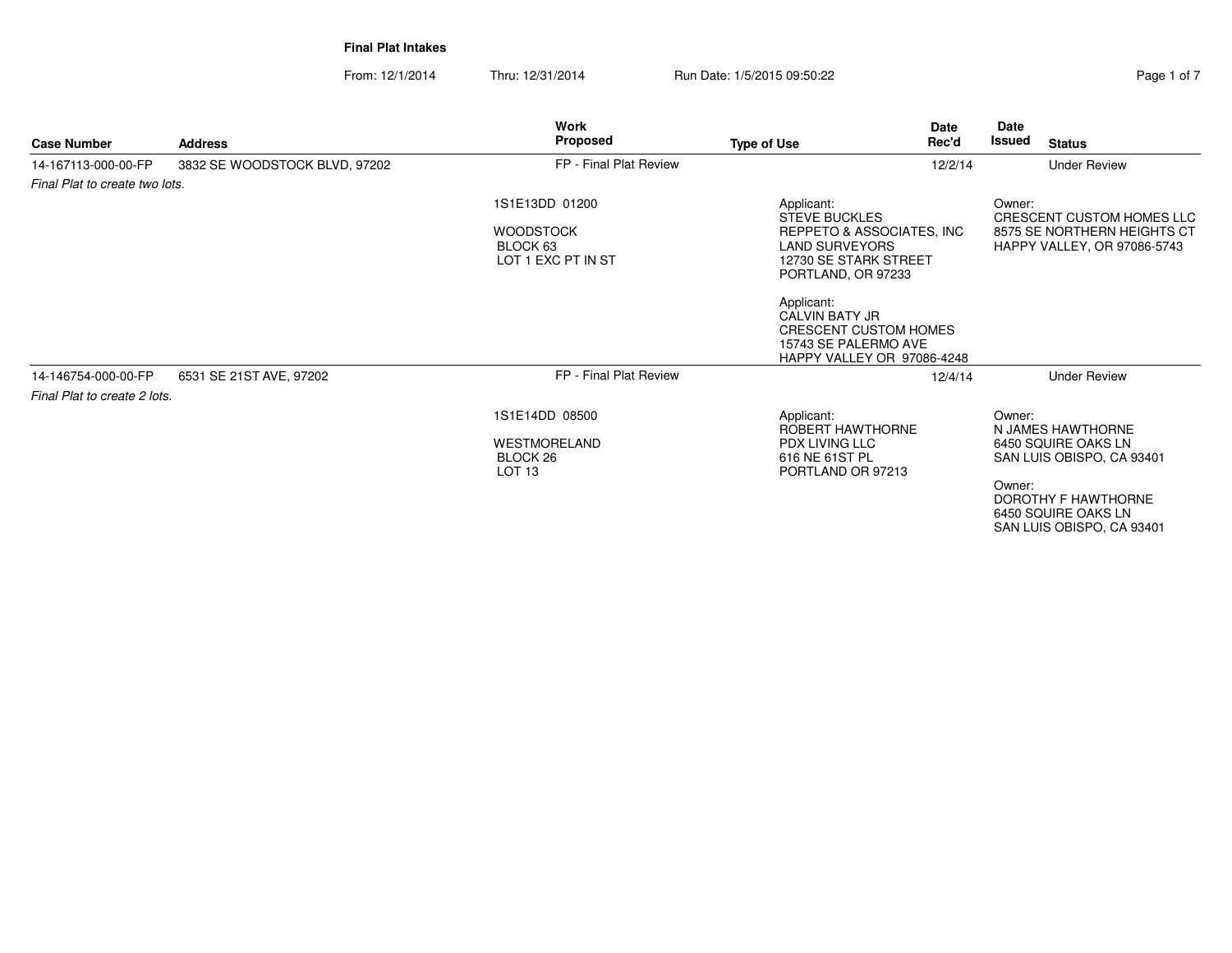*Parcel 2:11*

From: 12/1/2014Thru: 12/31/2014 Run Date: 1/5/2015 09:50:22 Rege 2 of 7

| <b>Case Number</b>                                      | <b>Address</b>                                                                                                                                                                                                                                                                                                                                                                                                                                                                                                                                                                                         | Work<br><b>Proposed</b>                                           | <b>Type of Use</b>                                                           | Date<br>Rec'd | Date<br>Issued<br><b>Status</b>                                                    |
|---------------------------------------------------------|--------------------------------------------------------------------------------------------------------------------------------------------------------------------------------------------------------------------------------------------------------------------------------------------------------------------------------------------------------------------------------------------------------------------------------------------------------------------------------------------------------------------------------------------------------------------------------------------------------|-------------------------------------------------------------------|------------------------------------------------------------------------------|---------------|------------------------------------------------------------------------------------|
| 13-139137-000-00-FP                                     | 2326 NE RODNEY AVE, 97212                                                                                                                                                                                                                                                                                                                                                                                                                                                                                                                                                                              | FP - Final Plat Review                                            |                                                                              | 12/8/14       | <b>Under Review</b>                                                                |
| subject to the following conditions:                    | Approval of a Preliminary Plan for a 2-parcel partition that will result in 1 single<br>dwelling lot and one single dwelling or duplex lot, as illustrated with Exhibit C.3,<br>A.Supplemental Plan. Two copies of an additional supplemental plan shall be<br>submitted with the final plat survey for Land Use Review and approval. This plan<br>must portray how the conditions of approval listed below are met. In addition, the                                                                                                                                                                  | 1N1E27DA 03500<br><b>ALBINA</b><br>BLOCK 18<br>LOT 1 EXC PT IN ST | Applicant:<br><b>BETTY M IVORY</b><br>2749 NE 33RD AVE<br>PORTLAND, OR 97212 |               | Owner:<br><b>JAMES E BURKS</b><br>2749 NE 33RD AVE<br>PORTLAND, OR 97212<br>Owner: |
| application;<br>facilities for each of the vacant lots. | supplemental plan must show the surveyed location of the following:<br>"Any buildings or accessory structures on the site at the time of the final plat<br>"Reduced side setbacks allowed under 33.120.270.D, if requested:<br>"The proposed general location of future building footprints and stormwater<br>"Any other information specifically noted in the conditions listed below.                                                                                                                                                                                                                |                                                                   |                                                                              |               | <b>BETTY M IVORY</b><br>2749 NE 33RD AVE<br>PORTLAND, OR 97212                     |
|                                                         | C. The following must occur prior to Final Plat approval:                                                                                                                                                                                                                                                                                                                                                                                                                                                                                                                                              |                                                                   |                                                                              |               |                                                                                    |
| Utilities                                               |                                                                                                                                                                                                                                                                                                                                                                                                                                                                                                                                                                                                        |                                                                   |                                                                              |               |                                                                                    |
| approval.                                               | 1. The applicant shall meet the requirements of the Fire Bureau for ensuring<br>adequate hydrant flow from the nearest hydrant. The applicant must provide<br>verification to the Fire Bureau that Appendix B of the Fire Code is met, the<br>exception is used, or provide an approved Fire Code Appeal prior to final plat                                                                                                                                                                                                                                                                           |                                                                   |                                                                              |               |                                                                                    |
| <b>Existing Development</b>                             |                                                                                                                                                                                                                                                                                                                                                                                                                                                                                                                                                                                                        |                                                                   |                                                                              |               |                                                                                    |
| plat approval.                                          | 2. The applicant shall plant 1 street tree in the planter strip on NE Rodney<br>Avenue and 2 street trees on NE Sacramento, adjacent to Parcel 1. Street trees<br>will be chosen from the City's approved street tree list for the 3.5-foot planting<br>strip. Tree size requirements for residential sites are to be 2-inch caliper. The<br>applicant must contact Urban Forestry at 503-823-4018 prior to selecting trees to<br>discuss the species of trees that are permitted and to obtain the planting permit.<br>Urban Forestry must inspect and approve the newly planted trees prior to final |                                                                   |                                                                              |               |                                                                                    |
| development of individual lots:                         | D. The following conditions are applicable to site preparation and the                                                                                                                                                                                                                                                                                                                                                                                                                                                                                                                                 |                                                                   |                                                                              |               |                                                                                    |
|                                                         | 1. The applicant must provide a fire access way that meets the Fire Bureau<br>requirements related to aerial fire department access. Aerial access applies to<br>buildings that exceed 30 feet in height as measured to the bottom of the eave of<br>the structure or the top of the parapet for a flat roof. This condition is only<br>required when structures exceed this height measurement.                                                                                                                                                                                                       |                                                                   |                                                                              |               |                                                                                    |
| MinimumMaximum<br>Parcel 1:12                           | 2. Minimum and maximum densities are as follows:                                                                                                                                                                                                                                                                                                                                                                                                                                                                                                                                                       |                                                                   |                                                                              |               |                                                                                    |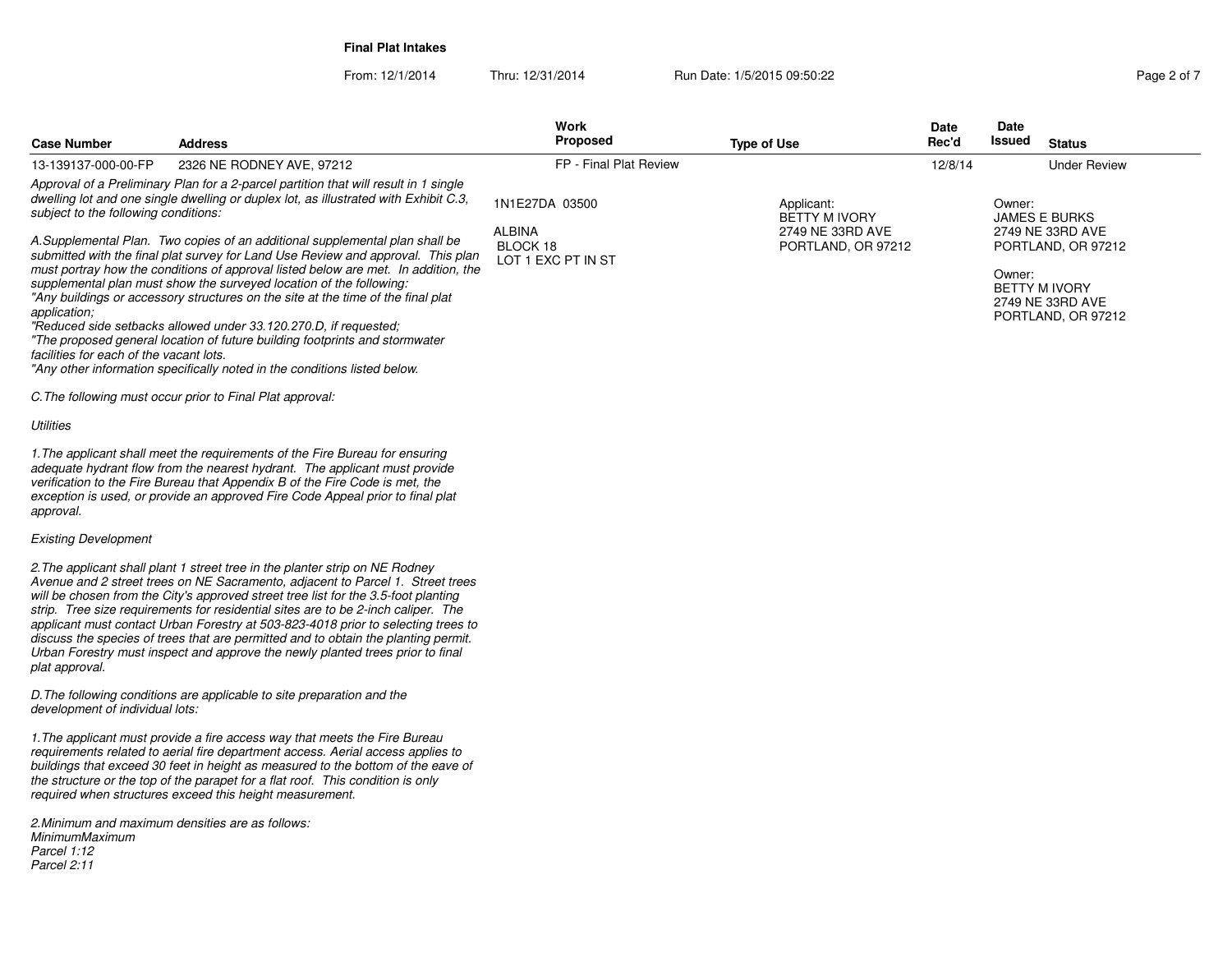**Case Number**

**Address**

From: 12/1/2014Thru: 12/31/2014 Run Date: 1/5/2015 09:50:22 Research 2010 12:31/2014 Page 3 of 7

|                                              | <b>Work</b>            |             | <b>Date</b> | Date   |             |  |
|----------------------------------------------|------------------------|-------------|-------------|--------|-------------|--|
|                                              | <b>Proposed</b>        | Type of Use | Rec'd       | Issued | Status      |  |
| E HAROLD ST. 97206                           | FP - Final Plat Review |             | 12/19/14    |        | Application |  |
| a 2-parcel partition that will result in one |                        |             |             |        |             |  |

| 6142 SE HAROLD ST, 97206<br>13-166513-000-00-FP                                                                                                                                                                                                                                                                                                                                                                                                                                                                                                                        | FP - Final Plat Review                                              |                                                                                                     | 12/19/14 | Application                                                                  |
|------------------------------------------------------------------------------------------------------------------------------------------------------------------------------------------------------------------------------------------------------------------------------------------------------------------------------------------------------------------------------------------------------------------------------------------------------------------------------------------------------------------------------------------------------------------------|---------------------------------------------------------------------|-----------------------------------------------------------------------------------------------------|----------|------------------------------------------------------------------------------|
| Approval of a Preliminary Plan for a 2-parcel partition that will result in one<br>standard lot (Parcel 1) and one narrow lot (Parcel 2), as illustrated with Exhibit<br>C.1, subject to the following conditions:<br>A.Supplemental Plan. Three copies of an additional supplemental plan shall be<br>submitted with the final plat survey for Land Use, BES, and Fire review and<br>approval. That plan must portray how the conditions of approval listed below are<br>met. In addition, the supplemental plan must show the surveyed location of the<br>following: | 1S2E18DA 00100<br><b>TREMONT PL</b><br>BLOCK 18<br>LOT 19&20 TL 100 | Applicant:<br><b>KEVIN PARTAIN</b><br><b>URBAN VISIONS</b><br>223 NE 56TH AVE<br>PORTLAND, OR 97213 |          | Owner:<br>AAV TWO LLC<br>8733 SE DIVISION ST #201<br>PORTLAND, OR 97266-1470 |
| "Any buildings or accessory structures on the site at the time of the final plat<br>application:                                                                                                                                                                                                                                                                                                                                                                                                                                                                       |                                                                     |                                                                                                     |          |                                                                              |
| "Any driveways and off-street vehicle parking areas on the site at the time of the                                                                                                                                                                                                                                                                                                                                                                                                                                                                                     |                                                                     |                                                                                                     |          |                                                                              |
| final plat application;<br>"Fire hydrant locations"                                                                                                                                                                                                                                                                                                                                                                                                                                                                                                                    |                                                                     |                                                                                                     |          |                                                                              |
| "Any other information specifically noted in the conditions listed below.                                                                                                                                                                                                                                                                                                                                                                                                                                                                                              |                                                                     |                                                                                                     |          |                                                                              |
| 14-135815-000-00-FP<br>7208 SW 28TH AVE                                                                                                                                                                                                                                                                                                                                                                                                                                                                                                                                | FP - Final Plat Review                                              |                                                                                                     | 12/18/14 | Application                                                                  |
| <b>DECISION</b><br>The appellant did not prevail in this appeal.<br>The applicant has proposed a 2 parcel partition. The Hearings Officer finds that                                                                                                                                                                                                                                                                                                                                                                                                                   | 1S1E20AD 05401                                                      | Applicant:<br>MIKE COYLE                                                                            |          | Owner:<br>DREAMBUILDER CUSTOM HOMES                                          |
| the issues identified in the appeal are not sufficient to warrant denial of the<br>application. Therefore, the Preliminary Plan for a 2-parcel partition that will result<br>in 2 attached housing parcels as illustrated with Exhibit C.1 is approved.                                                                                                                                                                                                                                                                                                                | TOWNSENDS ADD<br>BLOCK 3<br><b>LOT 24</b>                           | <b>FASTER PERMITS</b><br>14334 NW EAGLERIDGE LANE<br>PORTLAND, OR 97229                             |          | PMB 203 14925 SW BARROWS RD<br>#109<br>ALOHA, OR 97007                       |
|                                                                                                                                                                                                                                                                                                                                                                                                                                                                                                                                                                        |                                                                     |                                                                                                     |          |                                                                              |

Owner:INC PMB 203 14925 SW BARROWS RD#109ALOHA, OR 97007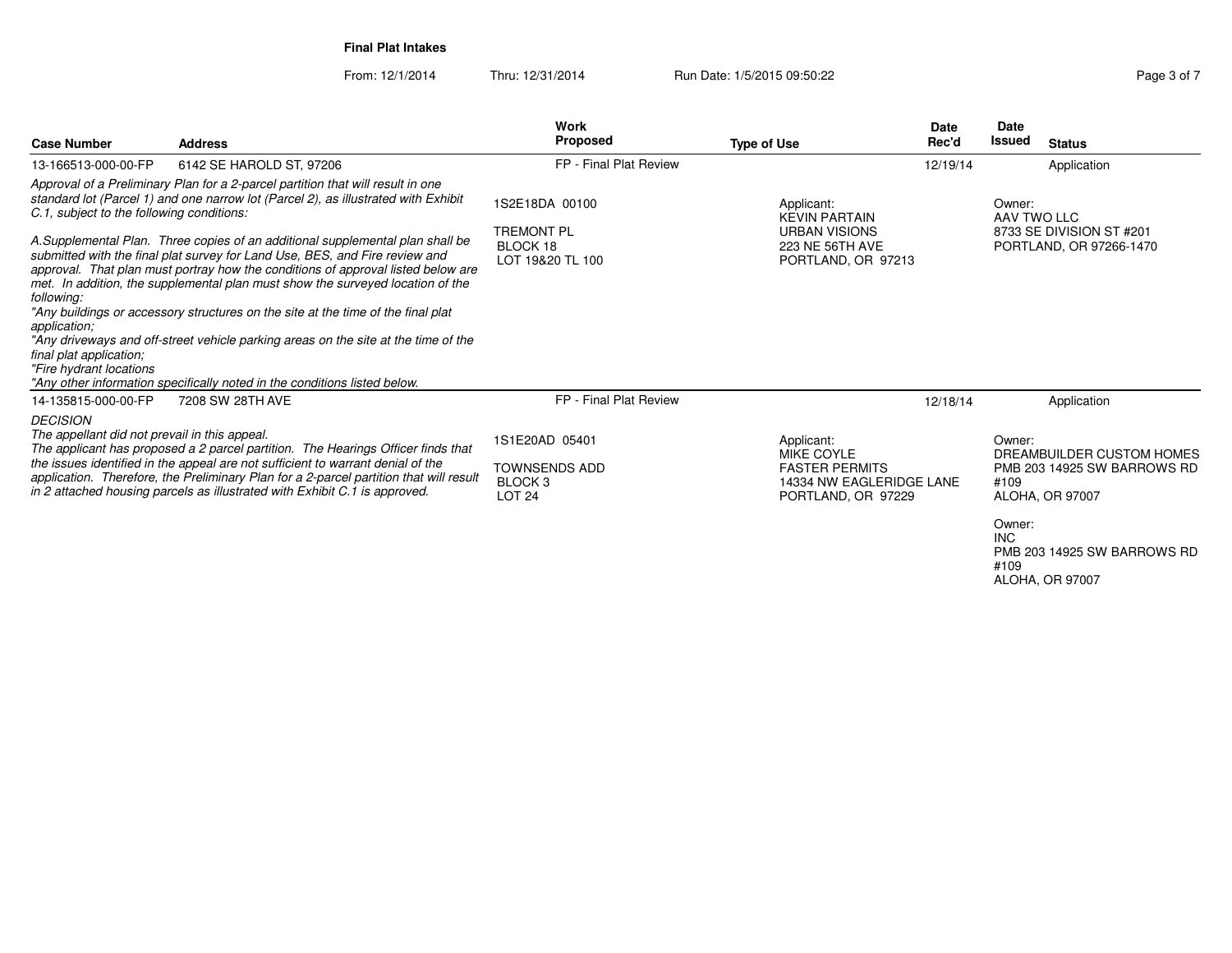From: 12/1/2014Thru: 12/31/2014 Run Date: 1/5/2015 09:50:22 Page 4 of 7

| <b>Case Number</b>                                        | <b>Address</b>                                                                                                                                                                                                                                                                                                                                                                                                                                                                                                                                                                                 | Work<br>Proposed                                        | <b>Type of Use</b>          | Date<br>Rec'd                          | <b>Date</b><br>Issued      | <b>Status</b>                                     |
|-----------------------------------------------------------|------------------------------------------------------------------------------------------------------------------------------------------------------------------------------------------------------------------------------------------------------------------------------------------------------------------------------------------------------------------------------------------------------------------------------------------------------------------------------------------------------------------------------------------------------------------------------------------------|---------------------------------------------------------|-----------------------------|----------------------------------------|----------------------------|---------------------------------------------------|
| 14-111258-000-00-FP                                       | 2251 SE 139TH AVE - Unit A, 97233                                                                                                                                                                                                                                                                                                                                                                                                                                                                                                                                                              | FP - Final Plat Review                                  |                             | 12/19/14                               |                            | Application                                       |
| following conditions:                                     | Approval of a Preliminary Plan for a 2-parcel partition, that will result in one<br>standard lot and one flag lot as illustrated with Exhibits C.1 and C.2, subject to the                                                                                                                                                                                                                                                                                                                                                                                                                     | 1S2E02DD 10200                                          | Applicant:<br>Kevin Partain |                                        | Owner:<br><b>JINJI LLC</b> |                                                   |
| application;<br>final plat application;                   | A.Supplemental Plan. Three copies of an additional supplemental plan shall be<br>submitted with the final plat survey for Land Use Services review and approval.<br>That plan must portray how the conditions of approval listed below are met. In<br>addition, the supplemental plan must show the surveyed location of the following:<br>"Any buildings or accessory structures on the site at the time of the final plat<br>"Any driveways and off-street vehicle parking areas on the site at the time of the<br>"Any other information specifically noted in the conditions listed below. | HOOD ACRES & PLAT 2 & 3<br>BLOCK 11<br>LOT 9 EXC W 145' |                             | <b>Urban Visions Planning Services</b> |                            | 2645 NW GARRYANNA DR APT 5<br>CORVALLIS, OR 97330 |
| B. The final plat must show the following:                |                                                                                                                                                                                                                                                                                                                                                                                                                                                                                                                                                                                                |                                                         |                             |                                        |                            |                                                   |
| on the final plat.                                        | 1. The applicant shall meet the street dedication requirements of the City<br>Engineer for SE 139th Ave. The required right-of-way dedication must be shown                                                                                                                                                                                                                                                                                                                                                                                                                                    |                                                         |                             |                                        |                            |                                                   |
| be typically used for.                                    | 2.A Private Access Easement over the "flag pole" portion of Parcel 2 for the<br>benefit of Parcel 1 shall be shown and labeled on the final plat. The easement<br>shall allow shared use of this area for all of the purposes that a driveway would                                                                                                                                                                                                                                                                                                                                            |                                                         |                             |                                        |                            |                                                   |
|                                                           | 3.A recording block for each of the legal documents such as maintenance<br>agreement(s), acknowledgement of special land use conditions, or Declarations<br>of Covenants, Conditions, and Restrictions (CC&Rs) as required by Conditions<br>$C.2-4$ below. The recording block(s) shall, at a minimum, include language<br>substantially similar to the following example: "A [title of document] has been<br>recorded as document no. The Multnomah County Deed Records."                                                                                                                     |                                                         |                             |                                        |                            |                                                   |
|                                                           | C. The following must occur prior to Final Plat approval:                                                                                                                                                                                                                                                                                                                                                                                                                                                                                                                                      |                                                         |                             |                                        |                            |                                                   |
| <b>Streets</b><br>install the required sidewalk corridor. | 1. The applicant shall meet the requirements of the City Engineer for right of way<br>improvements along the frontage Parcel 1. The applicant must obtain an<br>approved Right Of Way permit from the Portland Bureau of Transportation to                                                                                                                                                                                                                                                                                                                                                     |                                                         |                             |                                        |                            |                                                   |
| <b>Existing Development</b>                               | 1.A parking space shall be installed on Parcel 1. The parking space must<br>located outside of the front setback, meet minimum dimension requirements and<br>provide for adequate turning radius from the new driveway in flag pole on Parcel                                                                                                                                                                                                                                                                                                                                                  |                                                         |                             |                                        |                            |                                                   |

provide for adequate turning radius from the new driveway in flag pole on Parcel<br>2. The applicant does not need to connect the new parking space to the existing<br>street with a paved driveway to meet this condition. A connec *parking space has been installed within the area to become Parcel 1. The newparking space must also be shown on the supplemental plan.*

*Required Legal Documents*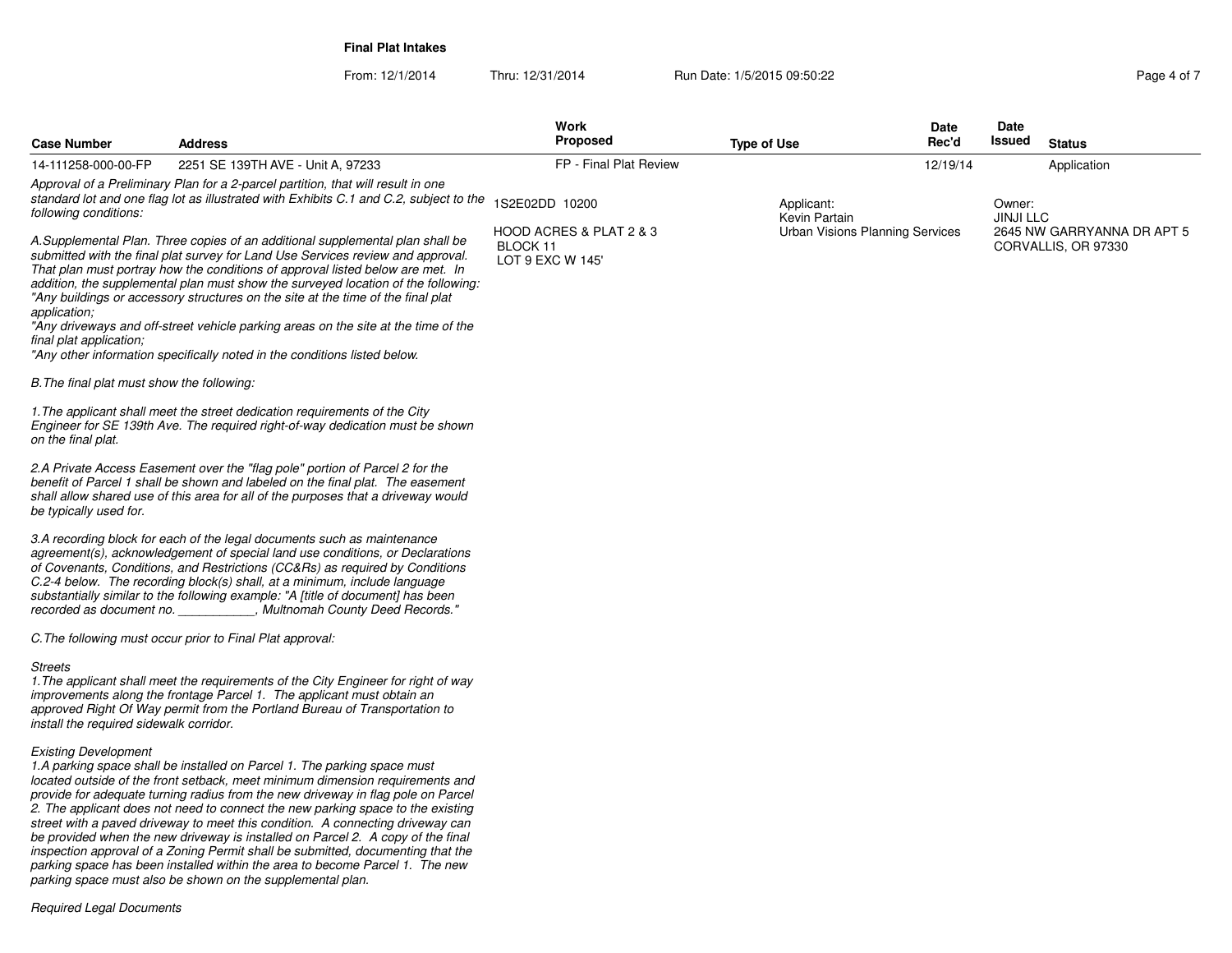*2.A Maintenance Agreement shall be executed for the Private Access Easement described in Condition B.2 above. The agreement shall include provisions assigning maintenance responsibilities for the easement area and anyshared facilities within that area, consistent with the purpose of the easement, and all applicable City Code standards. The agreement must be reviewed by the City Attorney and the Bureau of Development Services, and approved as to form,prior to final plat approval.*

*3.The applicant shall execute an Acknowledgement of Special Land Use conditions, requiring residential development on Parcel 2 to contain internal firesuppression sprinklers. The acknowledgement shall be referenced on andrecorded with the final plat.*

*4.The applicant shall execute an Acknowledgement of Tree Preservation Land Use Conditions that notes tree preservation requirements that apply to Parcels 1and 2. A copy of the approved Tree Preservation Plan must be included as an Exhibit to the Acknowledgement. The acknowledgment shall be referenced onand recorded with the final plat.*

*D.The following conditions are applicable to site preparation and*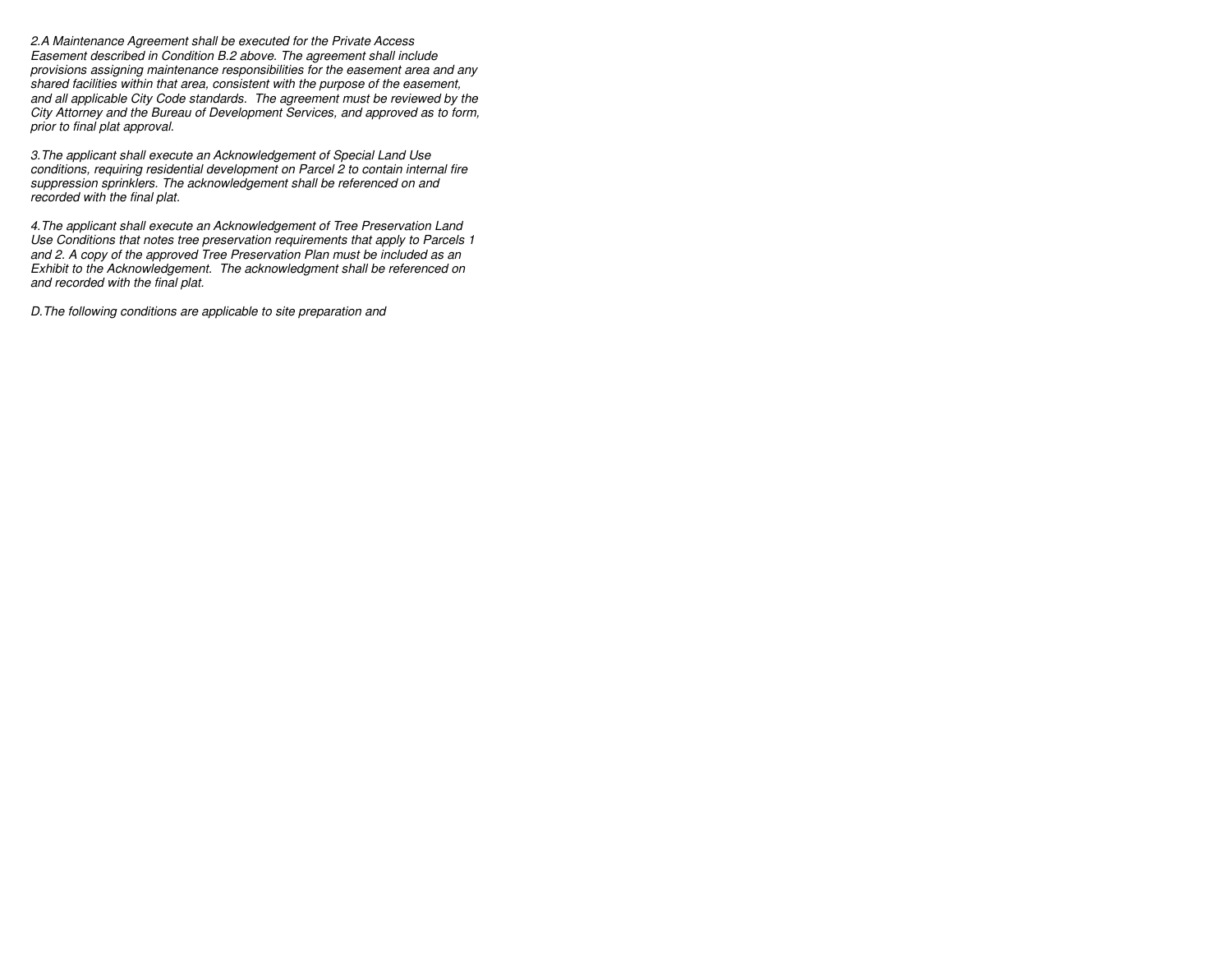From: 12/1/2014Thru: 12/31/2014 Run Date: 1/5/2015 09:50:22 Research 2010 12:31/2014 Page 6 of 7

| Case Number                                                                    | <b>Address</b>                                                                                                                                                                                                                                                                                                                                                                                                                                                                          | Work<br>Proposed       | <b>Type of Use</b>                                      | Date<br>Rec'd | Date<br>Issued | <b>Status</b>                              |
|--------------------------------------------------------------------------------|-----------------------------------------------------------------------------------------------------------------------------------------------------------------------------------------------------------------------------------------------------------------------------------------------------------------------------------------------------------------------------------------------------------------------------------------------------------------------------------------|------------------------|---------------------------------------------------------|---------------|----------------|--------------------------------------------|
| 14-184875-000-00-FP                                                            | 5250 N VANCOUVER AVE, 97217                                                                                                                                                                                                                                                                                                                                                                                                                                                             | FP - Final Plat Review |                                                         | 12/19/14      |                | Application                                |
| approved site plans, Exhibit C-1 and C-2.                                      | Approval of Adjustment to 33.120.220 (table 120-3) to reduce the east (rear)<br>setback for future development on Lots 7 and 8 from 5 feet to zero (feet), per the                                                                                                                                                                                                                                                                                                                      | 1N1E22AB 07700         | Applicant:<br><b>SCOTT FIELD</b><br>NORTHWEST SURVEYING |               | Owner:         | 5250 VANCOUVER LLC<br>5250 N VANCOUVER AVE |
| C-1 and C-2.                                                                   | Approval of Adjustment to 33.120.225.B (table 120-3) to exceed the maximum<br>building coverage on lot 8 from 60% to 71%, per the approved site plans, Exhibit                                                                                                                                                                                                                                                                                                                          |                        | 1815 NW 169TH PLACE STE 2090<br>BEAVERTON OR 97006      |               |                | PORTLAND, OR 97217                         |
| site plans, Exhibits C-1-C.2                                                   | Approval of Adjustment to 33.266.120.C.1.a to allow parking pads on lots 1, 3 and<br>5 to be located within the first 10 feet from the front property line per the approved                                                                                                                                                                                                                                                                                                             |                        |                                                         |               |                |                                            |
|                                                                                | Approval of Adjustment to 33.120.230.B to allow the combined building length of<br>the attached units on lot 1-8 to exceed the maximum building length of 100 feet to<br>138 feet per the approved site plans, Exhibits C-1-C.2                                                                                                                                                                                                                                                         |                        |                                                         |               |                |                                            |
| conditions:                                                                    | Approval of a Preliminary Plan for an 8-lot subdivision, that will result in 8 lots for<br>attached dwelling units as illustrated with Exhibit C-1, subject to the following                                                                                                                                                                                                                                                                                                            |                        |                                                         |               |                |                                            |
| surveyed location of the following:<br>facilities for each of the vacant lots. | A.Supplemental Plan. Three copies of an additional supplemental plan shall be<br>submitted with the final plat survey. That plan must portray how the conditions of<br>approval listed below are met. In addition, the supplemental plan must show the<br>"The proposed general location of future building footprints and stormwater<br>"Any other information specifically noted in the conditions listed below.                                                                      |                        |                                                         |               |                |                                            |
| B. The final plat must show the following:                                     |                                                                                                                                                                                                                                                                                                                                                                                                                                                                                         |                        |                                                         |               |                |                                            |
| shown on the final plat.                                                       | 1. The applicant shall meet the street dedication requirements of the City<br>Engineer for N Vancouver Ave. The required right-of-way dedication must be                                                                                                                                                                                                                                                                                                                                |                        |                                                         |               |                |                                            |
| labeled over the relevant portions of Lot 7.                                   | 2.A private storm sewer easement, for the benefit of Lot 8, shall be shown and                                                                                                                                                                                                                                                                                                                                                                                                          |                        |                                                         |               |                |                                            |
| County Deed Records."                                                          | 3.A recording block for each of the legal documents such as maintenance<br>agreement(s), acknowledgement of special land use conditions, or Declarations<br>of Covenants, Conditions, and Restrictions (CC&Rs) as required by Condition B.8<br>below. The recording block(s) shall, at a minimum, include language substantially<br>similar to the following example: "A Declaration of Maintenance Agreement for<br>(name of feature) has been recorded as document no.<br>, Multnomah |                        |                                                         |               |                |                                            |
|                                                                                | C. The following must occur prior to Final Plat approval:                                                                                                                                                                                                                                                                                                                                                                                                                               |                        |                                                         |               |                |                                            |

*Streets*

1.The applicant shall meet the requirements of the City Engineer for right of way<br>improvements along the site's street frontage. The applicant shall submit an<br>application for a Public Works Permit and provide plans and fin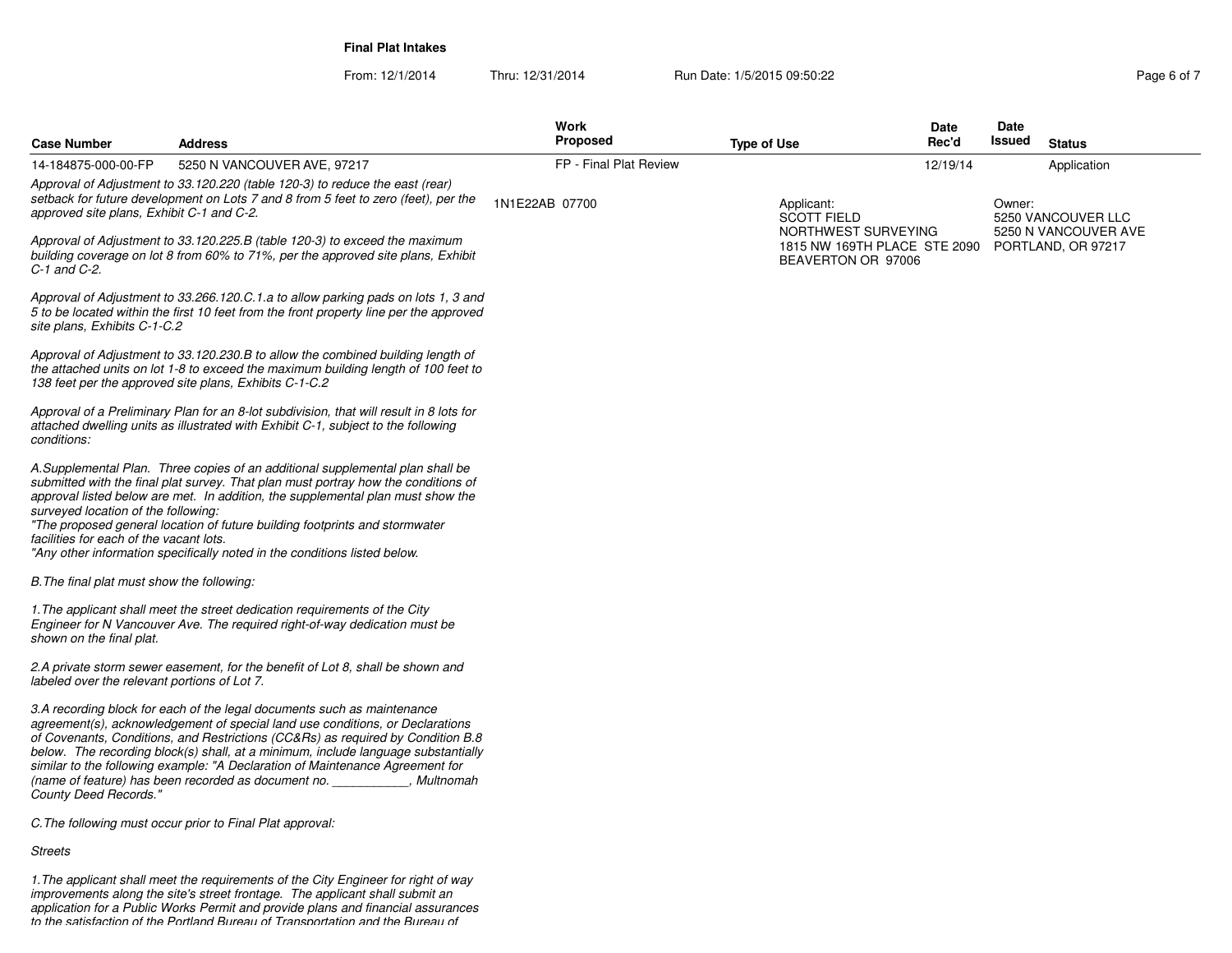*to the satisfaction of the Portland Bureau of Transportation and the Bureau ofEnvironmental Services for required street frontage improvements.*

## *Utilities*

*2.The applicant shall meet the requirements of the Bureau of Environmental Services (BES) for extending a public sewer main in the N Emerson Street. The public sewer extension requires a Public Works Permit, which must be initiated and at a stage acceptable to BES prior to final plat approval. As part of the Public Works Permit, the applicant must provide engineered designs, and performanceguarantees for the sewer extension to BES prior to final plat approval.*

*3.The applicant shall meet the requirements of the Water Bureau to bring allwater service accounts must be brought up to date.*

*4.The applicant shall meet the requirements of the Fire Bureau for ensuringadequate hydrant flow from the nearest hydrant. The applicant must provide*

| 14-201747-000-00-FP | 5244 NE 32ND AVE, 97211                                | FP - Final Plat Review | 12/18/14                 | Application                      |
|---------------------|--------------------------------------------------------|------------------------|--------------------------|----------------------------------|
|                     | Two parcel partition, all buildings to be removed.     |                        |                          |                                  |
|                     |                                                        | 1N1E24BA 12100         | Applicant:<br>MIKE COYLE | Owner:<br>K & C CUSTOM HOMES LLC |
|                     |                                                        | <b>FOXCHASE ADD</b>    | <b>FASTER PERMITS</b>    | 300 W 15TH ST #300-4             |
|                     |                                                        | BLOCK 9                | 14334 NW EAGLERIDGE LANE | VANCOUVER, WA 98660-2927         |
|                     |                                                        | LOT 13                 | PORTLAND, OR 97229       |                                  |
|                     | Total # of FP FP - Final Plat Review permit intakes: 8 |                        |                          |                                  |

**Total # of Final Plat intakes: 8**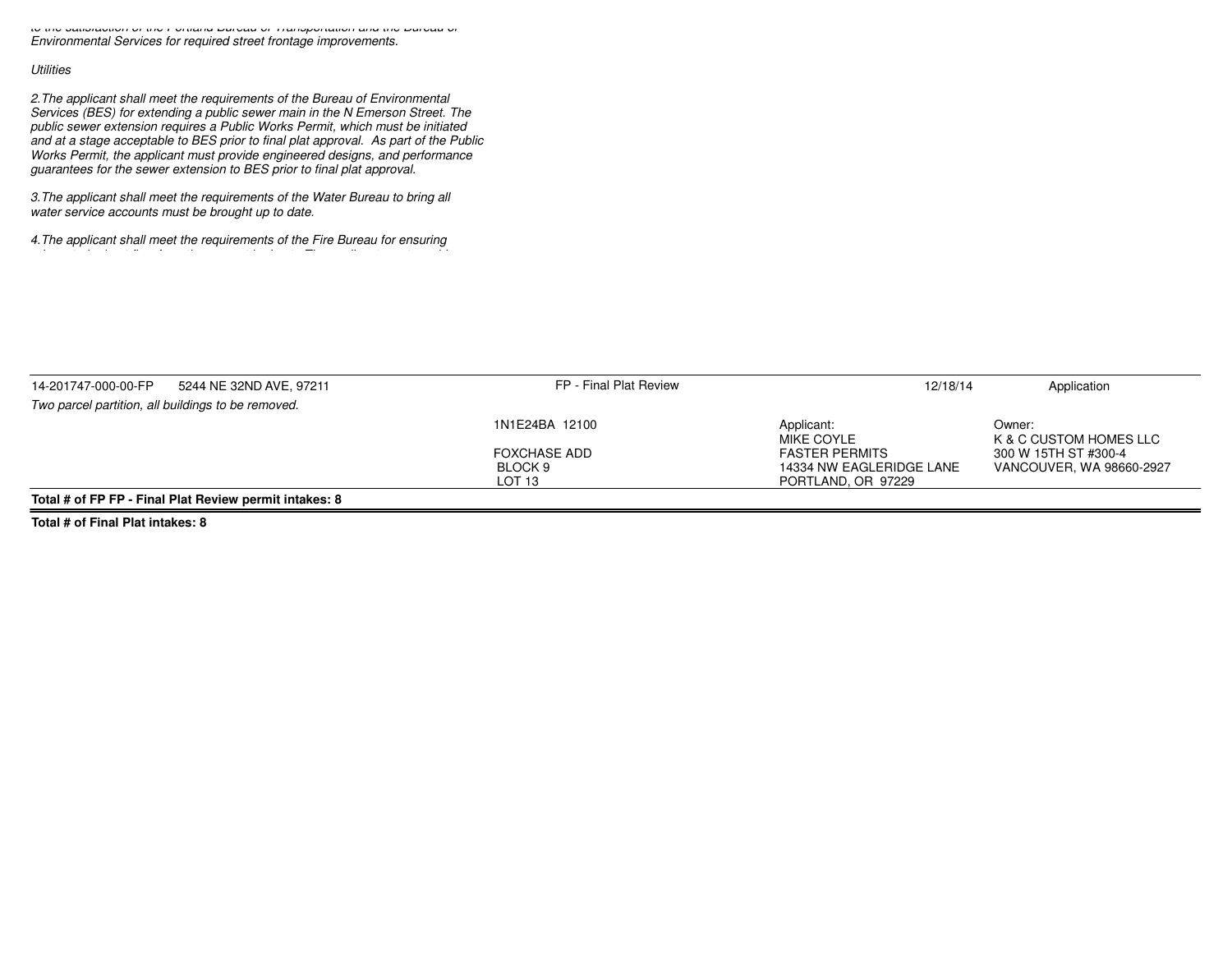From: 12/1/2014Thru: 12/31/2014 Run Date: 1/5/2015 09:50:22 Register 1/5/2015 09:50:22

| Page 1 of 18 |  |  |
|--------------|--|--|
|              |  |  |

| <b>Case Number</b>             | <b>Address</b>                                                                 | <b>Work</b><br>Proposed                                  | <b>Type of Use</b>                                                                                 | <b>Date</b><br>Rec'd | <b>Date</b><br><b>Issued</b><br><b>Status</b>                       |
|--------------------------------|--------------------------------------------------------------------------------|----------------------------------------------------------|----------------------------------------------------------------------------------------------------|----------------------|---------------------------------------------------------------------|
| 14-253658-000-00-LU            | 3701 SW 38TH AVE, 97221                                                        | AD - Adjustment                                          | Type 2 procedure                                                                                   | 12/24/14             | Pending                                                             |
|                                | Adjusting the front, side, and garage street setbacks.                         |                                                          |                                                                                                    |                      |                                                                     |
|                                |                                                                                | 1S1E08CA 02300                                           | Applicant:<br>Ken Wiesler                                                                          |                      | Owner:<br><b>JOHN F YORK</b>                                        |
|                                |                                                                                | SECTION 08 1S 1E<br>TL 2300 0.21 ACRES                   | Kenneth Wiesler<br>624 NE 64TH AVENUE<br>PORTLAND OR                                               |                      | 3701 SW 38TH AVE<br>PORTLAND, OR 97221-4131                         |
| 14-250057-000-00-LU            | 2623 SE FRANCIS ST                                                             | AD - Adjustment                                          | Type 2 procedure                                                                                   | 12/16/14             | Pending                                                             |
| APPROXIMATELY 40" ABOVE GRADE. | ADJUST TO SIDE BUILDING SETBACK FOR EXISTING DECK THAT IS                      | 1S1E12CB 07501                                           | Applicant:                                                                                         |                      | Owner:                                                              |
|                                |                                                                                | PARTITION PLAT 2014-10<br>LOT <sub>1</sub>               | <b>KEVIN PARTAIN</b><br>223 NE 56TH AVE<br>PORTLAND, OR 97213-3705                                 |                      | RICHARD KASSEBAUM<br>16081 S MOORE RD<br>OREGON CITY, OR 97045-9340 |
| 14-246692-000-00-LU            | 2203 SE 60TH AVE - Unit A, 97215                                               | AD - Adjustment                                          | Type 2 procedure                                                                                   | 12/8/14              | Incomplete                                                          |
|                                | Adjustment to relocate shed within side and rear setbacks. Violation case      |                                                          |                                                                                                    |                      |                                                                     |
| 14-220798 CC.                  |                                                                                | 1S2E06DD 11100                                           | Applicant:<br><b>TRACY DAVIS</b>                                                                   |                      | Owner:<br><b>JANEL HANSON</b>                                       |
|                                |                                                                                | <b>HUTCHINSONS ADD</b><br><b>BLOCK3</b><br><b>LOT 11</b> | 2203 SE 60TH AVE #B<br>PORTLAND OR 97215                                                           |                      | 2203 SE 60TH AVE<br>PORTLAND, OR 97215-4020                         |
| 14-245977-000-00-LU            | 2537 SE HAWTHORNE BLVD, 97214                                                  | AD - Adjustment                                          | Type 2 procedure                                                                                   | 12/5/14              | Pending                                                             |
|                                | Adjustment request to reduce required length of windows on street-facing wall  |                                                          |                                                                                                    |                      |                                                                     |
|                                |                                                                                | 1S1E01BC 10000                                           | Applicant:<br><b>MATTHEW LILLARD</b>                                                               |                      | Owner:<br><b>RIVERMARK COMMUNITY C U</b>                            |
|                                |                                                                                | SECTION 01 1S 1E<br>TL 10000 0.23 ACRES                  | <b>BAYSINGER PARTNERS</b><br>ARCHITECTURE PC<br>1006 SE GRAND AVE., SUITE 300<br>PORTLAND OR 97214 |                      | 8505 SW CREEKSIDE PL<br>BEAVERTON, OR 97008-7165                    |
| 14-245891-000-00-LU            |                                                                                | AD - Adjustment                                          | Type 2 procedure                                                                                   | 12/5/14              | Incomplete                                                          |
|                                | Adjustments to garage width and main entrance location for new single-dwelling |                                                          |                                                                                                    |                      |                                                                     |
| house                          |                                                                                | 1N1E32AD 04102                                           | Applicant:<br><b>ERIC HESS</b>                                                                     |                      | Owner:<br><b>CHRISTOPHER R BURKE</b>                                |
|                                |                                                                                | PARTITION PLAT 2013-28<br>LOT <sub>2</sub>               | 3501 26TH PL W #120<br>SEATTLE, WA 98199                                                           |                      | 1420 NW 20TH AVE #206<br>PORTLAND, OR 97209                         |
|                                |                                                                                |                                                          |                                                                                                    |                      | Owner:<br><b>STACI L KRISTIN</b><br>$1400$ NBM $20T11$ AVIT $H$ 000 |

 1420 NW 20TH AVE #206PORTLAND, OR 97209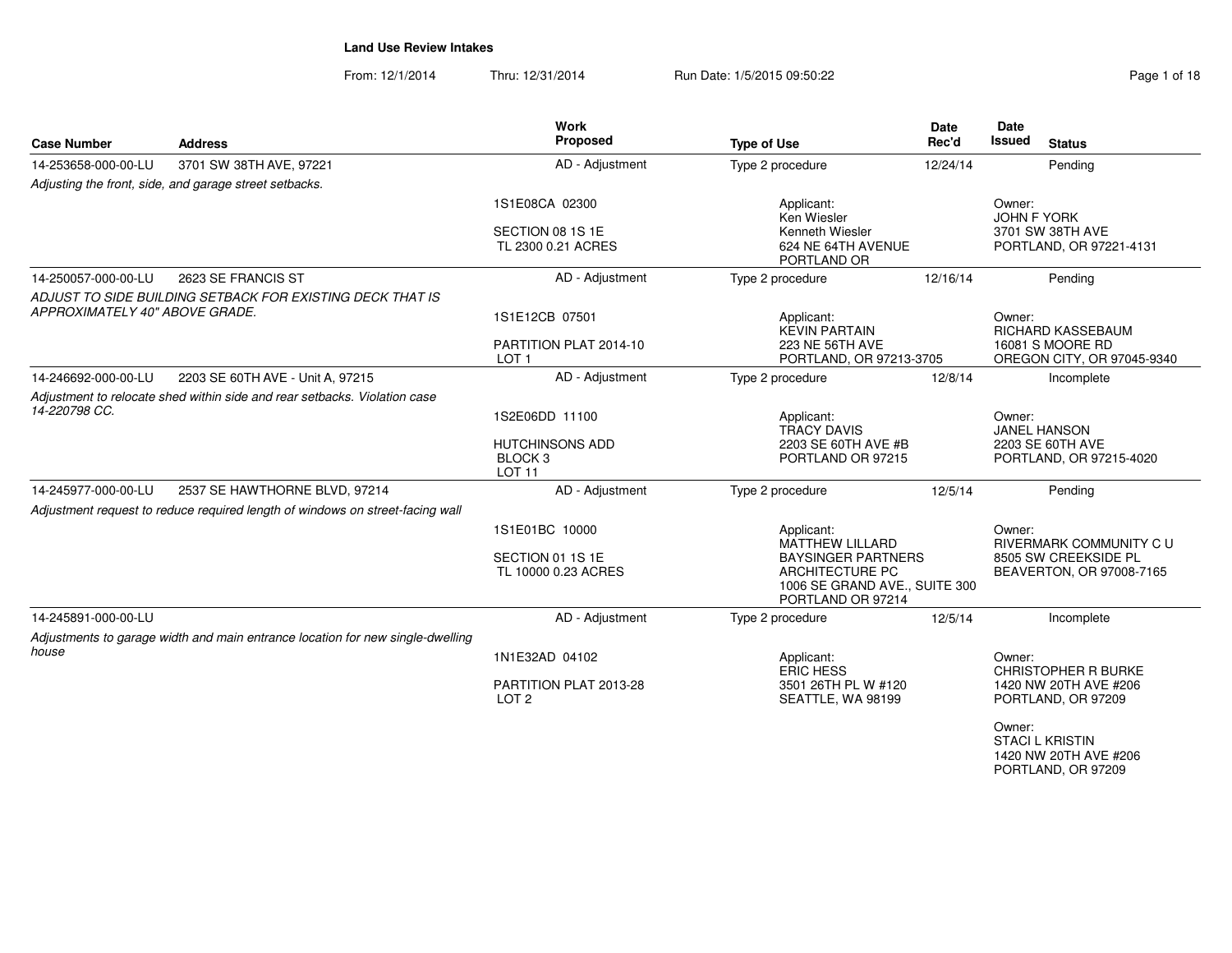From: 12/1/2014Thru: 12/31/2014 Run Date: 1/5/2015 09:50:22 Page 2 of 18

| <b>Case Number</b>                        | <b>Address</b>                                                                     | Work<br><b>Proposed</b>                                                                   | <b>Type of Use</b>                                                                              | <b>Date</b><br>Rec'd                                      | Date<br>Issued                                                                          | <b>Status</b>                                  |  |                                         |
|-------------------------------------------|------------------------------------------------------------------------------------|-------------------------------------------------------------------------------------------|-------------------------------------------------------------------------------------------------|-----------------------------------------------------------|-----------------------------------------------------------------------------------------|------------------------------------------------|--|-----------------------------------------|
| 14-245353-000-00-LU                       | 1250 SE 55TH AVE, 97215                                                            | AD - Adjustment                                                                           | Type 2 procedure                                                                                | 12/4/14                                                   |                                                                                         | Pending                                        |  |                                         |
|                                           | R5 zoning. Adjustment to waive rear and side setbacks for new garage and 2nd       |                                                                                           |                                                                                                 |                                                           |                                                                                         |                                                |  |                                         |
| floor questroom. Demo of existing garage. |                                                                                    | 1S2E06AC 14600                                                                            | Applicant:<br><b>HOLLY COOK</b>                                                                 |                                                           | Owner:<br><b>JUSTIN COOK</b>                                                            |                                                |  |                                         |
|                                           |                                                                                    | <b>BUEHNERS ADD</b><br>BLOCK <sub>2</sub><br>S 30' OF LOT 2                               | 1250 SE 55TH AVE<br>PORTLAND, OR 97215                                                          |                                                           |                                                                                         | 1250 SE 55TH AVE<br>PORTLAND, OR 97215         |  |                                         |
|                                           |                                                                                    | LOT <sub>3</sub>                                                                          |                                                                                                 |                                                           | Owner:<br><b>HOLLY COOK</b>                                                             | 1250 SE 55TH AVE<br>PORTLAND, OR 97215         |  |                                         |
| 14-253215-000-00-LU                       | 2911 SE 164TH AVE, 97236                                                           | AD - Adjustment                                                                           | Type 2 procedure                                                                                | 12/23/14                                                  |                                                                                         | Pending                                        |  |                                         |
|                                           | Adjustment to increase allowed building coverage from 3150 sf to 4,045 sf for a    |                                                                                           |                                                                                                 |                                                           |                                                                                         |                                                |  |                                         |
|                                           | two story addition to an existing two story single dwelling.                       | 1S3E07BB 12900                                                                            | Applicant:<br>EDWARD RADULESCU                                                                  |                                                           | Owner:                                                                                  | ALLAN M MANAOIS                                |  |                                         |
|                                           |                                                                                    | LAYNA<br>LOT <sub>1</sub>                                                                 | EPR DESIGN LLC<br>919 NE 19TH AVE SUITE 155<br>PORTLAND OR 97232                                |                                                           |                                                                                         |                                                |  | 2911 SE 164TH AVE<br>PORTLAND, OR 97236 |
| 14-251961-000-00-LU                       | 14406 SE NEHALEM ST, 97236                                                         | AD - Adjustment                                                                           | Type 2 procedure                                                                                | 12/19/14                                                  |                                                                                         | Pending                                        |  |                                         |
|                                           | Adjustment Review to increase amount of side yard vehicle paving.                  |                                                                                           |                                                                                                 |                                                           |                                                                                         |                                                |  |                                         |
|                                           |                                                                                    | 1S2E24CC 08400<br><b>FOOTHILLS VIEW</b><br>LOT 11 UND INT TRACTS A&B&D&E                  | Applicant:<br>SHANNON MCDONALD<br>PAHLISCH HOMES INC<br>12725 SW 66TH AVE, SUITE 101            |                                                           | Owner:<br>FOOTHILLS PORTLAND LIMITED<br>6060 BLINK BONNIE RD<br>W VANCOUVER, BC V7W 1V8 |                                                |  |                                         |
| 14-251615-000-00-LU                       | .97230                                                                             | AD - Adjustment                                                                           | <b>TIGARD, OR 97223</b><br>Type 2 procedure                                                     | 12/19/14                                                  | CANADA                                                                                  | Pending                                        |  |                                         |
|                                           | ADJUSTMENT TO FRONT SETBACK FROM 30' TO 18'                                        |                                                                                           |                                                                                                 |                                                           |                                                                                         |                                                |  |                                         |
|                                           |                                                                                    | 1N2E26DC 03800                                                                            | Applicant:                                                                                      |                                                           | Owner:                                                                                  |                                                |  |                                         |
|                                           |                                                                                    | <b>BRUYN</b><br>LOT <sub>2</sub>                                                          | PETRO N MUNTYAN<br>824 SE 135TH AVE<br>PORTLAND, OR 97233                                       | PETRO N MUNTYAN<br>824 SE 135TH AVE<br>PORTLAND, OR 97233 |                                                                                         |                                                |  |                                         |
| 14-252041-000-00-LU                       | 4120 N MISSOURI AVE, 97217                                                         | AD - Adjustment                                                                           | Type 2 procedure                                                                                | 12/19/14                                                  |                                                                                         | Pending                                        |  |                                         |
|                                           | Adjustment to side setback in conjuction with PR 14-252036 PLA, LC                 |                                                                                           |                                                                                                 |                                                           |                                                                                         |                                                |  |                                         |
|                                           |                                                                                    | 1N1E22CB 00700                                                                            | Applicant:                                                                                      |                                                           | Owner:                                                                                  | <b>JESSE T NOBILE</b>                          |  |                                         |
|                                           |                                                                                    | <b>MULTNOMAH</b><br>BLOCK 10<br>S 1/2 OF LOT 12<br>LOT <sub>14</sub>                      | <b>CURTIS ESCHMAN</b><br><b>MARK DANE PLANNING</b><br>13630 SW Butner Rd<br>Beaverton, OR 97005 |                                                           |                                                                                         | 4120 N MISSOURI AVE<br>PORTLAND, OR 97217-3144 |  |                                         |
| 14-246500-000-00-LU                       | 9041 N ST LOUIS AVE, 97203                                                         | AD - Adjustment                                                                           | Type 2 procedure                                                                                | 12/8/14                                                   |                                                                                         | Incomplete                                     |  |                                         |
|                                           | Adjustment request for fence height in front yard. No land use history. Related to |                                                                                           |                                                                                                 |                                                           |                                                                                         |                                                |  |                                         |
| zoning violation 14-230200-CC.            |                                                                                    | 1N1W01DB 05200                                                                            | Applicant:<br><b>JASON ERICSON</b>                                                              |                                                           | Owner:                                                                                  | SAINT LOUIS TOWNHOMES LLC                      |  |                                         |
|                                           |                                                                                    | <b>GENERAL COMPSONS ADD</b><br><b>BLOCK B</b><br>LOT <sub>16</sub><br>LOT 17 EXC PT IN ST | SAINT LOUIS TOWNHOMES LLC<br><b>PO BOX 264</b><br>REDONDO BEACH, CA 90277                       |                                                           | <b>PO BOX 264</b>                                                                       | REDONDO BEACH, CA 90277                        |  |                                         |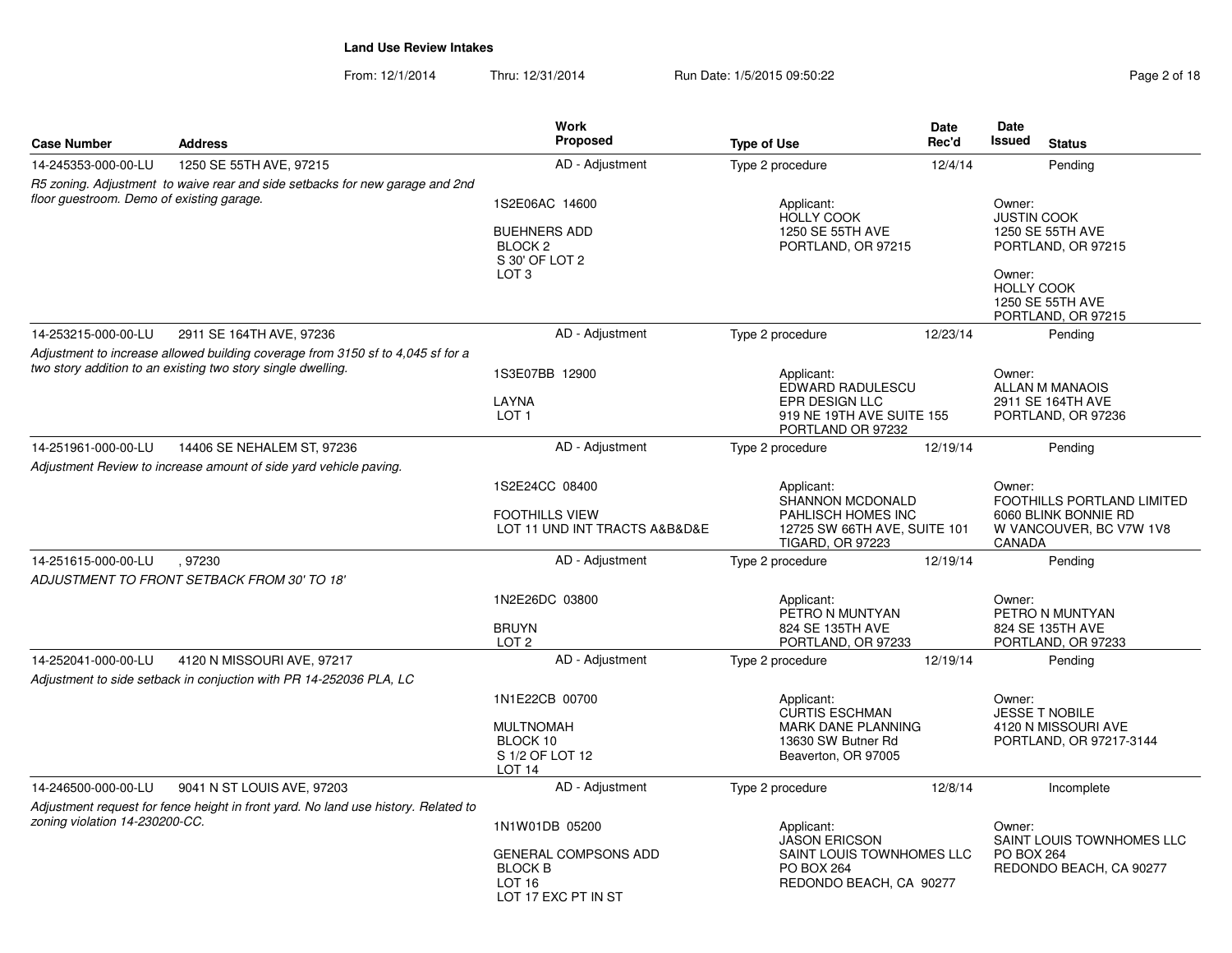From: 12/1/2014Thru: 12/31/2014 Run Date: 1/5/2015 09:50:22 Page 3 of 18

| е      | <b>Date</b><br>Rec'd | Date<br><b>Issued</b> | <b>Status</b> | . . |
|--------|----------------------|-----------------------|---------------|-----|
| cedure | 12/12/14             |                       | Pending       |     |

| <b>Case Number</b>           | <b>Address</b>                                                                                                                                                | Work<br><b>Proposed</b>                                                                                           | <b>Type of Use</b>                                                                                               | Date<br>Rec'd                                                                | Date<br>Issued                 | <b>Status</b>                                  |
|------------------------------|---------------------------------------------------------------------------------------------------------------------------------------------------------------|-------------------------------------------------------------------------------------------------------------------|------------------------------------------------------------------------------------------------------------------|------------------------------------------------------------------------------|--------------------------------|------------------------------------------------|
| 14-248295-000-00-LU          | 3103 NW WILSON ST - Unit A, 97210                                                                                                                             | AD - Adjustment                                                                                                   | Type 2 procedure                                                                                                 | 12/12/14                                                                     |                                | Pending                                        |
|                              | Adjustment to design standards for ADU including materials, eaves and roof pitch.                                                                             |                                                                                                                   |                                                                                                                  |                                                                              |                                |                                                |
|                              |                                                                                                                                                               | 1N1E29CA 05501                                                                                                    | Applicant:<br><b>MARK L LARSON</b>                                                                               |                                                                              | Owner:<br><b>MARK L LARSON</b> |                                                |
|                              |                                                                                                                                                               | PARTITION PLAT 1997-62<br>LOT <sub>1</sub>                                                                        | 3103 NW WILSON ST<br>PORTLAND, OR 97210-1958                                                                     |                                                                              |                                | 3103 NW WILSON ST<br>PORTLAND, OR 97210-1958   |
| 14-247271-000-00-LU          | 3840 SE STARK ST, 97214                                                                                                                                       | AD - Adjustment                                                                                                   | Type 2 procedure                                                                                                 | 12/9/14                                                                      |                                | Pending                                        |
| the site with a gas station. | Adjustment to waive the required maximum transit-street setback (SE Cesar<br>Chavez Blvd) for a 133 square foot addition to the existing convenience store on | 1S1E01AA 12900                                                                                                    | Applicant:<br>DAVE KIMMEL                                                                                        |                                                                              | Owner:                         | <b>PAC WEST ENERGY LLC</b>                     |
|                              |                                                                                                                                                               | <b>BARTSCH PK ADD</b><br>BLOCK 1<br>LOT 4&5<br>LOT 6 EXC PT IN ST                                                 |                                                                                                                  | <b>PDG PLANNING GROUP</b><br>1335 SW 66TH AVE SUITE 201<br>PORTLAND OR 97225 |                                | 3450 COMMERCIAL CT<br>MERIDIAN, ID 83642       |
|                              | Total # of LU AD - Adjustment permit intakes: 13                                                                                                              |                                                                                                                   |                                                                                                                  |                                                                              |                                |                                                |
| 14-254931-000-00-LU          | 4232 SE 76TH AVE, 97206<br>AMEND CONDITION 3 OF 98-000174 MP TO ALLOW FOR ADDITIONAL UNITS                                                                    | AP - Land Division<br>Amendment(Partition)                                                                        | Type 1x procedure                                                                                                | 12/30/14                                                                     |                                | Pending                                        |
| ON PARCEL 2                  |                                                                                                                                                               | 1S2E08DC 02201                                                                                                    | Applicant:<br><b>TODD LITTLEFIELD</b>                                                                            |                                                                              | Owner:<br>97206-76TH AVENUE    |                                                |
|                              |                                                                                                                                                               | PARTITION PLAT 1998-122<br>LOT <sub>1</sub>                                                                       | 1904 SE UMATILLA<br>PORTL;AND OR 97202                                                                           |                                                                              |                                | 506 NW MACLEAY BLVD<br>PORTLAND, OR 97210-3327 |
| 14-253334-000-00-LU          | 255 NE 136TH AVE, 97230<br>TO REMOVE CONDITIONS 4 & 5 PER EA 14-184025 - 33.660.300.320                                                                       | AP - Land Division<br>Amendment(Partition)                                                                        | Type 1x procedure                                                                                                | 12/23/14                                                                     |                                | <b>Unnecessary Review</b>                      |
| SEE 14-253323                |                                                                                                                                                               | 1N2E35DB 03003                                                                                                    | Applicant:<br>KELLY GROVER<br>FIRWOOD DESIGN GROUP, LLC<br>39065 PIONEER BLVD SUITE 104<br><b>SANDY OR 97055</b> |                                                                              | Owner:<br>JOHN-THUONG CAO DO   |                                                |
|                              |                                                                                                                                                               | PARTITION PLAT 1997-166<br>LOT <sub>3</sub>                                                                       |                                                                                                                  |                                                                              |                                | 13617 NE SAN RAFAEL ST<br>PORTLAND, OR 97230   |
|                              |                                                                                                                                                               |                                                                                                                   |                                                                                                                  |                                                                              | Owner:<br><b>MAI THI VU</b>    | 13617 NE SAN RAFAEL ST<br>PORTLAND, OR 97230   |
|                              | Total # of LU AP - Land Division Amendment(Partition) permit intakes: 2                                                                                       |                                                                                                                   |                                                                                                                  |                                                                              |                                |                                                |
| 14-244780-000-00-LU          | 2443 SE DIVISION ST                                                                                                                                           | <b>CU</b> - Conditional Use                                                                                       | Type 2 procedure                                                                                                 | 12/3/14                                                                      |                                | Pending                                        |
|                              | Locate ground equipment compound as support to wireless ROW site.                                                                                             |                                                                                                                   |                                                                                                                  |                                                                              |                                |                                                |
|                              |                                                                                                                                                               | 1S1E01CC 18500A1                                                                                                  | Applicant:<br><b>NOAH GRODZIN</b>                                                                                |                                                                              | Owner:                         | CLEAR CHANNEL OUTDOOR INC                      |
|                              |                                                                                                                                                               | MURRAYMEAD<br>BLOCK <sub>9</sub><br>LOT 11&12<br>BILLBOARD SEE R224434 (R595002090) FOR<br><b>LAND &amp; IMPS</b> | <b>CASCADIA PM</b><br>5501 NE 109TH CT SUITE A2<br>VANCOUVER WA 98662                                            |                                                                              |                                | 715 NE EVERETT ST<br>PORTLAND, OR 97232-2724   |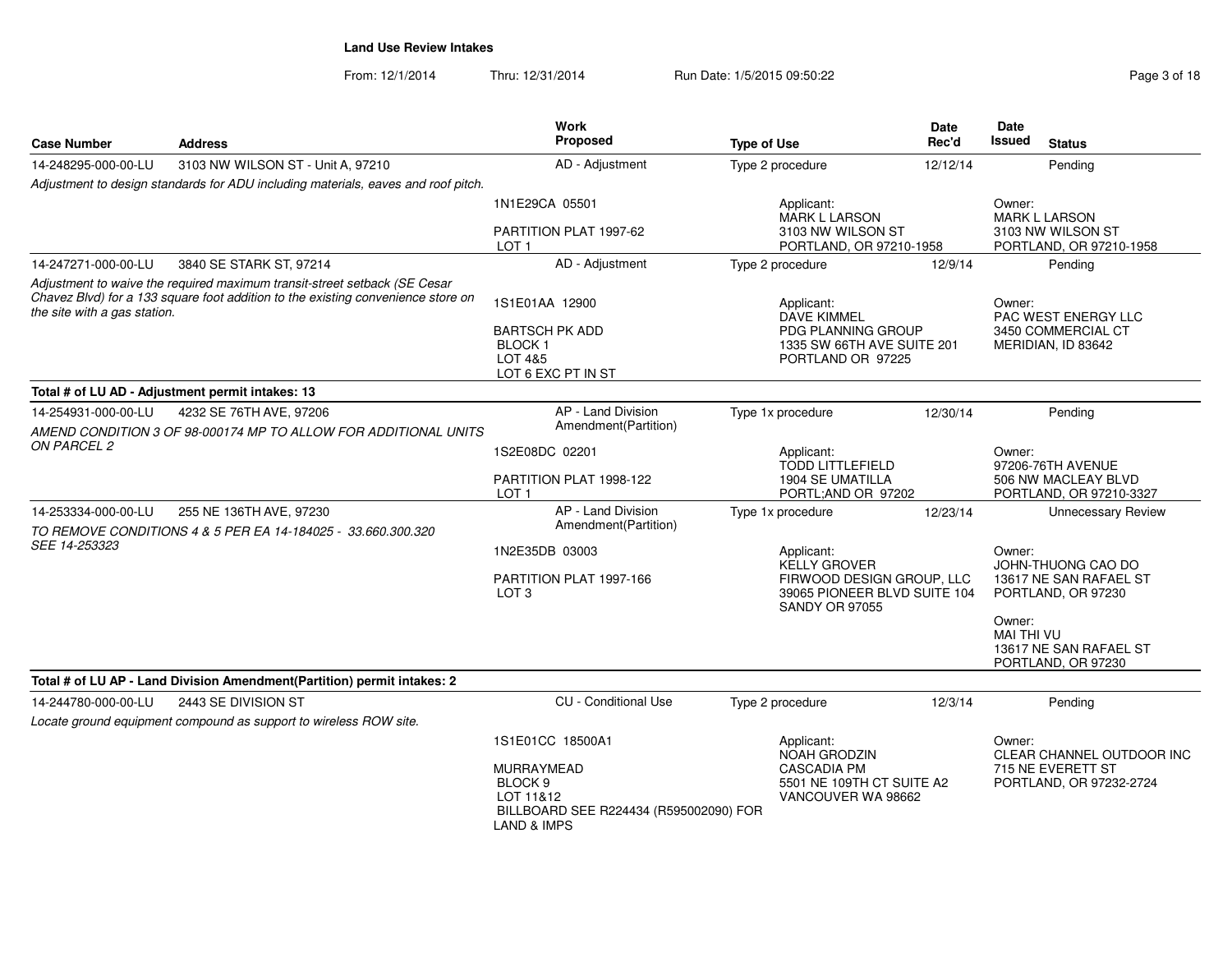From: 12/1/2014Thru: 12/31/2014 Run Date: 1/5/2015 09:50:22 Page 4 of 18

**Work** 

| <b>Case Number</b>  | <b>Address</b>                                                                  | Proposed                                                              | <b>Type of Use</b>                                                                                           | <br>Rec'd                                                                                            | Issued                                         | <b>Status</b>                                                        |
|---------------------|---------------------------------------------------------------------------------|-----------------------------------------------------------------------|--------------------------------------------------------------------------------------------------------------|------------------------------------------------------------------------------------------------------|------------------------------------------------|----------------------------------------------------------------------|
| 14-250714-000-00-LU | 2133 SE 57TH AVE, 97215                                                         | <b>CU</b> - Conditional Use                                           | Type 2 procedure                                                                                             | 12/17/14                                                                                             |                                                | Incomplete                                                           |
|                     | Conditional Use for Type B accessory short term rental.                         |                                                                       |                                                                                                              |                                                                                                      |                                                |                                                                      |
|                     |                                                                                 | 1S2E06DC 11000<br><b>WACONDA</b><br><b>BLOCK1</b><br>LOT <sub>4</sub> | Applicant:<br><b>ERIC W SHRINER</b><br>2133 SE 57TH AVE<br>PORTLAND, OR 97215-4001                           |                                                                                                      | Owner:                                         | <b>DEBORAH J KANE</b><br>2133 SE 57TH AVE<br>PORTLAND, OR 97215-4001 |
|                     |                                                                                 |                                                                       |                                                                                                              |                                                                                                      | Owner:                                         | <b>ERIC W SHRINER</b><br>2133 SE 57TH AVE<br>PORTLAND, OR 97215-4001 |
| 14-247384-000-00-LU | 10424 NE FREMONT ST, 97220                                                      | <b>CU</b> - Conditional Use                                           | Type 2 procedure                                                                                             | 12/9/14                                                                                              |                                                | Pending                                                              |
|                     | Install a wireless communication facility on an existing water tank.            |                                                                       |                                                                                                              |                                                                                                      |                                                |                                                                      |
|                     |                                                                                 | 1N2E27BB 00100                                                        | Applicant:                                                                                                   | <b>VERIZON WIRELESS C/O</b><br><b>REALCOM ASSOCS</b><br>621 SW ALDER ST STE 300<br>PORTLAND OR 97205 |                                                | PORTLAND CITY OF                                                     |
|                     |                                                                                 | SECTION 27 1N 2E<br>TL 100 0.27 ACRES                                 |                                                                                                              |                                                                                                      |                                                | 1120 SW 5TH AVE #609<br>PORTLAND, OR 97204-1912                      |
|                     |                                                                                 |                                                                       | Applicant:<br><b>LAUREN RUSSELL</b><br><b>SMARTLINK LLC</b><br>621 SW ALDER ST STE 660<br>PORTLAND, OR 97205 |                                                                                                      |                                                |                                                                      |
| 14-246292-000-00-LU | 1930 SE 104TH AVE, 97216                                                        | <b>CU</b> - Conditional Use                                           | Type 3 procedure                                                                                             | 12/5/14                                                                                              |                                                | Pending                                                              |
|                     | CU for addition to existing elementary school in David Douglas school district. |                                                                       |                                                                                                              |                                                                                                      |                                                |                                                                      |
|                     |                                                                                 | 1S2E03CB 01100                                                        | Applicant:<br><b>BEN SCHONBERGER</b>                                                                         |                                                                                                      | Owner:                                         | <b>SCHOOL DISTRICT #40</b>                                           |
|                     |                                                                                 | SECTION 03 1S 2E<br>TL 1100 11.73 ACRES                               | PORTLAND OR 97204                                                                                            | <b>WINTERBROOK PLANNING</b><br>310 SW 4TH AVE, STE 1100                                              |                                                | 1500 SE 130TH AVE<br>PORTLAND, OR 97233-1719                         |
|                     |                                                                                 |                                                                       |                                                                                                              |                                                                                                      | Owner:<br><b>PATT KOMAR</b><br><b>DISTRICT</b> | DAVID DOUGLAS SCHOOL                                                 |

**Date**

**Date**

 1500 SE 130TH AVEPORTLAND OR 97204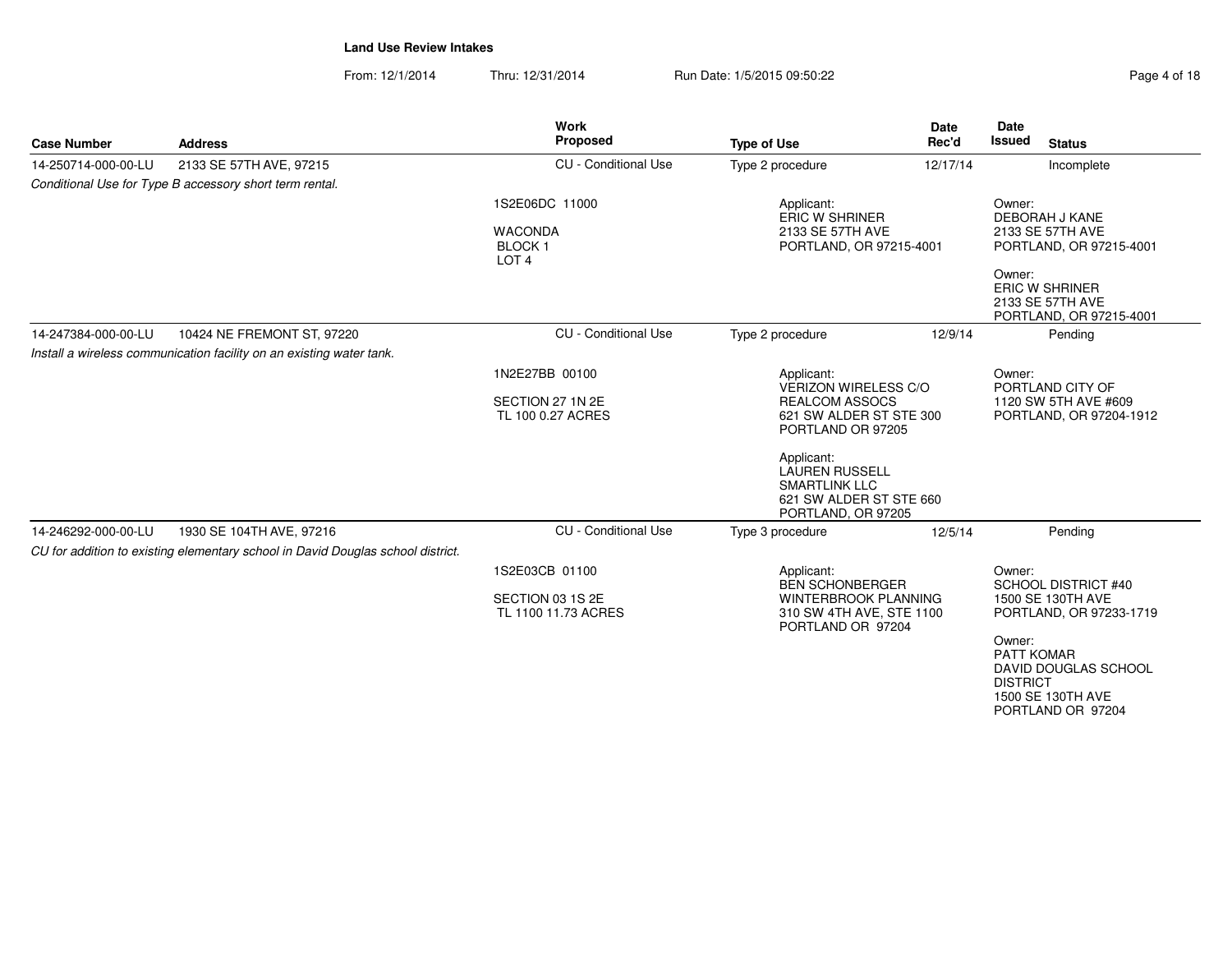From: 12/1/2014Thru: 12/31/2014 Run Date: 1/5/2015 09:50:22 Page 5 of 18

| <b>Case Number</b>                                                                                                                                       | <b>Address</b>                                                                                                                                                                | <b>Work</b><br>Proposed                                        | <b>Type of Use</b>                                                                                                                       | <b>Date</b><br>Rec'd            | <b>Date</b><br><b>Issued</b>                                                    | <b>Status</b>                                   |  |
|----------------------------------------------------------------------------------------------------------------------------------------------------------|-------------------------------------------------------------------------------------------------------------------------------------------------------------------------------|----------------------------------------------------------------|------------------------------------------------------------------------------------------------------------------------------------------|---------------------------------|---------------------------------------------------------------------------------|-------------------------------------------------|--|
| 14-253336-000-00-LU                                                                                                                                      | 3039 NE ROSA PARKS WAY, 97211                                                                                                                                                 | CU - Conditional Use                                           | Type 3 procedure                                                                                                                         | 12/23/14                        |                                                                                 | Pending                                         |  |
| Conditional Use Review for the redevelopment of a school site with new building<br>for PK-8 public school and a Concordia College of Education facility. |                                                                                                                                                                               | 1N1E13BD 09700<br>SUNDERLAND AC & PLAT 3<br>BLOCK A TL 9700    | Applicant:<br><b>DENNIS STOECKLIN</b><br>CONCORDIA UNIVERSITY, VICE<br>PRESIDENT-ADMINISTRATON<br>2811 NE HOLMAN ST<br>PORTLAND OR 97211 |                                 | Owner:<br><b>SCHOOL DISTRICT NO 1</b><br>PO BOX 3107<br>PORTLAND, OR 97208-3107 |                                                 |  |
|                                                                                                                                                          |                                                                                                                                                                               |                                                                | Applicant:<br><b>ERIK GERDING</b><br>PORTLAND PUBLIC SCHOOLS -<br>PROJECT MANAGER<br>PO BOX 3107<br>PORTLAND OR 97208                    |                                 |                                                                                 |                                                 |  |
| 14-248775-000-00-LU                                                                                                                                      | 6261 N CECELIA ST, 97203                                                                                                                                                      | <b>CU</b> - Conditional Use                                    | Type 3 procedure                                                                                                                         | 12/12/14                        |                                                                                 | Incomplete                                      |  |
|                                                                                                                                                          | CU. AD - CONDITIONAL USE WITH ADJUSTMENT TO REAR YEAD<br>SETBACK. FOR A MULTI -DWELLING DEVELOPMENT, WITH 3 3STORY<br>WALK UPS WITH 4TH STORY TOWN HOME. 7 UNITS PER LOT. SEE | 1N1E06DC 02600                                                 | Applicant:<br>Robert Hayden                                                                                                              |                                 | Owner:<br><b>CDS ENTERPRISES LLC</b>                                            |                                                 |  |
| EA13-220842 PC                                                                                                                                           |                                                                                                                                                                               | <b>EAST ST JOHNS</b><br>BLOCK 17<br>INC PT VAC ALLEY LOT 27-29 | Planning, LLC<br>3344 NE 25th Avenue<br>Portland, OR 97212                                                                               | Delta Studios, Architecture and |                                                                                 | PO BOX 80794<br>PORTLAND, OR 97280-1794         |  |
|                                                                                                                                                          | Total # of LU CU - Conditional Use permit intakes: 6                                                                                                                          |                                                                |                                                                                                                                          |                                 |                                                                                 |                                                 |  |
| 14-249689-000-00-LU                                                                                                                                      | 2403 SW JEFFERSON ST, 97210                                                                                                                                                   | DM - Demolition                                                | Type 3 procedure                                                                                                                         | 12/15/14                        |                                                                                 | Pending                                         |  |
|                                                                                                                                                          | ** Type 4 ** Historic Resource Demolition Washington Park Reservoirs                                                                                                          |                                                                |                                                                                                                                          |                                 |                                                                                 |                                                 |  |
|                                                                                                                                                          |                                                                                                                                                                               | 1N1E33C 00300                                                  | Applicant:<br><b>TERESA ELLIOTT</b>                                                                                                      |                                 |                                                                                 | PORTLAND CITY OF                                |  |
|                                                                                                                                                          |                                                                                                                                                                               | SECTION 33 1N 1E<br>TL 300 20.71 ACRES                         | <b>CITY OF PORTLAND</b><br>1120 SW 5TH AVENUE<br>PORTLAND OR 97204                                                                       |                                 |                                                                                 | 1120 SW 5TH AVE #609<br>PORTLAND, OR 97204-1912 |  |
|                                                                                                                                                          |                                                                                                                                                                               |                                                                | Applicant:<br>TOM CARTER<br>PORTLAND WATER BUREAU<br>1120 SW 5TH AVE SUITE 600<br>PORTLAND OR 97204                                      |                                 |                                                                                 |                                                 |  |
| Total # of LU DM - Demolition permit intakes: 1                                                                                                          |                                                                                                                                                                               |                                                                |                                                                                                                                          |                                 |                                                                                 |                                                 |  |
| 14-244854-000-00-LU                                                                                                                                      | 1638 NW OVERTON ST, 97209                                                                                                                                                     | DZ - Design Review                                             | Type 2 procedure                                                                                                                         | 12/4/14                         |                                                                                 | Incomplete                                      |  |
|                                                                                                                                                          | Design Review for Exterior Storefront Remodel and Adjustment to Waive Loading                                                                                                 |                                                                |                                                                                                                                          |                                 |                                                                                 |                                                 |  |
| <b>Space Requirement</b>                                                                                                                                 |                                                                                                                                                                               | 1N1E33AB 00400                                                 | Applicant:<br><b>DOUG SKIDMORE</b>                                                                                                       |                                 | Owner:                                                                          | ROSE CITY AWNING CO                             |  |
|                                                                                                                                                          |                                                                                                                                                                               | <b>COUCHS ADD</b><br>BLOCK 211<br>E 40' OF LOT 1<br>LOT 3-8    | BEEBE SKIDMORE ARCHITECTS<br><b>LLC</b><br>1500 SW 11TH AVE #2004<br>PORTLAND, OR 97201                                                  |                                 |                                                                                 | 2728 NW NELA ST<br>PORTLAND, OR 97210-1714      |  |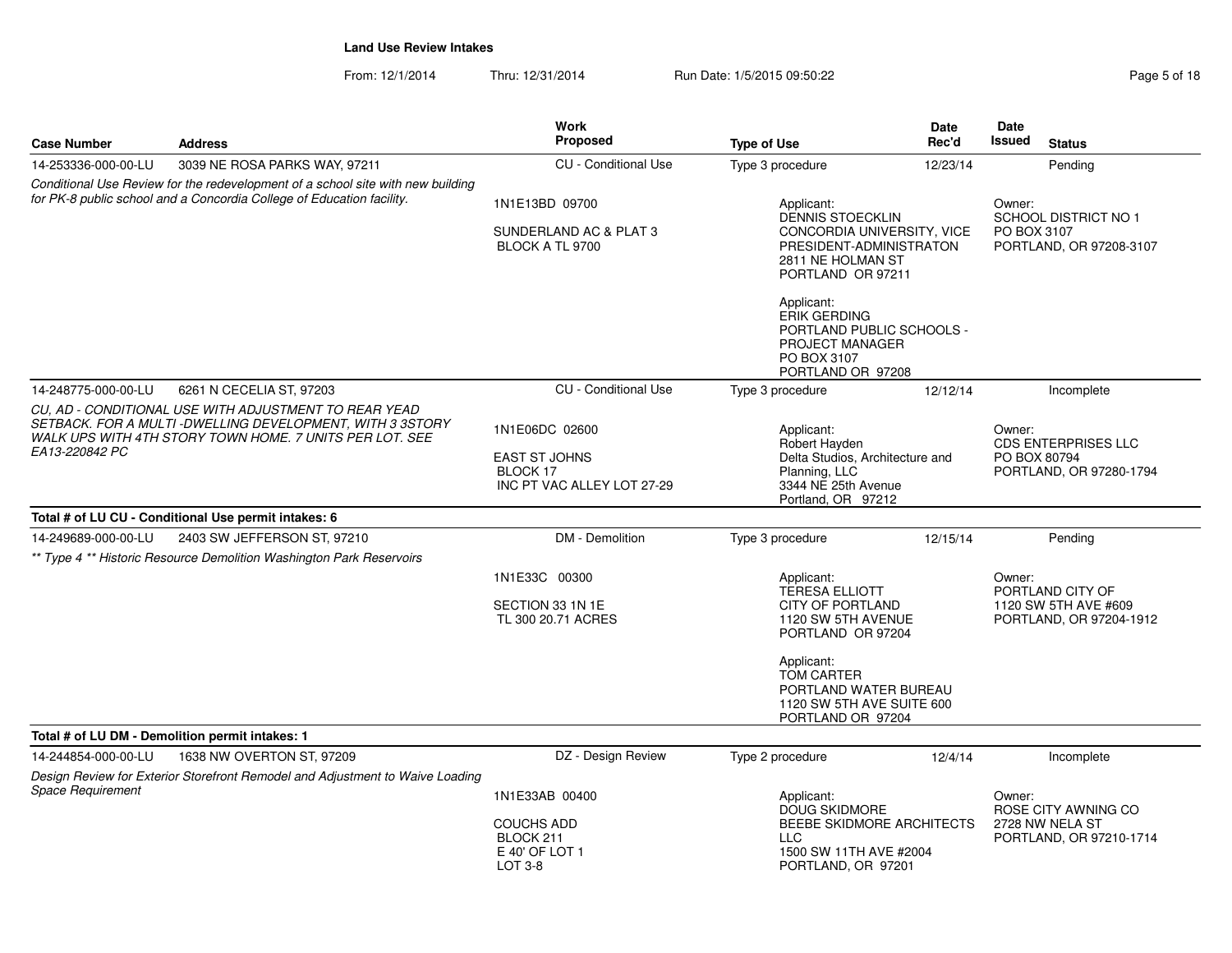From: 12/1/2014Thru: 12/31/2014 Run Date: 1/5/2015 09:50:22 Page 6 of 18

| <b>Case Number</b>                                                                                                                | <b>Address</b>                                                                | <b>Work</b><br>Proposed                                                       | <b>Type of Use</b>                                                                                                       | Date<br>Rec'd | <b>Date</b><br><b>Issued</b>                                             | <b>Status</b>                                                                                                         |
|-----------------------------------------------------------------------------------------------------------------------------------|-------------------------------------------------------------------------------|-------------------------------------------------------------------------------|--------------------------------------------------------------------------------------------------------------------------|---------------|--------------------------------------------------------------------------|-----------------------------------------------------------------------------------------------------------------------|
| 14-254756-000-00-LU                                                                                                               | 1233 N KILLINGSWORTH ST, 97217                                                | DZ - Design Review                                                            | Type 2 procedure                                                                                                         | 12/30/14      |                                                                          | Pending                                                                                                               |
|                                                                                                                                   | STOREFRONT IMPROVEMENT AND EXTERIOR FINISH UPGRADES.                          |                                                                               |                                                                                                                          |               |                                                                          |                                                                                                                       |
|                                                                                                                                   |                                                                               | 1N1E15CC 15700<br><b>NORTH ALBINA</b><br>BLOCK <sub>3</sub>                   | Applicant:<br><b>BRITTA MACK</b><br><b>EMERICK ARCHITECTS P.C.</b><br>208 SW FIRST AVE SUITE 320                         |               | Owner:<br>CAMBRIDGE DEVELOPMENT<br><b>GROUP LLC</b><br>1503 OFFICERS ROW |                                                                                                                       |
|                                                                                                                                   |                                                                               | LOT 3&4                                                                       | PORTLAND OR 97204                                                                                                        |               | Owner:<br><b>GROUP</b><br>98661                                          | VANCOUVER, WA 98661<br><b>FREDERICK BUCKMAN</b><br>CAMBRIDGE DEVELOPMENT<br>1503 OFFICERS ROW<br>VANCOUVER WASHINGTON |
| 14-251504-000-00-LU                                                                                                               | 705 N KILLINGSWORTH ST, 97217                                                 | DZ - Design Review                                                            | Type 2 procedure                                                                                                         | 12/19/14      |                                                                          | Pending                                                                                                               |
| Demo existing Student Center, addition of a new plaza in its place and reno of<br>existing Library and Student Services Building. |                                                                               | 1N1E15CD 12000<br><b>WEST PIEDMONT</b><br><b>BLOCK 4 TL 12000</b>             | Applicant:<br>LAURA KLINGER<br><b>THA ARCHITECTS</b><br>733 SW Oak Street, Suite 100<br>Portland, OR 97205<br>Applicant: |               | Owner:<br><b>COLLEGE DIST</b><br>PO BOX 19000                            | PORTLAND COMMUNITY<br>PORTLAND, OR 97280-0990                                                                         |
|                                                                                                                                   |                                                                               |                                                                               | <b>NICK HODGES</b><br><b>THA ARCHITECTURE</b><br>733 OAK ST<br>PORTLAND, OR                                              |               |                                                                          |                                                                                                                       |
| 14-243759-000-00-LU                                                                                                               | 735 SW STARK ST, 97205                                                        | DZ - Design Review                                                            | Type 2 procedure                                                                                                         | 12/1/14       |                                                                          | Incomplete                                                                                                            |
|                                                                                                                                   | Design Review for proposed gates at service elevator adjacent to SW Park Ave. |                                                                               |                                                                                                                          |               |                                                                          |                                                                                                                       |
|                                                                                                                                   |                                                                               | 1N1E34CC 03300<br><b>PORTLAND</b><br>BLOCK 85<br>LOT 16&17<br>DEPT OF REVENUE | Applicant:<br><b>JEFF WRIGHT</b><br><b>MCA ARCHITECTS</b><br>813 SW ALDER ST<br>PORTLAND OR 97205                        |               | Owner:<br><b>CENTURYLINK</b>                                             | 421 SW OAK ST<br>PORTLAND, OR 97204-1817                                                                              |
| 14-248711-000-00-LU                                                                                                               | 1849 SW SALMON ST, 97205                                                      | DZ - Design Review                                                            | Type 2 procedure                                                                                                         | 12/12/14      |                                                                          | Pending                                                                                                               |
| balcony glass and aluminum railings.                                                                                              | Enlargement of three existing north-facing ballroom windows and add juliet    | 1N1E33DC 05800<br>SECTION 33 1N 1E<br>TL 5800 2.82 ACRES                      | Applicant:<br><b>TIM GRINSTEAD</b><br><b>GBD ARCHITECTS</b><br>1120 NW COUCH ST                                          |               | Owner:                                                                   | MULTNOMAH AMATEUR<br>ATHLETIC CLUB<br>1849 SW SALMON ST                                                               |
|                                                                                                                                   |                                                                               |                                                                               | PORTLAND, OR 97209                                                                                                       |               |                                                                          | PORTLAND, OR 97205-1726                                                                                               |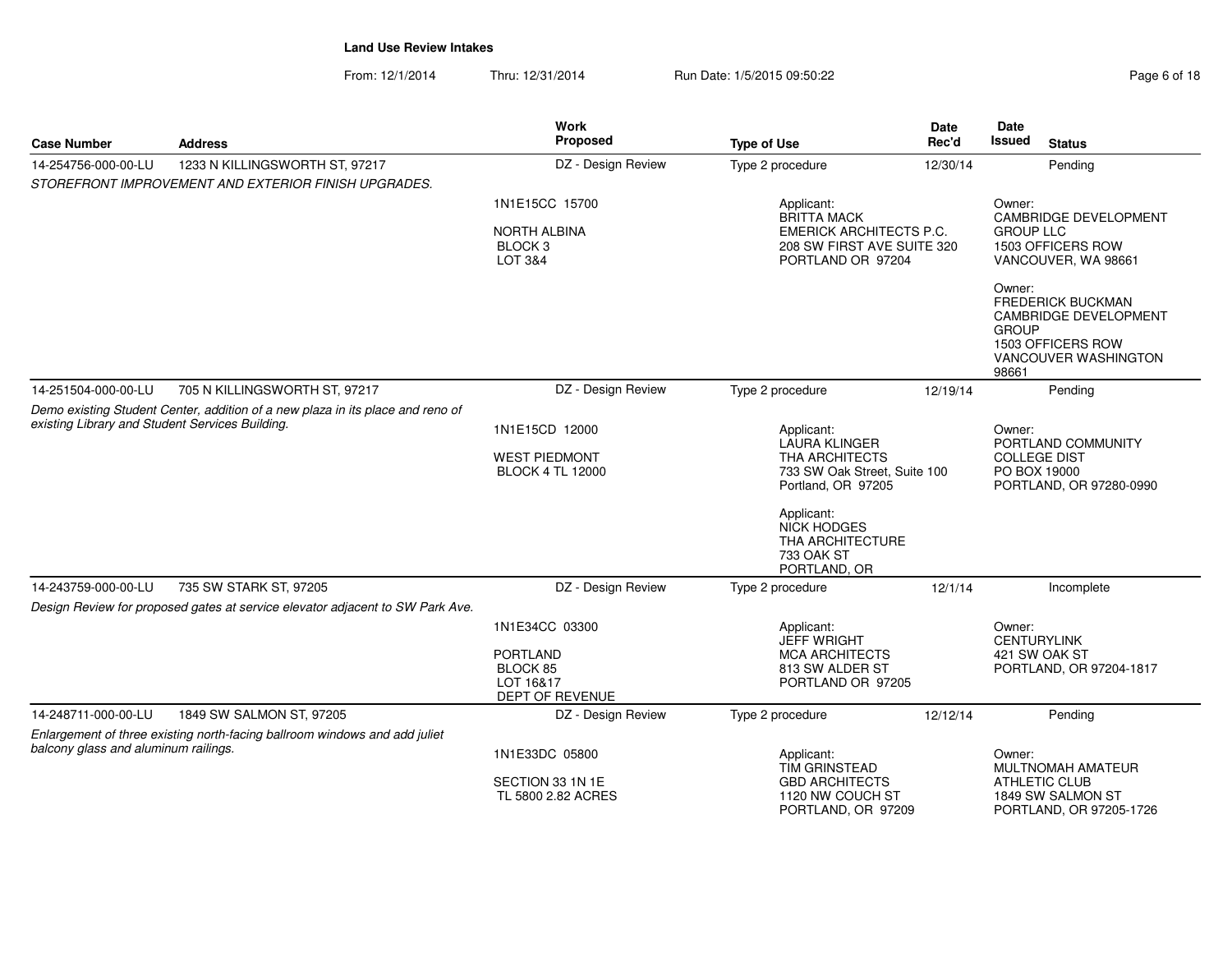From: 12/1/2014Thru: 12/31/2014 Run Date: 1/5/2015 09:50:22 Register 2016 12/31/2014 Pag

| Page 7 of 18 |  |  |
|--------------|--|--|
|              |  |  |

| <b>Case Number</b>                  | <b>Address</b>                                                                                                                                                                                                                                     | <b>Work</b><br>Proposed                               | <b>Type of Use</b>                                                                                               | <b>Date</b><br>Rec'd | Date<br>Issued     | <b>Status</b>                                                                   |
|-------------------------------------|----------------------------------------------------------------------------------------------------------------------------------------------------------------------------------------------------------------------------------------------------|-------------------------------------------------------|------------------------------------------------------------------------------------------------------------------|----------------------|--------------------|---------------------------------------------------------------------------------|
| 14-253622-000-00-LU<br>Sign         | 1400 SW 5TH AVE, 97201                                                                                                                                                                                                                             | DZ - Design Review                                    | Type 2 procedure                                                                                                 | 12/24/14             |                    | Pending                                                                         |
|                                     |                                                                                                                                                                                                                                                    | 1S1E03BC 02900                                        | Applicant:<br><b>JESSICA KOSMAS</b>                                                                              |                      | Owner:             | MARK GROUP PARTNERSHIP NO (                                                     |
|                                     |                                                                                                                                                                                                                                                    | <b>PORTLAND</b><br>BLOCK 149<br>LOT 1-8               | <b>RAMSAY SIGNS INC.</b><br>9160 SE 74TH AVENUE<br>PORTLAND, OR 97206                                            |                      |                    | 111 SW COLUMBIA ST #1380<br>PORTLAND, OR 97204                                  |
| 14-246215-000-00-LU                 | 7433 N INTERSTATE AVE, 97217                                                                                                                                                                                                                       | DZ - Design Review                                    | Type 2 procedure                                                                                                 | 12/5/14              |                    | Incomplete                                                                      |
|                                     | Design review for exterior alterations to existing gas station/convenience store                                                                                                                                                                   |                                                       |                                                                                                                  |                      |                    |                                                                                 |
|                                     |                                                                                                                                                                                                                                                    | 1N1E16AA 00100                                        | Applicant:<br><b>DAVE KIMMEL</b>                                                                                 |                      | Owner:             | PAC WEST ENERGY LLC                                                             |
|                                     |                                                                                                                                                                                                                                                    | <b>WORLDS FAIR ADD</b>                                | <b>PDG</b>                                                                                                       |                      |                    | 3450 COMMERCIAL CT                                                              |
|                                     |                                                                                                                                                                                                                                                    | BLOCK <sub>1</sub><br>LOT 1 EXC PT IN ST              | 1335 SW 66TH AVE #201<br>PORTLAND, OR 97225                                                                      |                      | MERIDIAN, ID 83642 |                                                                                 |
|                                     |                                                                                                                                                                                                                                                    | LOT 2&23&24                                           |                                                                                                                  |                      |                    |                                                                                 |
|                                     |                                                                                                                                                                                                                                                    | LAND ONLY SEE R313395 (R930900011) FOR<br><b>IMPS</b> |                                                                                                                  |                      |                    |                                                                                 |
| 14-251751-000-00-LU                 | 3530 N VANCOUVER AVE, 97227                                                                                                                                                                                                                        | DZ - Design Review                                    | Type 2 procedure                                                                                                 | 12/19/14             |                    | Pending                                                                         |
|                                     | North facade with climbing vines on a light cable structure.                                                                                                                                                                                       |                                                       |                                                                                                                  |                      |                    |                                                                                 |
|                                     |                                                                                                                                                                                                                                                    | 1N1E22DC 14300                                        | Applicant:<br><b>JEFF VINCENT</b>                                                                                |                      | Owner:             | DECO DINER LLC                                                                  |
|                                     |                                                                                                                                                                                                                                                    | <b>ALBINA HMSTD</b>                                   | PATH ARCHITECTURE                                                                                                |                      |                    | 5229 NE M L KING BLVD                                                           |
|                                     |                                                                                                                                                                                                                                                    | BLOCK 30<br>LOT 11&12                                 | 5229 N MLK JR BLVD, SUITE 101<br>PORTLAND, OR 97211                                                              |                      |                    | PORTLAND, OR 97211                                                              |
|                                     |                                                                                                                                                                                                                                                    |                                                       | Applicant:<br><b>BENJAMIN KAISER</b><br>PATH ARCHITECTURE<br>5229 NE MLK JR BLVD, SUITE 101<br>PORTLAND OR 97211 |                      |                    |                                                                                 |
| 14-246259-000-00-LU                 | 115 NW 9TH AVE, 97209                                                                                                                                                                                                                              | DZ - Design Review                                    | Type 3 procedure                                                                                                 | 12/5/14              |                    | Incomplete                                                                      |
|                                     | New 11-story mixed-use building. Ground level will include approx 7,000sf of<br>retail/commercial space. Approx 145 residential units on floors 2-11. 80 parking                                                                                   | 1N1E34CB 08000                                        | Applicant:                                                                                                       |                      | Owner:             |                                                                                 |
|                                     | spaces in two below grade levels & 1 small loading space in a bay at-grade                                                                                                                                                                         |                                                       | <b>DON VALLASTER</b>                                                                                             |                      |                    | <b>GARRY VALLASTER</b>                                                          |
|                                     | accessed off NW 9th. Stormwater management provided through a partial eco<br>roof located on the western portion of site on the 2nd floor roof. Modifications to<br>ground floor active area, reduce parking space width to 7'-0" & reduce laoding | <b>COUCHS ADD</b><br>BLOCK 64<br>LOT <sub>4</sub>     | <b>VALLASTER CORL ARCHITECTS</b><br>711 SW ALDER ST PENTHOUSE<br><b>STE</b>                                      |                      |                    | 3865 NW GALES CREEK RD<br>FOREST GROVE, OR 97116-7420                           |
| psace size from 1 large to 1 small. |                                                                                                                                                                                                                                                    |                                                       | PORTLAND OR 97205                                                                                                |                      | Owner:             | <b>GAB PARKING LOTS LLC</b><br>3865 NW GALES CREEK RD<br>FOREST GROVE, OR 97116 |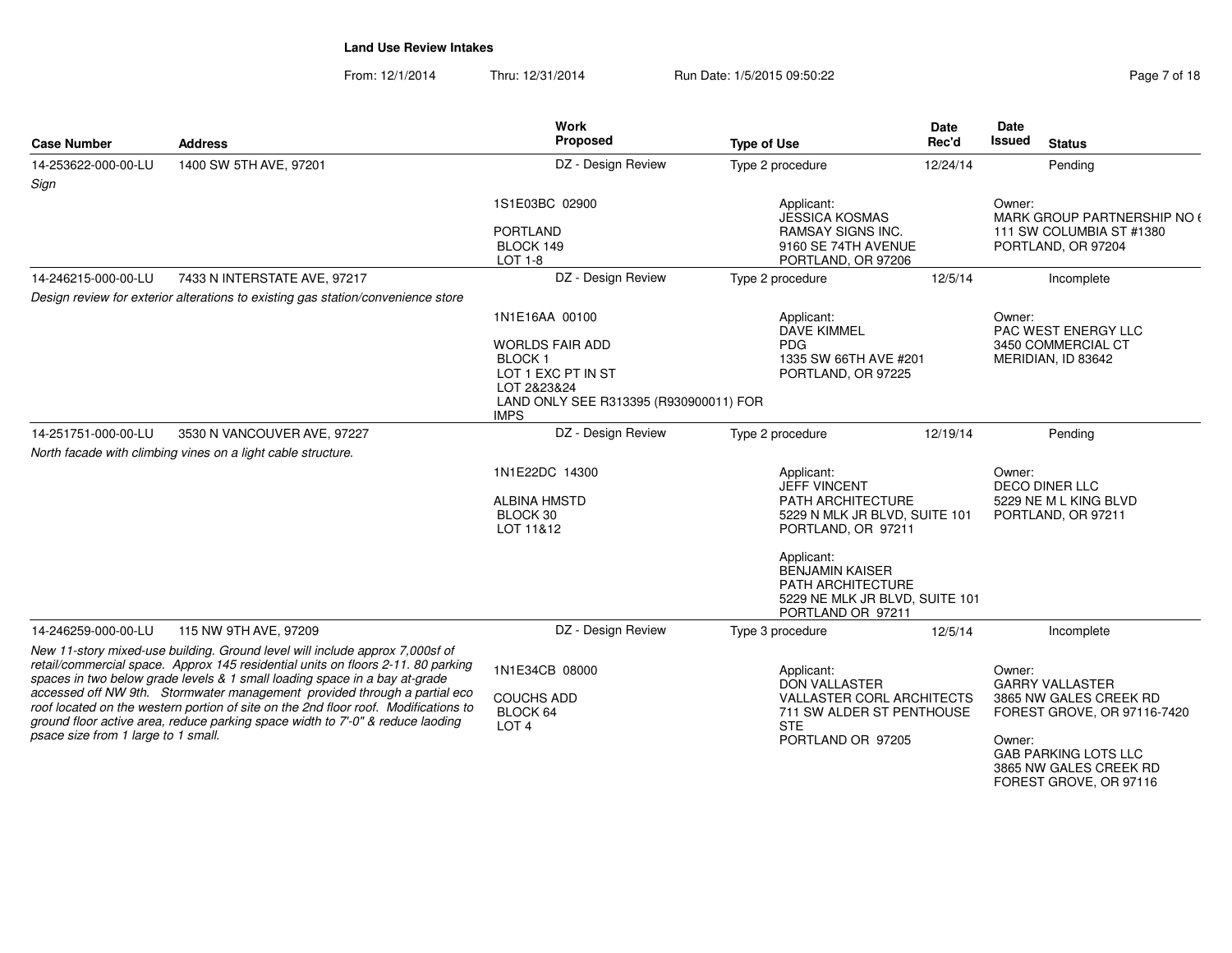From: 12/1/2014Thru: 12/31/2014 Run Date: 1/5/2015 09:50:22 Page 8 of 18

|                         |                                                                                                                           | <b>Work</b>                                                                                                              |                                                                                                                                                                                                                                                                                            | Date                               | Date                                                                                                                                                                                            |
|-------------------------|---------------------------------------------------------------------------------------------------------------------------|--------------------------------------------------------------------------------------------------------------------------|--------------------------------------------------------------------------------------------------------------------------------------------------------------------------------------------------------------------------------------------------------------------------------------------|------------------------------------|-------------------------------------------------------------------------------------------------------------------------------------------------------------------------------------------------|
| <b>Case Number</b>      | <b>Address</b>                                                                                                            | Proposed                                                                                                                 | <b>Type of Use</b>                                                                                                                                                                                                                                                                         | Rec'd                              | <b>Issued</b><br><b>Status</b>                                                                                                                                                                  |
| 14-250142-000-00-LU     | 202 SW JEFFERSON ST, 97201                                                                                                | DZ - Design Review                                                                                                       | Type 3 procedure                                                                                                                                                                                                                                                                           | 12/16/14                           | Incomplete                                                                                                                                                                                      |
| Design Review for hotel |                                                                                                                           |                                                                                                                          |                                                                                                                                                                                                                                                                                            |                                    |                                                                                                                                                                                                 |
|                         |                                                                                                                           | 1S1E03BC 01400                                                                                                           | Applicant:<br><b>TOM HOGAN</b><br>HC ARCHITECTURE INC<br>1425 DUTCH VALLEY PLACE NE,<br><b>STUDIO B</b><br>ATLANTA, GA 30324                                                                                                                                                               |                                    | Owner:<br>PORTLAND HOTEL OWNERSHIP<br>LLC.<br>5786 WIDEWATERS PKWY #9<br>SYRACUSE, NY 13214-1867                                                                                                |
|                         | Total # of LU DZ - Design Review permit intakes: 10                                                                       |                                                                                                                          |                                                                                                                                                                                                                                                                                            |                                    |                                                                                                                                                                                                 |
| 14-244909-000-00-LU     | 11 NE M L KING BLVD, 97232                                                                                                | DZM - Design Review w/                                                                                                   | Type 3 procedure                                                                                                                                                                                                                                                                           | 12/3/14                            | Pending                                                                                                                                                                                         |
|                         | NEW MIXED-USE OFFICE BUILDING WITH RETAIL USE AT THE GROUND                                                               | Modifications                                                                                                            |                                                                                                                                                                                                                                                                                            |                                    |                                                                                                                                                                                                 |
| <i>BES STANDARDS.</i>   | FLOOR. SIX STORIES WITH BASEMENT PARKING. PROJECT WILL INCLUDE<br>FULL ROW STREET IMPROVEMENTS. STORMWATER PLAN WILL MEET | 1N1E34DA 03500<br><b>EAST PORTLAND</b><br>BLOCK 76<br>LOT 5 EXC PT IN STS<br>LOT 6&7 EXC PT IN ST<br>LOT 8 EXC PT IN STS | Applicant:<br>PHILLIP CHUBB<br>FFA ARCHITECTURE &<br><b>INTERIORS INC</b><br>520 SW YAMHILL STREET STE 900<br>PORTLAND OR 97204                                                                                                                                                            |                                    | Owner:<br>PORTLAND CITY OF (PDC<br>222 NW 5TH AVE<br>PORTLAND, OR 97209-3812<br>Owner:<br><b>KEVIN CAVENAUGH</b><br>GUERRILLA DEVELOPMENT CO<br>3435 NE 45TH AVE., SUITE J<br>PORTLAND OR 97213 |
| 14-243698-000-00-LU     | 821 NW EVERETT ST, 97209                                                                                                  | DZM - Design Review w/                                                                                                   | Type 3 procedure                                                                                                                                                                                                                                                                           | 12/1/14                            | Incomplete                                                                                                                                                                                      |
|                         | Design review for 232-unit, 8-story, mixed use hotel project with 114 parking                                             | <b>Modifications</b>                                                                                                     |                                                                                                                                                                                                                                                                                            |                                    |                                                                                                                                                                                                 |
| standards.              | spaces, with modifications to ground floor window standards and loading space<br>1N1E34CB 04000                           |                                                                                                                          | Applicant:<br><b>BRIAN WATERS</b><br>RAYMOND MANAGEMENT<br><b>COMPANY</b><br>8333 GREENWAY BLVD, SUITE 204 MIDDLETON, WI 53562<br>MIDDLETON, WI 53562<br>Applicant:<br><b>BARRY PERKEL</b><br>RAYMOND MANAGEMENT<br><b>COMPANY</b><br>8333 GREENWAY BLVD, SUITE 200<br>MIDDLETON, WI 53562 |                                    | Owner:<br><b>PEARL DISTRICT LODGING &amp;</b><br>ASSOCIATES LLC<br>8333 GREENWAY BLVD #200                                                                                                      |
| 14-251633-000-00-LU     | 2305 SW WATER AVE, 97201                                                                                                  | DZM - Design Review w/                                                                                                   | Type 3 procedure                                                                                                                                                                                                                                                                           | 12/19/14                           | Pending                                                                                                                                                                                         |
|                         | NEW 3 STORY 15,000 SQ FT CLASSROOM BUILDING AND RELATED SITE                                                              | Modifications                                                                                                            |                                                                                                                                                                                                                                                                                            |                                    |                                                                                                                                                                                                 |
|                         | IMPROVMENTS FOR THE INTERNATIONAL SCHOOL.                                                                                 | 1S1E03CD 01300                                                                                                           | Applicant:<br><b>SETH MORAN</b>                                                                                                                                                                                                                                                            | Owner:<br>THE INTERNATIONAL SCHOOL |                                                                                                                                                                                                 |
|                         |                                                                                                                           | <b>CARUTHERS ADD</b><br><b>BLOCK G</b><br>LOT 1&2<br>LOT 3&4 EXC W 3'                                                    | <b>MAHLUM</b><br>1231 NW Hoyt St Suite 102<br>Portland, OR 97209                                                                                                                                                                                                                           |                                    | 025 SW SHERMAN ST<br>PORTLAND, OR 97201-5120                                                                                                                                                    |

**Total # of LU DZM - Design Review w/ Modifications permit intakes: 3**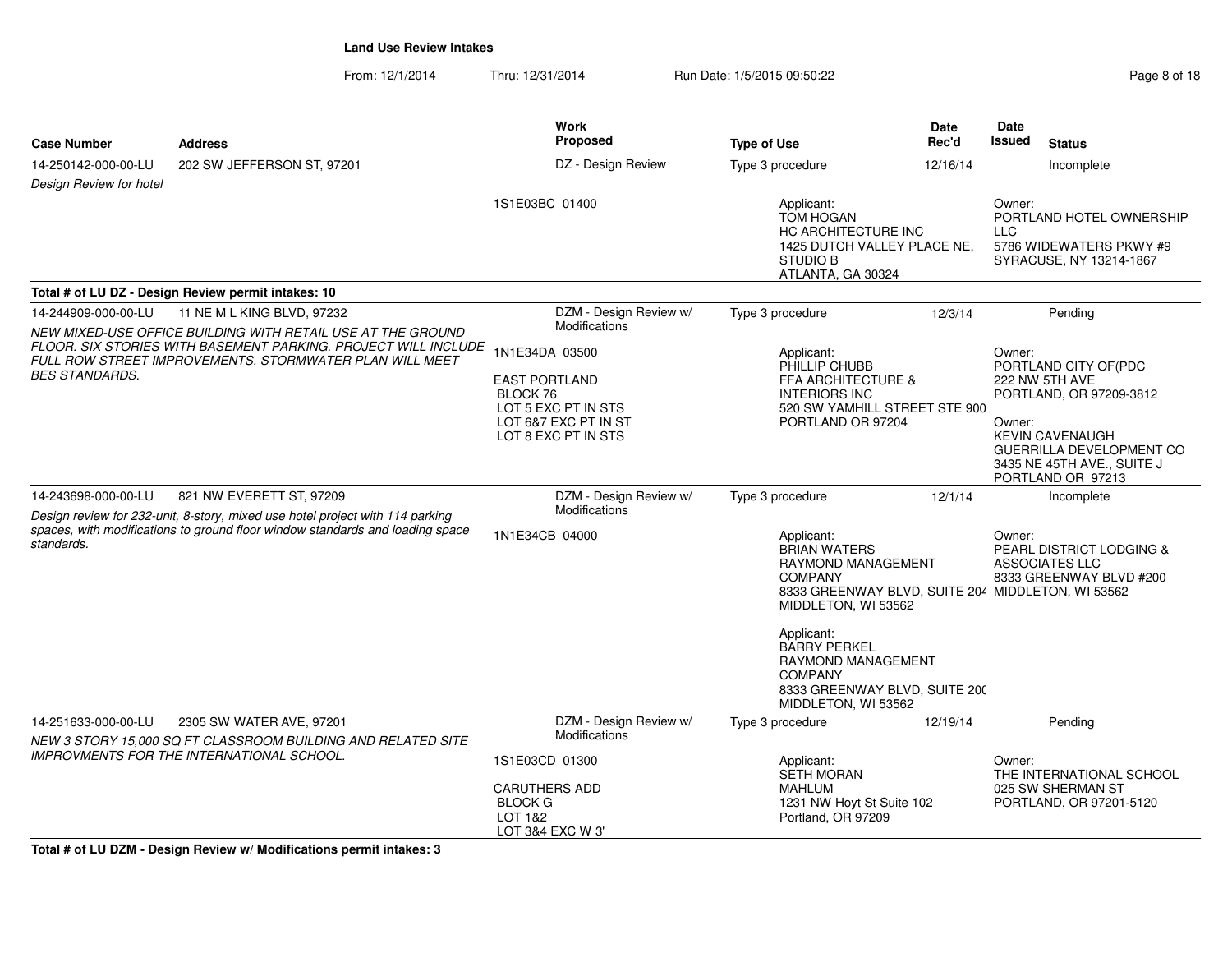From: 12/1/2014Thru: 12/31/2014 Run Date: 1/5/2015 09:50:22 Rage 9 of 18 of 18 of 18 of 18 of 18 of 18 of 18 of 18 of 18 of 1

| Page 9 of 18 |  |  |
|--------------|--|--|
|              |  |  |

| <b>Case Number</b>                              | <b>Address</b>                                                                                                       | Work<br>Proposed                                                          | <b>Type of Use</b>                                             | Date<br>Rec'd | Date<br>Issued<br><b>Status</b>                                                                                                           |
|-------------------------------------------------|----------------------------------------------------------------------------------------------------------------------|---------------------------------------------------------------------------|----------------------------------------------------------------|---------------|-------------------------------------------------------------------------------------------------------------------------------------------|
| 14-248836-000-00-LU                             | .97219                                                                                                               | <b>EN</b> - Environmental Review                                          | Type 2 procedure                                               | 12/12/14      | Pending                                                                                                                                   |
| EA14-119227                                     | TYPE 2 ENVIRONMENTAL REVIEW FOR DRAINAGE IMPROVEMENTS -                                                              | 00500<br>1S1E34                                                           | Applicant:                                                     |               | Owner:                                                                                                                                    |
|                                                 |                                                                                                                      |                                                                           | ROB AMSBERRY                                                   |               | OREGON STATE OF                                                                                                                           |
|                                                 |                                                                                                                      | SECTION 34 1S 1E<br>TL 500 19.35 ACRES SPLIT LEVY R331658<br>(R991340070) | CITY OF LAKE OSWEGO<br>380 A AVENUE<br>LAKE OSWEGO OR 97034    |               | 525 TRADE ST SE<br><b>SALEM, OR 97310</b>                                                                                                 |
|                                                 |                                                                                                                      |                                                                           |                                                                |               | Owner:<br><b>JOHN MULLEN</b><br>STATE OF OREGON PARKS AND<br>RECREATION (TRYON CR. SP.)<br>11321 SW TERWILLIGER BLVD<br>PORTLAND OR 97219 |
| 14-250086-000-00-LU                             | 515 NE TOMAHAWK ISLAND DR, 97217                                                                                     | <b>EN</b> - Environmental Review                                          | Type 2 procedure                                               | 12/16/14      | Incomplete                                                                                                                                |
|                                                 | CONSTRUCTION OF MAINTENANCE ACCESS RAMP WITHIN BASIN TO<br>FACILITATE DREDGING WORK. PROJECT INCLUDES CONCRETE RAMP. |                                                                           |                                                                |               |                                                                                                                                           |
|                                                 |                                                                                                                      | 1N1E02 00100                                                              | Applicant:<br>ANDREW JANSKY                                    |               | Owner:<br><b>COLUMBIA CROSSINGS LLC</b>                                                                                                   |
|                                                 |                                                                                                                      | SECTION 02 1N 1E                                                          | FLOWING SOLUTIONS INC                                          |               | 2001 WESTERN AVE #330                                                                                                                     |
|                                                 |                                                                                                                      | TL 100 63.72 ACRES                                                        | 3305 SW 87TH<br>PORTLAND, OR 97225                             |               | SEATTLE, WA 98121                                                                                                                         |
|                                                 | Total # of LU EN - Environmental Review permit intakes: 2                                                            |                                                                           |                                                                |               |                                                                                                                                           |
| 14-247850-000-00-LU                             | .97210                                                                                                               | EV - Environmental Violation                                              | Type 2 procedure                                               | 12/10/14      | Pendina                                                                                                                                   |
| Environmental violation review for tree removal |                                                                                                                      |                                                                           |                                                                |               |                                                                                                                                           |
|                                                 |                                                                                                                      | 1N1E29BC 01802                                                            | Applicant:                                                     |               | Owner:                                                                                                                                    |
|                                                 |                                                                                                                      | <b>BLYTHSWOOD</b>                                                         | <b>KAREN KARLSSON</b><br>906 NW 23RD AVE                       |               | <b>ELISE S COURY</b><br>2831 NW ST HELENS RD                                                                                              |
|                                                 |                                                                                                                      | LOT <sub>84</sub>                                                         | PORTLAND, OR 97210                                             |               | PORTLAND, OR 97210                                                                                                                        |
| 14-246190-000-00-LU                             | 2781 NW SUSSEX AVE, 97210                                                                                            | EV - Environmental Violation                                              | Type 3 procedure                                               | 12/5/14       | <b>Unnecessary Review</b>                                                                                                                 |
| <b>Environmental Violation Review</b>           |                                                                                                                      |                                                                           |                                                                |               |                                                                                                                                           |
|                                                 |                                                                                                                      | 1N1E29BC 01803                                                            | Applicant:<br><b>KAREN KARLSSON</b>                            |               | Owner:<br><b>INNER CITY PROPERTIES INC</b>                                                                                                |
|                                                 |                                                                                                                      | <b>BLYTHSWOOD</b><br><b>LOT 85</b>                                        | <b>KLK CONSULTING</b><br>906 NW 23RD AVE<br>PORTLAND, OR 97210 |               | 906 NW 23RD AVE<br>PORTLAND, OR 97210                                                                                                     |
|                                                 |                                                                                                                      |                                                                           |                                                                |               | Owner:<br><b>ELISE S COURY</b><br>2831 NW ST HELENS RD<br>PORTLAND, OR 97210                                                              |

**Total # of LU EV - Environmental Violation permit intakes: 2**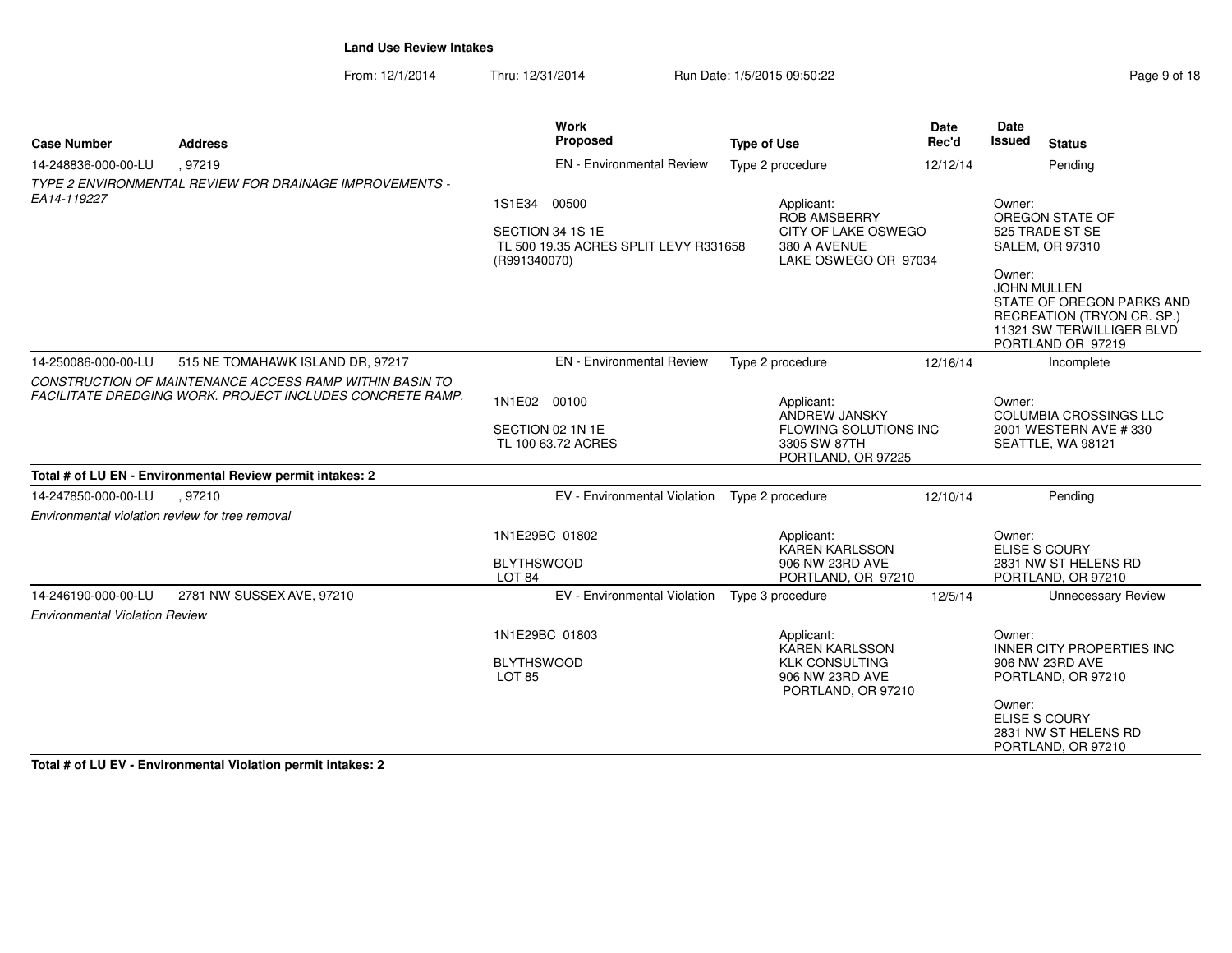From: 12/1/2014Thru: 12/31/2014 Run Date: 1/5/2015 09:50:22

| Page 10 of 18 |  |
|---------------|--|
|---------------|--|

| <b>Case Number</b>                                    | <b>Address</b>                                                                                                                                        | <b>Work</b><br><b>Proposed</b>                                               | <b>Type of Use</b>                                                                                         | <b>Date</b><br>Rec'd                                                                                                                                        | Date<br><b>Issued</b><br><b>Status</b>                                                                                                                            |
|-------------------------------------------------------|-------------------------------------------------------------------------------------------------------------------------------------------------------|------------------------------------------------------------------------------|------------------------------------------------------------------------------------------------------------|-------------------------------------------------------------------------------------------------------------------------------------------------------------|-------------------------------------------------------------------------------------------------------------------------------------------------------------------|
| 14-249828-000-00-LU<br>Exterior alterations - windows | 2728 NE 26TH AVE, 97212                                                                                                                               | <b>HR</b> - Historic Resource<br>Review                                      | Type 1 procedure new                                                                                       | 12/16/14                                                                                                                                                    | Pending                                                                                                                                                           |
|                                                       |                                                                                                                                                       | 1N1E25BC 11000<br><b>GLENEYRIE</b><br>BLOCK <sub>3</sub><br>LOT <sub>6</sub> | Applicant:<br>Paul Coppock<br>Olson & Jones Construction<br>9442 SW BARBUR BLVD.<br>PORTLAND OR            |                                                                                                                                                             | Owner:<br><b>MASAHARU T ELLIS</b><br>2728 NE 26TH AVE<br>PORTLAND, OR 97212-3501<br>Owner:<br><b>JANET M ELLIS</b><br>2728 NE 26TH AVE<br>PORTLAND, OR 97212-3501 |
| 14-243163-000-00-LU                                   | 3102 NE 9TH AVE, 97212<br>Replacement of 2 exterior doors on south side of house.                                                                     | <b>HR</b> - Historic Resource<br>Review                                      | Type 1 procedure new                                                                                       | 12/1/14                                                                                                                                                     | Pending                                                                                                                                                           |
|                                                       | 1N1E26BA 07600<br>Applicant:<br>JEFFREY T WALLACE<br><b>IRVINGTON</b><br>3102 NE 9TH AVE<br>BLOCK 100<br>PORTLAND, OR 97212-2227<br>LOT <sub>11</sub> |                                                                              |                                                                                                            | Owner:<br><b>JUDITH C BECHER</b><br>3102 NE 9TH AVE<br>PORTLAND, OR 97212-2227<br>Owner:<br>JEFFREY T WALLACE<br>3102 NE 9TH AVE<br>PORTLAND, OR 97212-2227 |                                                                                                                                                                   |
| 14-244238-000-00-LU                                   | 1905 SE LARCH AVE, 97214<br>Historic Resource Review for several new windows, one relocated window, and                                               | <b>HR</b> - Historic Resource<br>Review                                      | Type 1 procedure new                                                                                       | 12/2/14                                                                                                                                                     | Pending                                                                                                                                                           |
|                                                       | change from a three part patio door to a two part door.                                                                                               | 1S1E02CA 07800<br><b>LADDS ADD</b><br>BLOCK 11<br>10T7<br>N 5' OF LOT 10     | Applicant:<br><b>ANDREW GOLD</b><br><b>LUX CONSTRUCTION</b><br>2528 SE Salmon Street<br>Portland, OR 97214 |                                                                                                                                                             | Owner:<br>JACQUELINE S SALWAY<br>1905 SE LARCH AVE<br>PORTLAND, OR 97214<br>Owner:<br>PAUL B LUTEY<br>1905 SE LARCH AVE<br>PORTLAND, OR 97214                     |
| 14-254084-000-00-LU                                   | 8103 N DENVER AVE, 97217<br>ADD EXTERIOR DOOR TO SIDE OF BUILDING FACING NORTH SCHOFIELD.                                                             | HR - Historic Resource<br>Review                                             | Type 1x procedure                                                                                          | 12/29/14                                                                                                                                                    | Pending                                                                                                                                                           |
|                                                       |                                                                                                                                                       | 1N1E09DB 08500                                                               | Applicant:<br>Dave Spitzer<br>DMS Architects Inc.<br>2325 NE 19TH AVE<br>PORTLAND, OR 97212                |                                                                                                                                                             | Owner:<br>LAMBETH PRINTING COMPANY IN<br>PO BOX 99<br>FAIRVIEW, OR 97024-0099                                                                                     |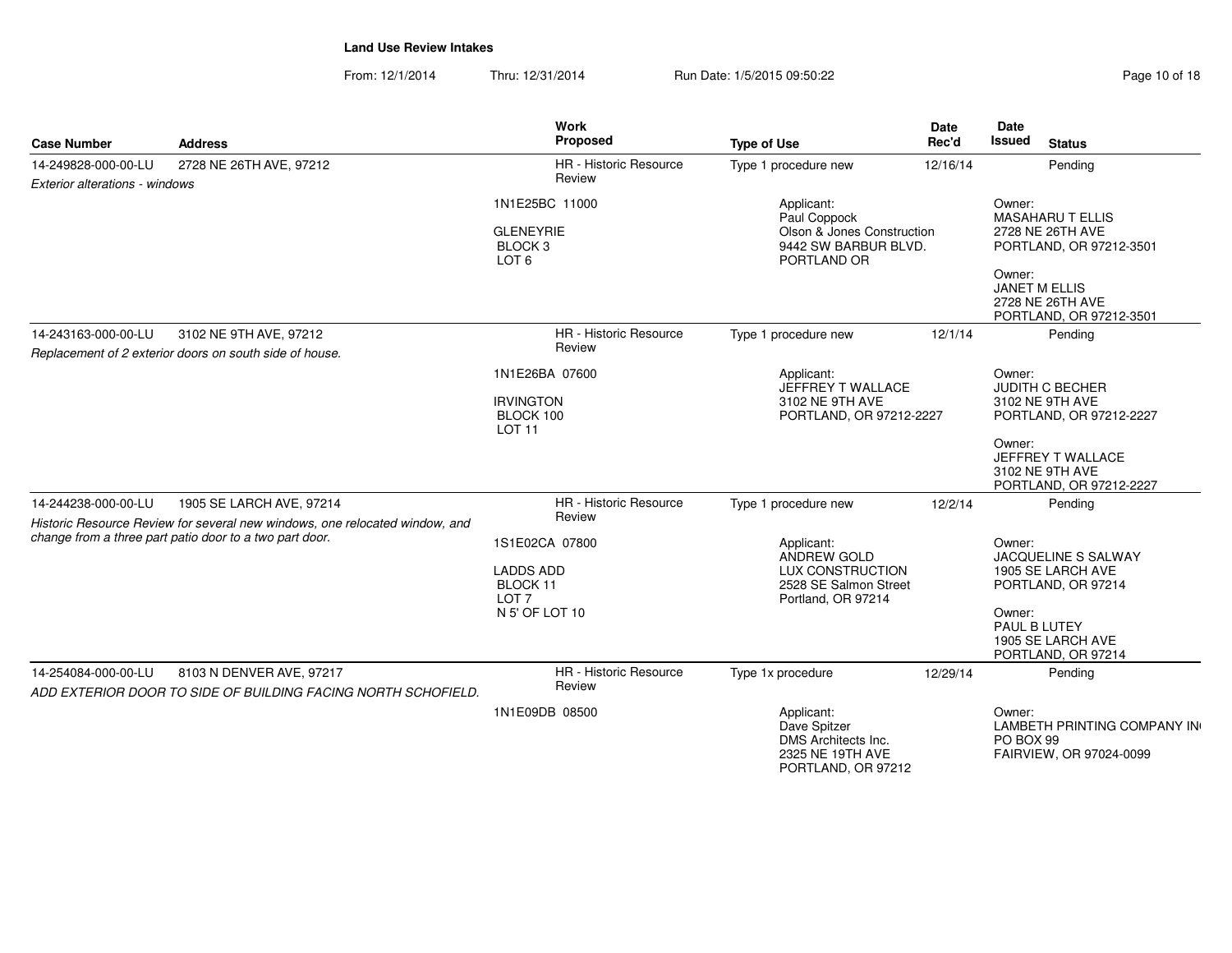From: 12/1/2014Thru: 12/31/2014 Run Date: 1/5/2015 09:50:22 Research 2010 18

| <b>Case Number</b>                                                                                                                                                            | <b>Address</b>                                            | <b>Work</b><br>Proposed                                                                                                                                             | <b>Type of Use</b>                                                                                                                                                                        | <b>Date</b><br>Rec'd | Date<br><b>Issued</b><br><b>Status</b>                                                                                                                        |
|-------------------------------------------------------------------------------------------------------------------------------------------------------------------------------|-----------------------------------------------------------|---------------------------------------------------------------------------------------------------------------------------------------------------------------------|-------------------------------------------------------------------------------------------------------------------------------------------------------------------------------------------|----------------------|---------------------------------------------------------------------------------------------------------------------------------------------------------------|
| 14-254689-000-00-LU                                                                                                                                                           | 123 NE 3RD AVE, 97232                                     | HR - Historic Resource                                                                                                                                              | Type 1x procedure                                                                                                                                                                         | 12/30/14             | Pending                                                                                                                                                       |
|                                                                                                                                                                               | Historic Resource review for two exterior blade signs     | Review                                                                                                                                                              |                                                                                                                                                                                           |                      |                                                                                                                                                               |
|                                                                                                                                                                               |                                                           | 1N1E34DA 02800<br><b>EAST PORTLAND</b><br>BLOCK 68<br>INC PT VAC ST LOT 1&8<br>LOT 2&3&6&7<br>INC PT VAC ST LOT 4&5; HISTORIC<br>PROPERTY; POTENTIAL ADDITIONAL TAX | Applicant:<br><b>BRENDEN HYDE</b><br>CIRCLE TRIANGLE SQUARE<br>821 NW FLANDERS #240<br>PORTLAND OR 97209<br>Applicant:<br>VIBRANT TABLE GROUP<br>2236 SE BELMONT ST<br>PORTLAND, OR 97214 |                      | Owner:<br>BRIDGEHEAD DEVELOPMENT LLC<br>1001 SE WATER AVE #120<br>PORTLAND, OR 97214-2147                                                                     |
| 14-254667-000-00-LU                                                                                                                                                           | 1836 NE 7TH AVE, 97212                                    | HR - Historic Resource                                                                                                                                              | Type 2 procedure                                                                                                                                                                          | 12/30/14             | Pending                                                                                                                                                       |
|                                                                                                                                                                               | Renovation of existing structures with no additions.      | Review                                                                                                                                                              |                                                                                                                                                                                           |                      |                                                                                                                                                               |
|                                                                                                                                                                               |                                                           | 1N1E26CC 06500<br><b>HOLLADAYS ADD</b><br>BLOCK 252<br>LOT 1&2                                                                                                      | Applicant:<br>RICHARD BROWN<br>RICHARD BROWN ARCHITECT<br>239 NW 13TH #305<br>PORTLAND, OR 97209                                                                                          |                      | Owner:<br>SHIPLEY PROPERTIES LLC<br><b>135 SE HAWTHORNE BLVD</b><br>PORTLAND, OR 97214-3395<br>Owner:<br>TOM SHIPLEY                                          |
| 14-248140-000-00-LU                                                                                                                                                           |                                                           | HR - Historic Resource                                                                                                                                              |                                                                                                                                                                                           | 12/10/14             | SHIPLEY PROPERTIES<br><b>135 HAWTHORNE BLVD</b><br>PORTLAND OR 97214-3395                                                                                     |
|                                                                                                                                                                               | 3625 SW CONDOR AVE, 97201                                 | Review                                                                                                                                                              | Type 2 procedure                                                                                                                                                                          |                      | Incomplete                                                                                                                                                    |
| New shotcrete exterior on street-facing facade of retaining wall listed as part of a<br>National Register Historic Landmark. New metal handrail at top set of stone<br>steps. |                                                           | 1S1E10CB 07400<br><b>CARUTHERS ADD</b><br>BLOCK 149<br>S 1/2 OF LOT 2<br>LOT <sub>3</sub>                                                                           | Applicant:<br><b>KURT HUTTON</b><br>3625 SW CONDOR AVE<br>PORTLAND OR 97239                                                                                                               |                      | Owner:<br>KURT R HUTTON<br>3625 SW CONDOR AVE<br>PORTLAND, OR 97239-4132<br>Owner:<br><b>MELISSA J BURCH</b><br>3625 SW CONDOR AVE<br>PORTLAND, OR 97239-4132 |
| 14-247611-000-00-LU                                                                                                                                                           | 203 NE GRAHAM ST, 97212                                   | HR - Historic Resource                                                                                                                                              | Type 2 procedure                                                                                                                                                                          | 12/10/14             | Incomplete                                                                                                                                                    |
| Historic Resource Review for future New Single Family Residence with ADU on<br>new lot being created under LU 13-240067 LDP under review                                      |                                                           | Review<br>1N1E27AD 10300<br>ALBINA<br>BLOCK 15<br><b>LOT 22</b>                                                                                                     | Applicant:<br><b>GARNER MOODY</b><br>LLOYD DEVELOPMENT LLC<br>PO Box 11560<br>Portland, OR 97211                                                                                          |                      | Owner:<br>CHRISTOPHER L BOTERO<br>PO BOX 13121<br>PORTLAND, OR 97213-0121                                                                                     |
| 14-249044-000-00-LU                                                                                                                                                           | 205 NW 4TH AVE, 97209                                     | HR - Historic Resource                                                                                                                                              | Type 2 procedure                                                                                                                                                                          | 12/12/14             | Pending                                                                                                                                                       |
|                                                                                                                                                                               | <b>Historic Resource Review for exterior improvements</b> | Review                                                                                                                                                              |                                                                                                                                                                                           |                      |                                                                                                                                                               |
|                                                                                                                                                                               |                                                           | 1N1E34CA 05600                                                                                                                                                      | Applicant:<br>Sarah Lavoie<br>Emerick Arch.<br>208 SW 1ST AVE, STE. 320<br>PORTLAND OR                                                                                                    |                      | Owner:<br>WILLSING LLC<br>13886 RD 20<br>MADERA, CA 93637                                                                                                     |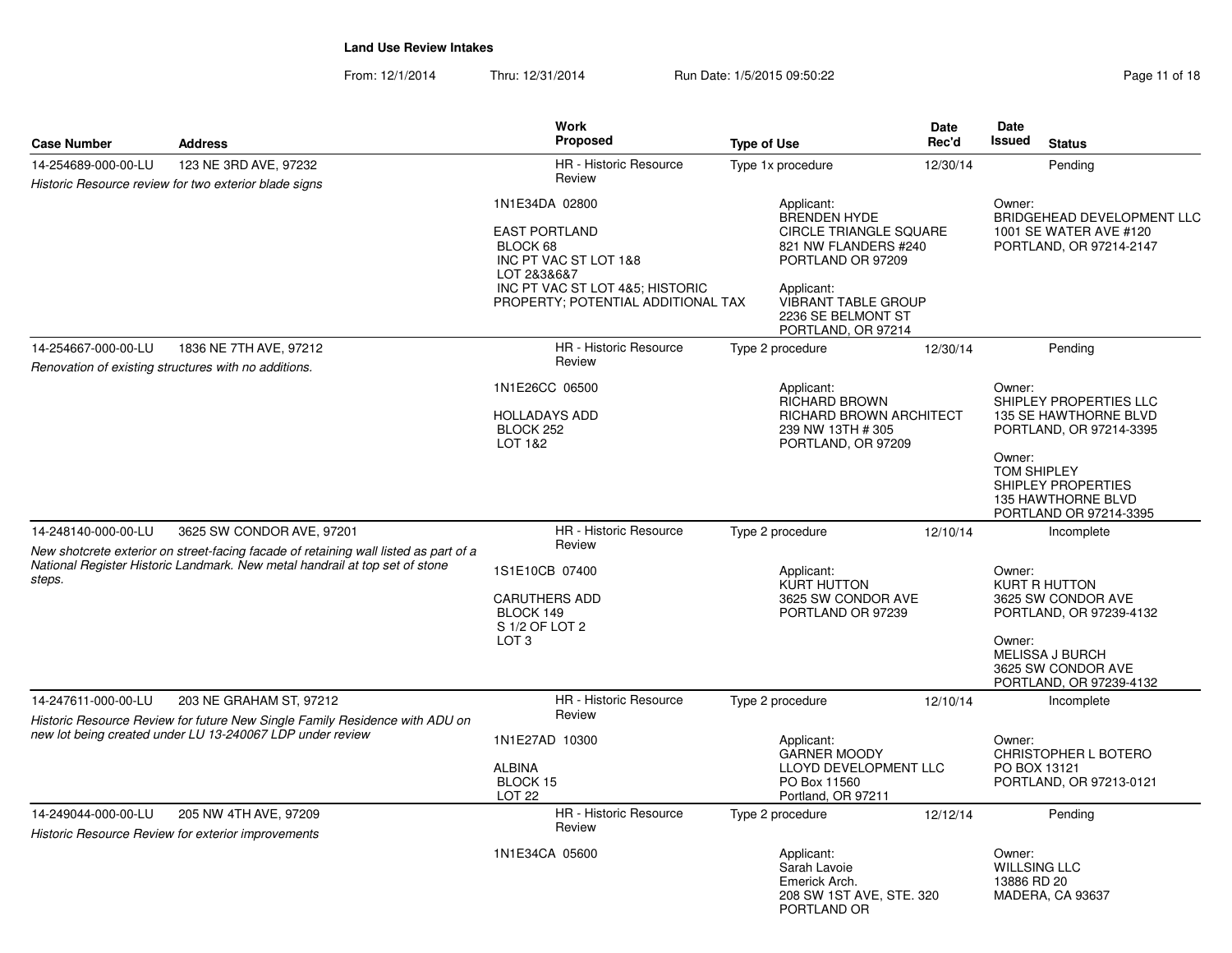| <b>Case Number</b>  | <b>Address</b>                                                                                                                                                                                                                           | Work<br>Proposed                                                                | <b>Type of Use</b>                                                                                                        | <b>Date</b><br>Rec'd | Date<br><b>Issued</b><br><b>Status</b>                                                                                                                                                                                    |
|---------------------|------------------------------------------------------------------------------------------------------------------------------------------------------------------------------------------------------------------------------------------|---------------------------------------------------------------------------------|---------------------------------------------------------------------------------------------------------------------------|----------------------|---------------------------------------------------------------------------------------------------------------------------------------------------------------------------------------------------------------------------|
| 14-249068-000-00-LU | 540 NE 19TH AVE, 97232                                                                                                                                                                                                                   | HR - Historic Resource                                                          | Type 2 procedure                                                                                                          | 12/12/14             | Incomplete                                                                                                                                                                                                                |
|                     | Historic Resource Review for new wood soffit and light fixtures in existing west<br>canopy and new tenant entry storefront doors and glazing in loading bay opening<br>of Jantzen Knitting Mills Building, a National Register Landmark. | Review<br>1N1E35AD 05300                                                        | Applicant:<br>SUZANNAH STANLEY<br><b>MACKENZIE</b><br>1515 SE WATER AVE<br>PORTLAND, OR 97214                             |                      | Owner:<br>P7 JANTZEN LLC<br>810 NW MARSHALL ST #300<br>PORTLAND, OR 97209-3359                                                                                                                                            |
| 14-253482-000-00-LU | 1810 NE 11TH AVE, 97212<br>Historic Resource Review for new three story multifamily apartment building                                                                                                                                   | HR - Historic Resource<br>Review                                                | Type 3 procedure                                                                                                          | 12/24/14             | Pending                                                                                                                                                                                                                   |
|                     |                                                                                                                                                                                                                                          | 1N1E26CD 07500<br><b>HOLLADAYS ADD</b><br>BLOCK 256<br>LOT 3&4                  | Applicant:<br><b>BRETT LAURILA</b><br><b>BKL/A ARCHITECTURE</b><br>2700 SE HARRISON ST SUITE A<br>MILWAUKIE OR 97222      |                      | Owner:<br><b>CLIFFORD G ALLEN</b><br>11430 SE HIGHLAND LOOP<br>CLACKAMAS, OR 97015-7232<br>Owner:<br><b>JUDITH K ALLEN</b><br>11430 SE HIGHLAND LOOP<br>CLACKAMAS, OR 97015-7232                                          |
| 14-244872-000-00-LU | , 97201<br>Historic Landmark review of ADA and seismic upgrades, addition and site                                                                                                                                                       | HR - Historic Resource<br>Review                                                | Type 3 procedure                                                                                                          | 12/3/14              | Incomplete                                                                                                                                                                                                                |
| <i>improvements</i> |                                                                                                                                                                                                                                          | 1S1E03CB 01900<br><b>PORTLAND</b><br>BLOCK 152<br>LOT 1-3&6-8                   | Applicant:<br>STEPHANIE FITZHUGH<br><b>DILORETO ARCHITECTURE</b><br>200 NE 20TH AVENUE STE 200<br>PORTLAND OR 97232       |                      | Owner:<br>ST MICHAEL THE ARCHANGEL<br>424 SW MILL ST<br>PORTLAND, OR 97201                                                                                                                                                |
|                     | Total # of LU HR - Historic Resource Review permit intakes: 12                                                                                                                                                                           |                                                                                 |                                                                                                                           |                      |                                                                                                                                                                                                                           |
| 14-235162-000-00-LU | Lot Consolidation for Lots 5-8 of Block 8, East Portland Park                                                                                                                                                                            | LC - Lot Consolidation                                                          | Type 1x procedure                                                                                                         | 12/17/14             | Pending                                                                                                                                                                                                                   |
|                     |                                                                                                                                                                                                                                          | 1S1E03AD 01701<br><b>EAST PORTLAND</b><br>BLOCK <sub>8</sub><br>LOT 1-8 TL 1701 | Applicant:<br><b>DAMIAN CROWDER</b><br>PORTLAND DEVELOMENT<br><b>COMMISSION</b><br>222 NW 5TH AVE.<br>PORTLAND, OR. 97209 |                      | Owner:<br>OREGON STATE OF(LEASED<br>4040 FAIRVIEW INDUSTRIAL DR<br>MS#2<br>SALEM, OR 97302-1142<br>Owner:<br><b>EASTBANK COMMERCE CENTER</b><br><b>LLC</b><br>4040 FAIRVIEW INDUSTRIAL DR<br>MS#2<br>SALEM, OR 97302-1142 |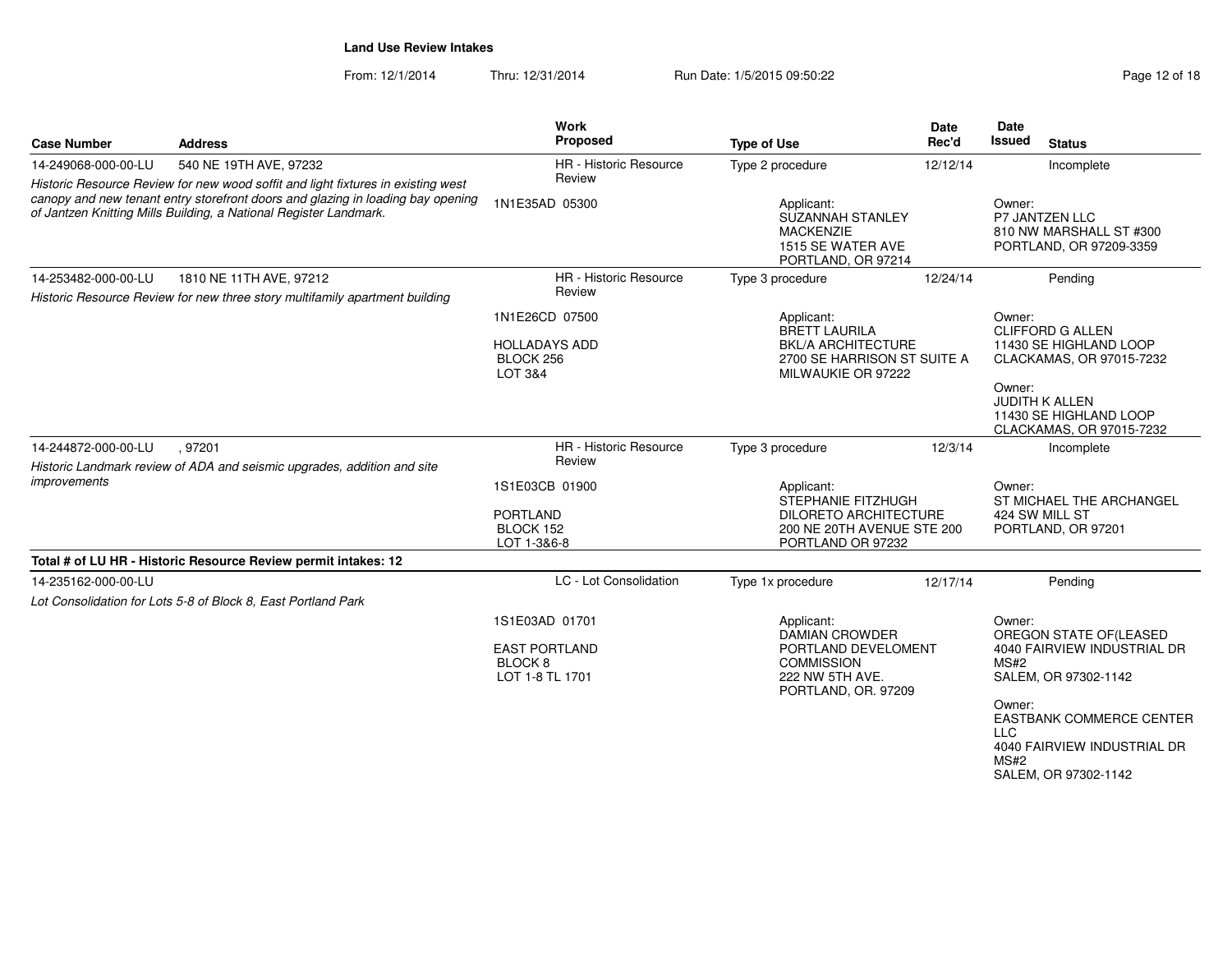| <b>Case Number</b>            | <b>Address</b>                                                                                 | <b>Work</b><br>Proposed                                           | <b>Type of Use</b>                                                                                                        | <b>Date</b><br>Rec'd                       | Date<br>Issued                                                          | <b>Status</b>                                                                   |
|-------------------------------|------------------------------------------------------------------------------------------------|-------------------------------------------------------------------|---------------------------------------------------------------------------------------------------------------------------|--------------------------------------------|-------------------------------------------------------------------------|---------------------------------------------------------------------------------|
| 14-235185-000-00-LU           |                                                                                                | LC - Lot Consolidation                                            | Type 1x procedure                                                                                                         | 12/17/14                                   |                                                                         | Pending                                                                         |
| Parcel 1                      | Lot Consolidation of a Portions of Lot 1-4, Block 8 of East Portland into one                  |                                                                   |                                                                                                                           |                                            |                                                                         |                                                                                 |
|                               |                                                                                                | 1S1E03AD 01701<br>Applicant:<br><b>DAMIAN CROWDER</b>             |                                                                                                                           |                                            | Owner:                                                                  | OREGON STATE OF (LEASED                                                         |
|                               |                                                                                                | <b>EAST PORTLAND</b><br>BLOCK <sub>8</sub><br>LOT 1-8 TL 1701     | <b>COMMISSION</b><br>222 NW 5TH AVE.                                                                                      | PORTLAND DEVELOMENT<br>PORTLAND, OR. 97209 |                                                                         | 4040 FAIRVIEW INDUSTRIAL DR<br>SALEM, OR 97302-1142                             |
|                               |                                                                                                |                                                                   |                                                                                                                           |                                            | Owner:<br><b>LLC</b>                                                    | EASTBANK COMMERCE CENTER                                                        |
|                               |                                                                                                |                                                                   |                                                                                                                           |                                            | MS#2                                                                    | 4040 FAIRVIEW INDUSTRIAL DR                                                     |
| 14-255426-000-00-LU           | 6738 N HAVEN AVE, 97203                                                                        | LC - Lot Consolidation                                            | Type 1x procedure                                                                                                         | 12/31/14                                   |                                                                         | SALEM, OR 97302-1142<br>Pending                                                 |
|                               | CONSOLIDATE LOTS TWO & THREE IN ANTICIPATION OF A LOT                                          |                                                                   |                                                                                                                           |                                            |                                                                         |                                                                                 |
| LOT WITH FRONTAGE ON N HAVEN. | CONFIRMATON/PROPERTY LINE ADJUSTMENT THAT WILL RESULT IN ONE                                   | 1N1E18AA 00900                                                    | Applicant:<br><b>KEVIN PARTAIN</b>                                                                                        |                                            | Owner:<br>ELIZABETH A DOHERTY<br>6738 N HAVEN AVE<br>PORTLAND, OR 97203 |                                                                                 |
|                               |                                                                                                | UNIVERSITY PK<br>BLOCK 66<br>LOT 1-3                              | 223 NE 56TH AVE<br>PORTLAND, OR 97213-3705                                                                                |                                            |                                                                         |                                                                                 |
| 14-241090-000-00-LU           |                                                                                                | LC - Lot Consolidation                                            | Type 1x procedure                                                                                                         | 12/17/14                                   |                                                                         | Pendina                                                                         |
| Combine lots 1-4              |                                                                                                |                                                                   |                                                                                                                           |                                            |                                                                         |                                                                                 |
|                               |                                                                                                | 1S1E03AD 04302<br><b>EAST PORTLAND</b><br><b>BLOCK 10 TL 4302</b> | Applicant:<br><b>DAMIAN CROWDER</b><br>PORTLAND DEVELOMENT<br><b>COMMISSION</b><br>222 NW 5TH AVE.<br>PORTLAND, OR. 97209 |                                            | Owner:<br>Owner:<br>OMSI#                                               | OREGON STATE OF (LEASED<br>355 CAPITOL ST #411<br>SALEM, OR 97301-3871          |
|                               |                                                                                                |                                                                   |                                                                                                                           |                                            |                                                                         | 355 CAPITOL ST #411<br>SALEM, OR 97301-3871                                     |
| 14-235124-000-00-LU           | 1225 SE WATER AVE<br>Request to Consolidate Lots 5-8, Block 9 of East Portland into one Parcel | LC - Lot Consolidation                                            | Type 1x procedure                                                                                                         | 12/17/14                                   |                                                                         | Pending                                                                         |
|                               |                                                                                                | 1S1E03AD 03600                                                    | Applicant:<br><b>DAMIAN CROWDER</b><br>PORTLAND DEVELOMENT<br><b>COMMISSION</b>                                           |                                            | Owner:<br>OREGON STATE OF (LEASED                                       |                                                                                 |
|                               |                                                                                                | <b>EAST PORTLAND</b><br><b>BLOCK 9 TL 3600</b>                    |                                                                                                                           |                                            |                                                                         | 4040 FAIRVIEW IND DR SE MS#2<br>SALEM, OR 97302-1142                            |
|                               |                                                                                                |                                                                   | 222 NW 5TH AVE.<br>PORTLAND, OR. 97209                                                                                    |                                            | Owner:                                                                  | <b>IRON HORSE GROUP</b><br>4040 FAIRVIEW IND DR SE MS#2<br>SALEM, OR 97302-1142 |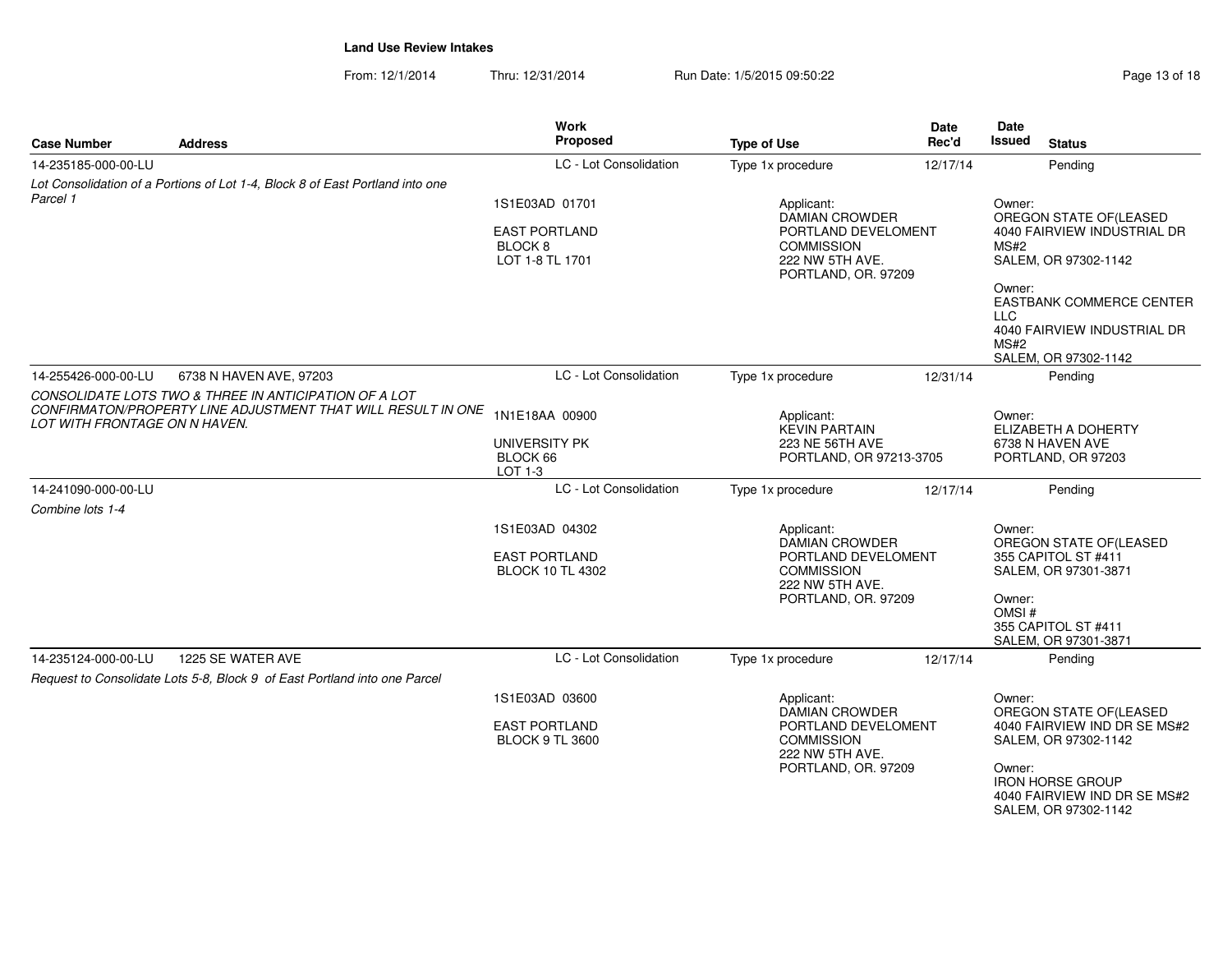| <b>Case Number</b>                                          | <b>Address</b>                                                                   | Work<br>Proposed                                                   | <b>Type of Use</b>                                                                                    | <b>Date</b><br>Rec'd | <b>Date</b><br>Issued                                                                                                                                                       | <b>Status</b>                                  |  |
|-------------------------------------------------------------|----------------------------------------------------------------------------------|--------------------------------------------------------------------|-------------------------------------------------------------------------------------------------------|----------------------|-----------------------------------------------------------------------------------------------------------------------------------------------------------------------------|------------------------------------------------|--|
| 14-235136-000-00-LU                                         | 1225 SE WATER AVE                                                                | LC - Lot Consolidation                                             | Type 1x procedure                                                                                     | 12/17/14             |                                                                                                                                                                             | Pending                                        |  |
|                                                             | 2nd Lot Consolidation to Consolidate Lots Remainder of Lots 1-4, Block 9 of East |                                                                    |                                                                                                       |                      |                                                                                                                                                                             |                                                |  |
| Portland                                                    |                                                                                  | 1S1E03AD 03600                                                     | Applicant:<br>Owner:<br><b>DAMIAN CROWDER</b>                                                         |                      |                                                                                                                                                                             |                                                |  |
|                                                             |                                                                                  | <b>EAST PORTLAND</b><br><b>BLOCK 9 TL 3600</b>                     | PORTLAND DEVELOMENT<br><b>COMMISSION</b><br>222 NW 5TH AVE.<br>PORTLAND, OR. 97209                    |                      | OREGON STATE OF(LEASED<br>4040 FAIRVIEW IND DR SE MS#2<br>SALEM, OR 97302-1142<br>Owner:<br><b>IRON HORSE GROUP</b><br>4040 FAIRVIEW IND DR SE MS#2<br>SALEM, OR 97302-1142 |                                                |  |
| 14-241086-000-00-LU                                         |                                                                                  | LC - Lot Consolidation                                             | Type 1x procedure                                                                                     | 12/17/14             |                                                                                                                                                                             | Pending                                        |  |
| Consolidating lots 5-8 of Block 10                          |                                                                                  |                                                                    |                                                                                                       |                      |                                                                                                                                                                             |                                                |  |
|                                                             |                                                                                  | 1S1E03AD 04302                                                     | Applicant:                                                                                            |                      | Owner:                                                                                                                                                                      |                                                |  |
|                                                             |                                                                                  | <b>EAST PORTLAND</b><br><b>BLOCK 10 TL 4302</b>                    | <b>DAMIAN CROWDER</b><br>PORTLAND DEVELOMENT<br><b>COMMISSION</b><br>222 NW 5TH AVE.                  |                      | OREGON STATE OF(LEASED<br>355 CAPITOL ST #411<br>SALEM, OR 97301-3871                                                                                                       |                                                |  |
|                                                             |                                                                                  |                                                                    | PORTLAND, OR. 97209                                                                                   |                      | Owner:<br>OMSI#<br>355 CAPITOL ST #411<br>SALEM, OR 97301-3871                                                                                                              |                                                |  |
|                                                             | Total # of LU LC - Lot Consolidation permit intakes: 7                           |                                                                    |                                                                                                       |                      |                                                                                                                                                                             |                                                |  |
| 14-246113-000-00-LU<br>Divide 9700sf parcel into two lots.  | 4813 SE BROOKLYN ST, 97206                                                       | LDP - Land Division Review<br>(Partition)                          | Type 1x procedure                                                                                     | 12/5/14              |                                                                                                                                                                             | Incomplete                                     |  |
|                                                             |                                                                                  | 1S2E07BA 19300<br><b>CRESTON</b><br>S 97.55' OF W 100' OF BLOCK 18 | Applicant:<br>ROB HUMPHREY<br><b>FASTER PERMITS</b><br>14334 NW EAGLERIDGE LANE<br>PORTLAND, OR 97229 | Owner:               | THOMAS E DAW<br>4813 SE BROOKLYN ST<br>PORTLAND, OR 97206-2250                                                                                                              |                                                |  |
|                                                             |                                                                                  |                                                                    |                                                                                                       |                      | Owner:<br>VIOLA J DAW                                                                                                                                                       | 4813 SE BROOKLYN ST<br>PORTLAND, OR 97206-2250 |  |
| 14-255354-000-00-LU<br>Dividing existing lot into two lots. | 4723 NE 13TH AVE, 97211                                                          | LDP - Land Division Review<br>(Partition)                          | Type 1x procedure                                                                                     | 12/31/14             |                                                                                                                                                                             | Pending                                        |  |
|                                                             |                                                                                  | 1N1E23BD 15100                                                     | Applicant:<br><b>Barry SMITH</b>                                                                      |                      | Owner:                                                                                                                                                                      | <b>BESSIE L GREEN</b>                          |  |
|                                                             |                                                                                  | <b>HIGHLAND</b><br>BLOCK <sub>9</sub><br><b>LOT 12</b>             | <b>Portland Development Group</b><br>4224 NE HALSEY STREET, STE.<br>300<br>PORTLAND OR                |                      |                                                                                                                                                                             | 4723 NE 13TH AVE<br>PORTLAND, OR 97211-4635    |  |
| 14-254889-000-00-LU<br>PARTITION SITE INTO TWO LOTS.        | 9004 SE STEELE ST, 97266                                                         | LDP - Land Division Review<br>(Partition)                          | Type 1x procedure                                                                                     | 12/30/14             |                                                                                                                                                                             | Pending                                        |  |
|                                                             |                                                                                  | 1S2E16BD 10400                                                     | Applicant:<br>Rob Humphrey                                                                            |                      | Owner:<br><b>SAGE EQUITIES LLC</b>                                                                                                                                          |                                                |  |
|                                                             |                                                                                  | <b>EVERGREEN PK</b><br><b>BLOCK1</b><br>E 66' OF LOT 10            | <b>Faster Permits</b>                                                                                 |                      |                                                                                                                                                                             | 2075 SW 1ST AVE #2E<br>PORTLAND, OR 97201      |  |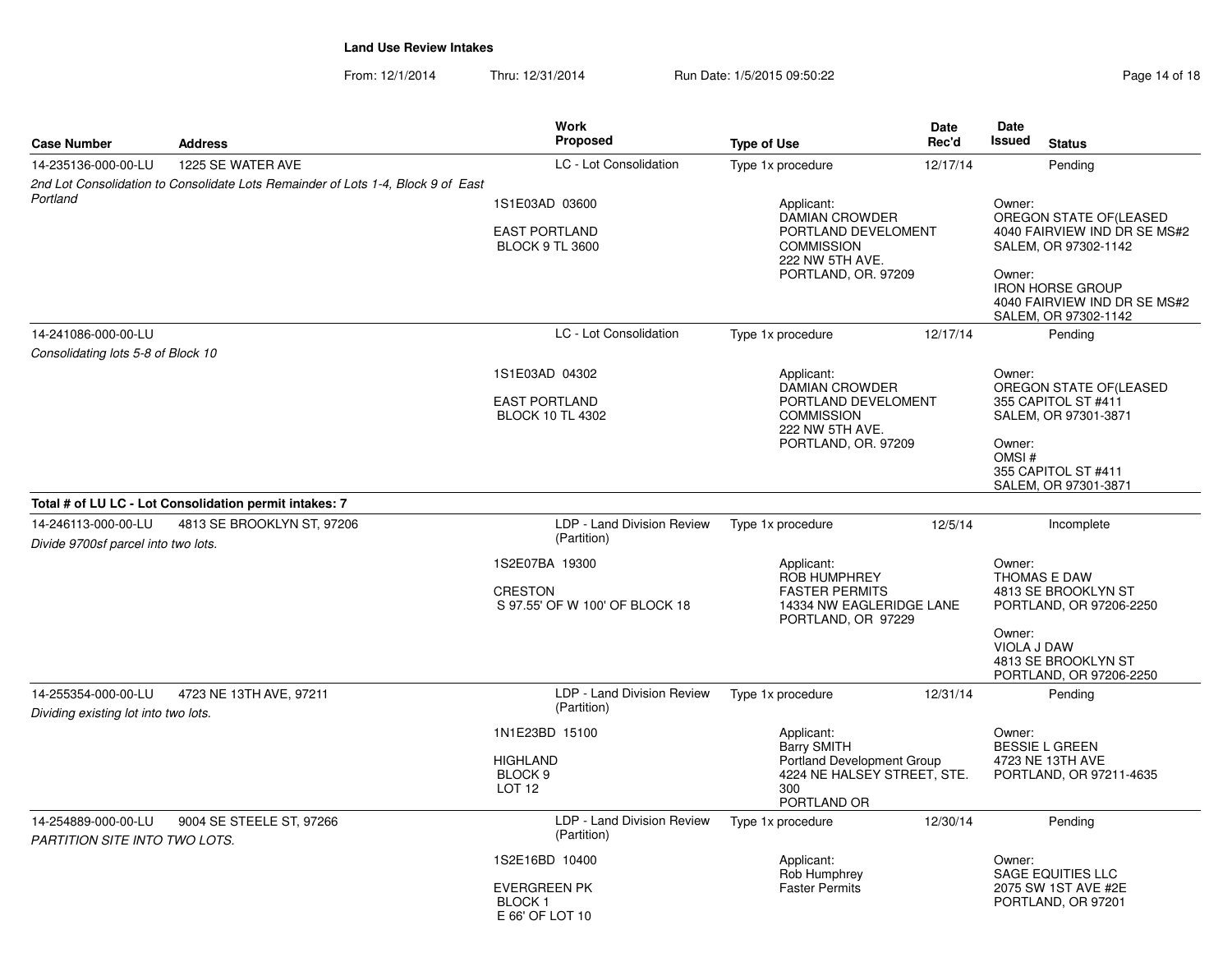| <b>Case Number</b>                                                                                   | <b>Address</b>                                                                       | <b>Work</b><br><b>Proposed</b>                                                          | <b>Type of Use</b>                                                                                            | <b>Date</b><br>Rec'd | Date<br><b>Issued</b><br><b>Status</b>                                                       |
|------------------------------------------------------------------------------------------------------|--------------------------------------------------------------------------------------|-----------------------------------------------------------------------------------------|---------------------------------------------------------------------------------------------------------------|----------------------|----------------------------------------------------------------------------------------------|
| 14-254858-000-00-LU<br>Two-lot land division                                                         | 6108 SE STEELE ST, 97206                                                             | LDP - Land Division Review<br>(Partition)                                               | Type 1x procedure                                                                                             | 12/30/14             | Pending                                                                                      |
|                                                                                                      |                                                                                      | 1S2E18AD 05100<br><b>TREMONT PK</b><br>BLOCK 20<br>W 1/2 OF LOT 22<br>LOT <sub>23</sub> | Applicant:<br><b>DOUGLAS MACLEOD</b><br>BLUE SKY PROPERTY NW<br>2251 SE CARUTHERS ST #5<br>PORTLAND, OR 97214 |                      | Owner:<br><b>COLLEEN O MOORE</b><br>78369 POINT ADAMS RD<br>CLATSKANIE, OR 97016-3110        |
| 14-254027-000-00-LU<br>8042 N WILLAMETTE BLVD, 97203<br>THREE PARCEL PARTITION. SPLIT ZONED R1 & R2. |                                                                                      | LDP - Land Division Review<br>(Partition)                                               | Type 1x procedure                                                                                             | 12/29/14             | Pending                                                                                      |
|                                                                                                      |                                                                                      | 1N1W12AC 08900<br>SECTION 12 1N 1W<br>TL 8900 0.34 ACRES                                | Applicant:<br><b>COREY LARNER</b><br>1527 SW 57TH AVE<br>PORTLAND, OR 97221-2513                              |                      | Owner:<br><b>STEVEN E MOORE</b><br>8042 N WILLAMETTE BLVD<br>PORTLAND, OR 97203-4955         |
| 14-254263-000-00-LU<br>2 lot land division                                                           | 7815 SE 68TH AVE, 97206                                                              | LDP - Land Division Review<br>(Partition)                                               | Type 1x procedure                                                                                             | 12/29/14             | Pending                                                                                      |
|                                                                                                      |                                                                                      | 1S2E20CA 15400<br>SECTION 20 1S 2E<br>TL 15400 0.36 ACRES                               | Applicant:<br><b>VASILE ARON</b><br>311 NE 106TH AVE<br>PORTLAND, OR 97220                                    |                      | Owner:<br><b>VASILE ARON</b><br>311 NE 106TH AVE<br>PORTLAND, OR 97220                       |
|                                                                                                      |                                                                                      |                                                                                         |                                                                                                               |                      | Owner:<br><b>IOANA ARON</b><br>311 NE 106TH AVE<br>PORTLAND, OR 97220                        |
| 14-254244-000-00-LU                                                                                  | TWO LOT PARTITION FOR DEVELOPMENT WITH ATTACHED DWELLINGS.                           | LDP - Land Division Review<br>(Partition)                                               | Type 1x procedure                                                                                             | 12/29/14             | Pending                                                                                      |
|                                                                                                      |                                                                                      | 1N1E22CA 05802<br><b>MULTNOMAH</b><br>BLOCK 11<br>LOT <sub>8</sub>                      | Applicant:<br>RANDALL PALAZZO<br>METRO HOMES NW, LLC<br>211 NE WEIDLER ST<br>PORTLAND, OR 97232               |                      | Owner:<br>METRO HOMES NORTHWEST LLC<br>211 NE WEIDLER ST<br>PORTLAND, OR 97232-1155          |
| 14-252443-000-00-LU<br>3 lot land division. Existing house to be removed.                            | 3936 SE REEDWAY ST, 97202                                                            | LDP - Land Division Review<br>(Partition)                                               | Type 1x procedure                                                                                             | 12/22/14             | Pending                                                                                      |
|                                                                                                      |                                                                                      | 1S1E13DA 06600<br><b>WOODSTOCK</b><br>BLOCK 70<br>LOT <sub>1</sub>                      | Applicant:<br><b>MIKE COYLE</b><br><b>FASTER PERMITS</b><br>14334 NW EAGLERIDGE LANE<br>PORTLAND, OR 97229    |                      | Owner:<br><b>COLUMBIA REDEVELOPMENT LLC</b><br>3936 SE REEDWAY ST<br>PORTLAND, OR 97202-7530 |
| 14-251944-000-00-LU                                                                                  | 4123 N MICHIGAN AVE, 97217<br>Two-lot partition in Mississippi Conservation District | LDP - Land Division Review<br>(Partition)                                               | Type 1x procedure                                                                                             | 12/19/14             | Pending                                                                                      |
|                                                                                                      |                                                                                      | 1N1E22CA 05200                                                                          | Applicant:<br>MIKE COYLE<br><b>FASTER PERMITS</b><br>14334 NW EAGLERIDGE LANE<br>PORTLAND, OR 97229           |                      | Owner:<br><b>DEZ MICHIGAN LLC</b><br>10117 SE SUNNYSIDE RD #F1123<br>CLACKAMAS, OR 97015     |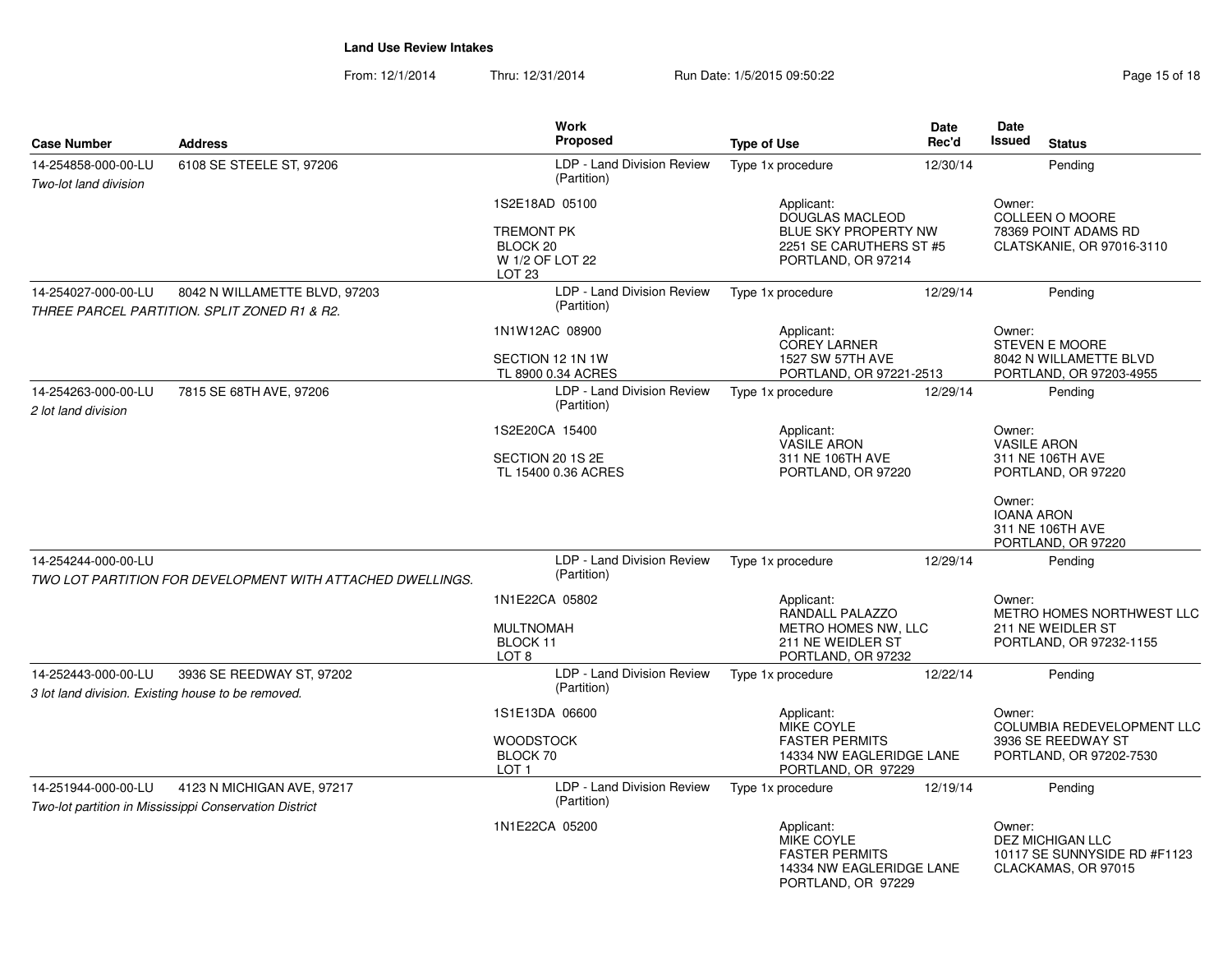| <b>Case Number</b>                                                         | <b>Address</b>                                                                                 | <b>Work</b><br>Proposed                                              | <b>Type of Use</b>                                                                                                                   | <b>Date</b><br>Rec'd | <b>Date</b><br><b>Issued</b>                                                        | <b>Status</b>                                                                 |
|----------------------------------------------------------------------------|------------------------------------------------------------------------------------------------|----------------------------------------------------------------------|--------------------------------------------------------------------------------------------------------------------------------------|----------------------|-------------------------------------------------------------------------------------|-------------------------------------------------------------------------------|
| 14-251667-000-00-LU<br>3-lot partition                                     | 3611 NE CLEVELAND AVE, 97212                                                                   | LDP - Land Division Review<br>(Partition)                            | Type 1x procedure                                                                                                                    | 12/19/14             |                                                                                     | Pending                                                                       |
|                                                                            |                                                                                                | 1N1E22DD 19800                                                       | Applicant:<br><b>ROB HUMPHREY</b><br><b>FASTER PERMITS</b><br>14334 NW EAGLERIDGE LANE<br>PORTLAND, OR 97229                         |                      | Owner:<br><b>INVESTMENTS LLC</b>                                                    | <b>HARRIS REAL ESTATE</b><br>664 EAGLEPOINTE DR<br>N SALT LAKE, UT 84054-2643 |
|                                                                            |                                                                                                |                                                                      |                                                                                                                                      |                      | Owner:<br><b>JERRY HARRIS</b><br><b>INVESTMENTS LLC</b><br>496 HIDDEN LANE<br>84054 | <b>HARRIS REAL ESTATE</b><br>NORTH SALT LAKE CITY UT                          |
| 14-255441-000-00-LU                                                        | 10409 SW CAPITOL HWY, 97219                                                                    | LDP - Land Division Review                                           | Type 2x procedure                                                                                                                    | 12/31/14             |                                                                                     | Pending                                                                       |
| <b>REMAIN ON PARCEL 3.</b>                                                 | PARTITION PROPERTY INTO THREE PARCELS. EXISTING HOUSE WILL                                     | (Partition)                                                          |                                                                                                                                      |                      |                                                                                     |                                                                               |
|                                                                            |                                                                                                | 1S1E30DD 00100<br>SECTION 30 1S 1E<br>TL 100 0.22 ACRES              | Applicant:<br><b>STEVE BUCKLES</b><br><b>REPPETO &amp; ASSOCIATES</b><br>Plaza 125, Blg G<br>12730 SE STARK ST<br>PORTLAND, OR 97233 |                      | Owner:<br><b>JULIE HARRIS</b><br>PO BOX 73515<br>PHOENIX, AZ 85050-1042             |                                                                               |
|                                                                            |                                                                                                |                                                                      | Applicant:<br><b>KEITH COMEFORO</b><br>PO BOX 73515<br><b>PHONIX, AZ.95050</b>                                                       |                      |                                                                                     |                                                                               |
| 14-251157-000-00-LU<br>3-lot partition in potential landslide hazard area. | 6122 SW HAINES ST, 97219                                                                       | LDP - Land Division Review<br>(Partition)                            | Type 2x procedure                                                                                                                    | 12/18/14             |                                                                                     | Pending                                                                       |
|                                                                            |                                                                                                | 1S1E31CC 00200                                                       | Applicant:                                                                                                                           |                      | Owner:                                                                              |                                                                               |
|                                                                            |                                                                                                | <b>GUNTHER AC</b><br>LOT 1 TL 200                                    | <b>BRUCE GOLDSON</b><br>THETA LLC<br>PO BOX 1345<br>LAKE OSWEGO OR 97035                                                             |                      | PO BOX 1969                                                                         | <b>WEST COAST REAL ESTATE</b><br>LAKE OSWEGO, OR 97035-0059                   |
|                                                                            | Total # of LU LDP - Land Division Review (Partition) permit intakes: 12                        |                                                                      |                                                                                                                                      |                      |                                                                                     |                                                                               |
| 14-249739-000-00-LU<br>5 lots subdivision (includes existing house)        | 6628 N AMHERST ST. 97203                                                                       | LDS - Land Division Review<br>(Subdivision)                          | Type 2x procedure                                                                                                                    | 12/15/14             |                                                                                     | Pendina                                                                       |
| Neighborhood contact made                                                  |                                                                                                | 1N1E07CA 08600                                                       | Applicant:                                                                                                                           |                      | Owner:                                                                              | OI PROPERTY INVESTMENTS LLC OI PROPERTY INVESTMENTS LLC                       |
|                                                                            |                                                                                                | <b>WILLAMETTE BLVD AC</b><br>BLOCK <sub>3</sub><br>LOT <sub>18</sub> | 10117 SE SUNNYSIDE RD #F1204<br>CLACKAMAS, OR 97015                                                                                  |                      | 10117 SE SUNNYSIDE RD #F1204<br>CLACKAMAS, OR 97015                                 |                                                                               |
| 14-252647-000-00-LU                                                        | 2425 NE 162ND AVE, 97230<br>8 lot land divsion with private street. Neighborhood contact made. | LDS - Land Division Review<br>(Subdivision)                          | Type 2x procedure                                                                                                                    | 12/22/14             |                                                                                     | Pending                                                                       |
|                                                                            |                                                                                                | 1N2E25DA 00500                                                       | Applicant:<br><b>JOHN MAHAFFY</b>                                                                                                    |                      | Owner:<br><b>JOHN MAHAFFY</b>                                                       |                                                                               |
|                                                                            |                                                                                                | SECTION 25 1N 2E<br>TL 500 1.50 ACRES                                | 1000 NE 122ND AVE<br>PORTLAND, OR 97230-2007                                                                                         |                      | 1000 NE 122ND AVE                                                                   | PORTLAND, OR 97230-2007                                                       |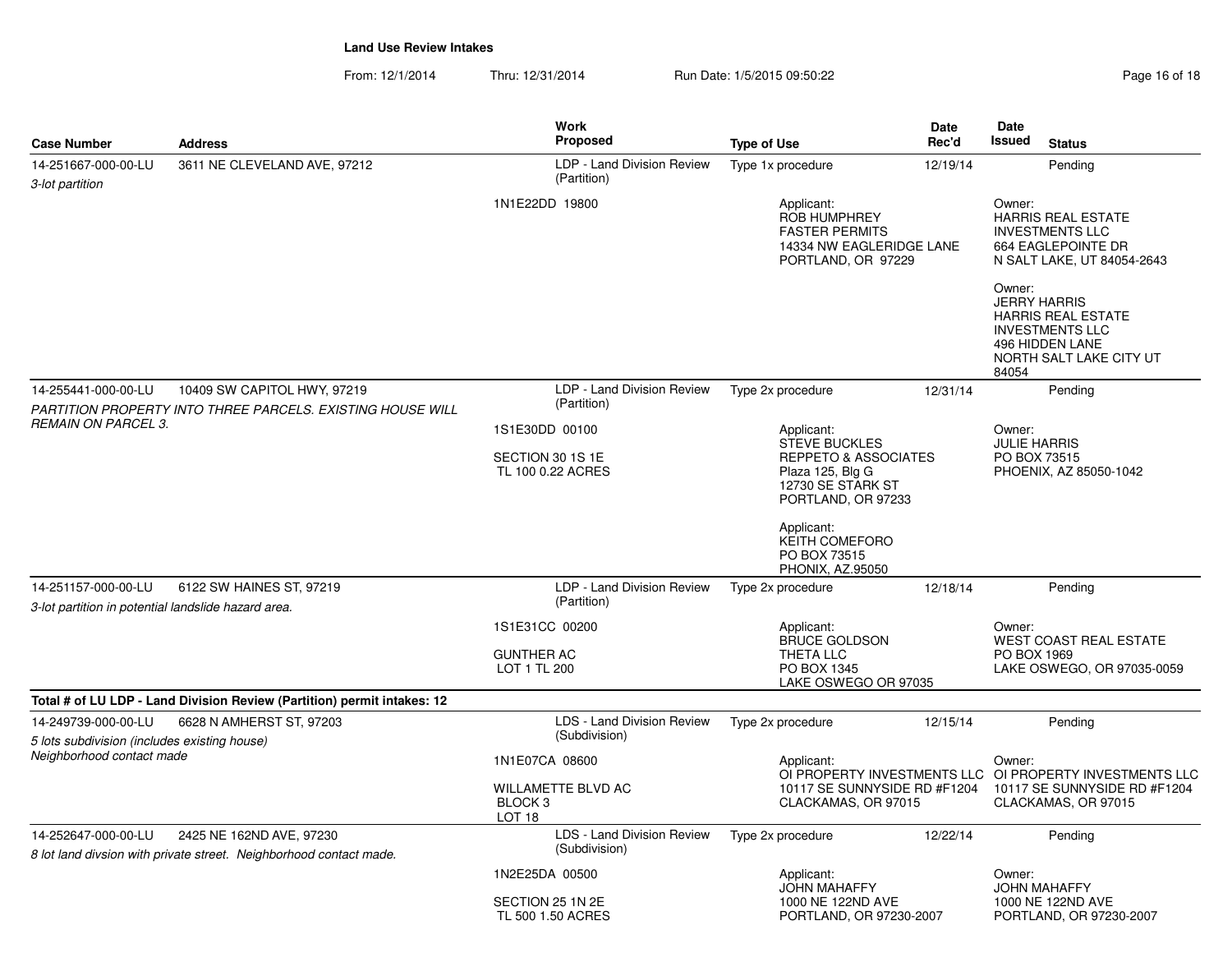| <b>Case Number</b>                                                                 | <b>Address</b>                                                                                                                                                                                                                                                                                                                                                                                                                                                                                                                                                                |                                                                                  | <b>Work</b><br>Proposed                            | <b>Type of Use</b>                                                                                                      | Date<br>Rec'd           | Date<br><b>Issued</b>                                                        | <b>Status</b>                                             |
|------------------------------------------------------------------------------------|-------------------------------------------------------------------------------------------------------------------------------------------------------------------------------------------------------------------------------------------------------------------------------------------------------------------------------------------------------------------------------------------------------------------------------------------------------------------------------------------------------------------------------------------------------------------------------|----------------------------------------------------------------------------------|----------------------------------------------------|-------------------------------------------------------------------------------------------------------------------------|-------------------------|------------------------------------------------------------------------------|-----------------------------------------------------------|
| 14-253755-000-00-LU                                                                | 5950 SE 141ST AVE                                                                                                                                                                                                                                                                                                                                                                                                                                                                                                                                                             |                                                                                  | <b>LDS - Land Division Review</b>                  | Type 2x procedure                                                                                                       | 12/24/14                |                                                                              | Pending                                                   |
|                                                                                    | 10 LOT LAND DIVISION 8 RESIDENTIAL LOTS & 2 TRACS                                                                                                                                                                                                                                                                                                                                                                                                                                                                                                                             |                                                                                  | (Subdivision)                                      |                                                                                                                         |                         |                                                                              |                                                           |
|                                                                                    |                                                                                                                                                                                                                                                                                                                                                                                                                                                                                                                                                                               | 1S2E13C 01117<br>LOT <sub>3</sub>                                                | PARTITION PLAT 2000-5                              | Applicant:<br>MIKE COYLE<br><b>FASTER PERMITS</b><br>14334 NW EAGLERIDGE LANE<br>PORTLAND, OR 97229                     |                         | Owner:                                                                       | THOMAS R POUND<br>5950 SE 141ST AVE<br>PORTLAND, OR 97236 |
| 14-253323-000-00-LU                                                                | 255 NE 136TH AVE, 97230                                                                                                                                                                                                                                                                                                                                                                                                                                                                                                                                                       |                                                                                  | LDS - Land Division Review                         | Type 2x procedure                                                                                                       | 12/23/14                |                                                                              | Pending                                                   |
|                                                                                    | PROPOSAL TO DIVIDE LOT INTO 5 SINGLE FAMILY DWELLING LOTS                                                                                                                                                                                                                                                                                                                                                                                                                                                                                                                     |                                                                                  | (Subdivision)                                      |                                                                                                                         |                         |                                                                              |                                                           |
| WITH CONCURRENT LAND DIVISION AMMENDMENT REVIEW. SEE<br><b>RELATED EA14-184025</b> |                                                                                                                                                                                                                                                                                                                                                                                                                                                                                                                                                                               | 1N2E35DB 03003<br>LOT <sub>3</sub>                                               | PARTITION PLAT 1997-166                            | Applicant:<br><b>KELLY GROVER</b><br>FIRWOOD DESIGN GROUP, LLC<br>39065 PIONEER BLVD SUITE 104<br><b>SANDY OR 97055</b> |                         | Owner:<br>JOHN-THUONG CAO DO<br>13617 NE SAN RAFAEL ST<br>PORTLAND, OR 97230 |                                                           |
|                                                                                    |                                                                                                                                                                                                                                                                                                                                                                                                                                                                                                                                                                               |                                                                                  |                                                    |                                                                                                                         |                         | Owner:<br><b>MAI THI VU</b>                                                  | 13617 NE SAN RAFAEL ST<br>PORTLAND, OR 97230              |
| 14-252629-000-00-LU                                                                | 2303 SE 143RD AVE, 97233                                                                                                                                                                                                                                                                                                                                                                                                                                                                                                                                                      |                                                                                  | <b>LDS - Land Division Review</b><br>(Subdivision) | Type 2x procedure                                                                                                       | 12/22/14                |                                                                              | Pending                                                   |
| Existing house to remain.                                                          | 4 lot land division with Tract "A" private street. Neighborhood contact made.                                                                                                                                                                                                                                                                                                                                                                                                                                                                                                 |                                                                                  |                                                    |                                                                                                                         |                         | Owner:                                                                       |                                                           |
|                                                                                    |                                                                                                                                                                                                                                                                                                                                                                                                                                                                                                                                                                               | 1S2E01CC 12500<br><b>PARKTOWN ADD</b><br>BLOCK <sub>3</sub><br>LOT <sub>10</sub> |                                                    | Applicant:<br><b>NGOC M NGUYEN</b><br>7515 SE EVERGREEN ST<br>PORTLAND, OR 97206                                        |                         | <b>NGOC M NGUYEN</b><br>7515 SE EVERGREEN ST<br>PORTLAND, OR 97206           |                                                           |
| 14-249009-000-00-LU                                                                | 56 NE GRAHAM ST<br>Partition of two existing tax lots into a total of four lots to be developed with two                                                                                                                                                                                                                                                                                                                                                                                                                                                                      |                                                                                  | LDS - Land Division Review<br>(Subdivision)        | Type 2x procedure                                                                                                       | 12/12/14                |                                                                              | Pending                                                   |
| two-unit attached row homes.                                                       |                                                                                                                                                                                                                                                                                                                                                                                                                                                                                                                                                                               | 1N1E27AD 12503                                                                   |                                                    | Applicant:<br><b>KEVIN PARTAIN</b>                                                                                      |                         | Owner:<br>RICHARD KASSEBAUM                                                  |                                                           |
|                                                                                    |                                                                                                                                                                                                                                                                                                                                                                                                                                                                                                                                                                               | LOT <sub>3</sub>                                                                 | STEWART COMMON<br>INC UND INT TRACT A              | 223 NE 56TH AVE                                                                                                         | PORTLAND, OR 97213-3705 |                                                                              | PO BOX 1104<br>OREGON CITY, OR 97045-0079                 |
|                                                                                    | Total # of LU LDS - Land Division Review (Subdivision) permit intakes: 6                                                                                                                                                                                                                                                                                                                                                                                                                                                                                                      |                                                                                  |                                                    |                                                                                                                         |                         |                                                                              |                                                           |
| 14-247728-000-00-LU                                                                | 9030 NW THOMPSON RD, 97229                                                                                                                                                                                                                                                                                                                                                                                                                                                                                                                                                    |                                                                                  | LDS_EN - Subdivision w<br>/Environment Rev.        | Type 3 procedure                                                                                                        | 12/10/14                |                                                                              | Pending                                                   |
|                                                                                    | Zoning Map Amendment from RF to R10 in Compliance with the Comprehensive<br>Plan Map. If approved, the applicant also requests a Type III Land Division to<br>create eight lots. The lot sizes will range from 42,253 square feet (on which the<br>existing house will remain) to 6,895 square feet. A new street is also proposed.<br>A Type II Adjustment will be required to increase the maximum allowed lot size for<br>Lot 8 from 17,000 square feet to 42,253 square feet. Environmental review is<br>required for utilities in the conservation and protection zones. | 1N1W26AB 06700<br>SECTION 26 1N 1W                                               | TL 6700 4.19 ACRES                                 | Applicant:<br><b>ROB HUMPHREY</b><br><b>FASTER PERMITS</b><br>14334 NW EAGLERIDGE LANE<br>PORTLAND, OR 97229            |                         | Owner:<br>PO BOX 10382                                                       | <b>JAMES A JR WILSON</b><br>PORTLAND, OR 97296-0382       |
|                                                                                    |                                                                                                                                                                                                                                                                                                                                                                                                                                                                                                                                                                               |                                                                                  |                                                    | Applicant:<br><b>DANELLE ISENHART</b><br><b>ISENHART CONSULTING, LLC</b><br>PO BOX 2364<br>BEAVERTON OR 97075           |                         |                                                                              |                                                           |